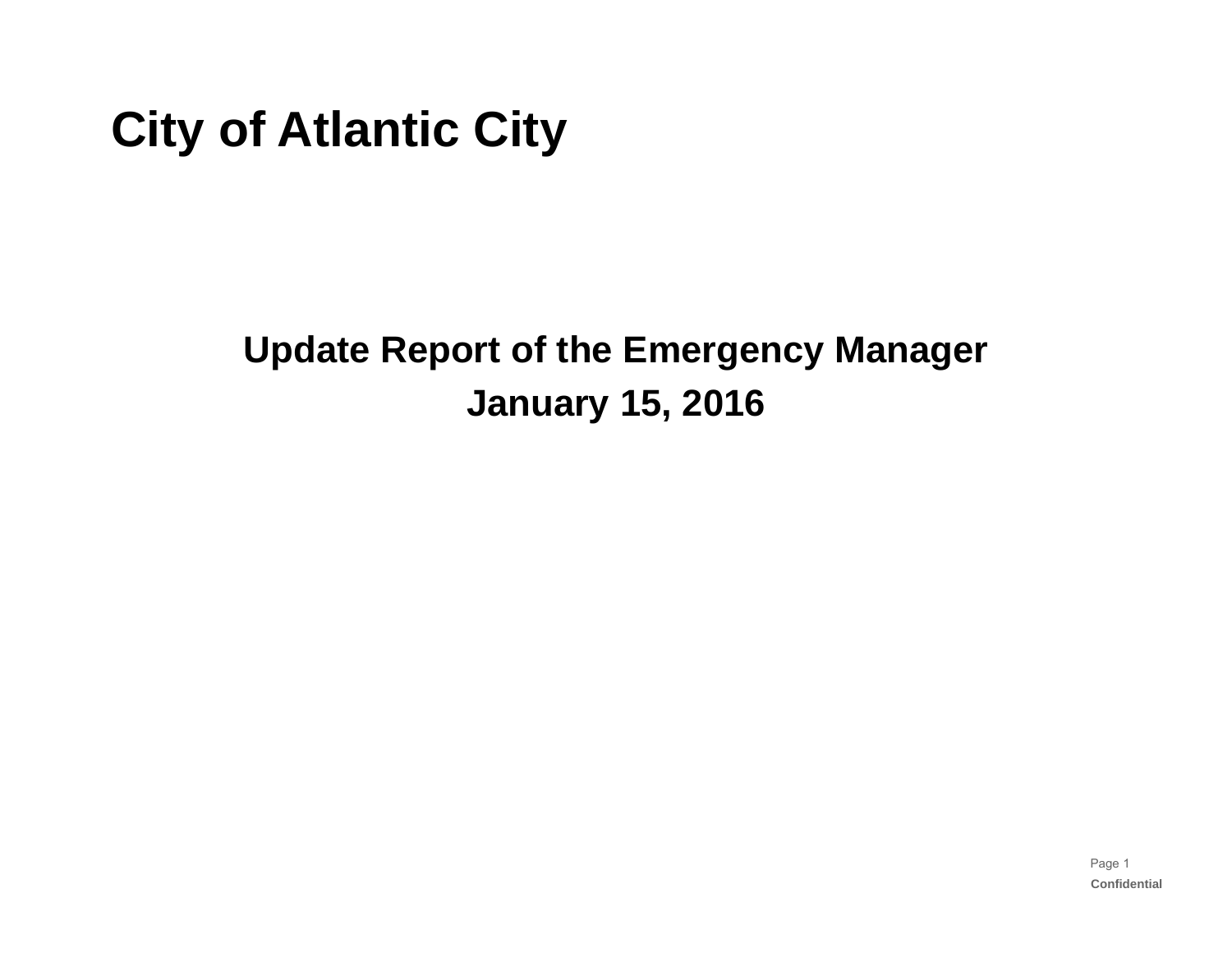### **Disclaimer**

#### **DISCLAIMER**

**THE EMERGENCY MANAGER FOR THE CITY OF ATLANTIC CITY (THE "EMERGENCY MANAGER") PREPARED THIS REPORT (THE "REPORT") IN ACCORDANCE WITH EXECUTIVE ORDER NO. 171 ISSUED ON JANUARY 22, 2015. THIS REPORT IS PRESENTED IN A FORM DEVELOPED AFTER CONSULTATION WITH THE APPLICABLE STATE AND LOCAL AUTHORITIES AND THE EMERGENCY MANAGER'S ADVISORS AND IS BASED ON AND LIMITED BY THE INFORMATION AVAILABLE TO THE EMERGENCY MANAGER AS OF THE DATE HEREOF. THE EMERGENCY MANAGER HAS RELIED UPON THE ACCURACY AND COMPLETENESS OF THE INFORMATION AVAILABLE TO HIM AS OF THE DATE OF THIS REPORT.**

**THIS REPORT IS BASED ON NUMEROUS PROJECTIONS AND ASSUMPTIONS CONCERNING FUTURE UNCERTAIN EVENTS. THESE PROJECTIONS AND ASSUMPTIONS INCLUDE, AMONG OTHERS, ESTIMATES OF TAX AND OTHER REVENUES AND FUTURE BUSINESS AND ECONOMIC CONDITIONS IN THE CITY OF ATLANTIC CITY ("ATLANTIC CITY" OR THE "CITY"), BEYOND THE CONTROL OF THE CITY AND THE EMERGENCY MANAGER. THERE CAN BE NO ASSURANCE THAT SUCH PROJECTIONS AND ASSUMPTIONS WILL BE REFLECTIVE OF ACTUAL OUTCOMES. ACTUAL RESULTS MAY DIFFER FROM THE ASSUMPTIONS AND PROJECTIONS PRESENTED HEREIN, AND SUCH DIFFERENCES COULD BE MATERIAL. THIS REPORT LIKEWISE IS PREMISED ON THE FAVORABLE OUTCOME OF CERTAIN RESTRUCTURING INITIATIVES AND NEGOTIATIONS, AND THE ENACTMENT OF PENDING LEGISLATION, SOME OF WHICH MAY BE SUBJECT TO LEGAL CHALLENGES, THE OUTCOME OF WHICH IS UNCERTAIN AS OF THE DATE HEREOF. THIS REPORT ALSO REQUIRES THE CITY TO OBTAIN GRANTS AND OTHER THIRD PARTY ASSISTANCE. THERE CAN BE NO ASSURANCE THAT THE CONDITIONS PRECEDENT OR PROJECTED OUTCOMES WILL OCCUR.**

**NOTHING STATED IN THIS REPORT CONSTITUTES AN ADMISSION OF ANY FACT OR LIABILITY BY THE CITY, THE EMERGENCY MANAGER, THE STATE OF NEW JERSEY AND/OR ANY OF ITS AGENCIES OR ANY OTHER PARTY; NOR SHALL IT BE ADMISSIBLE IN ANY PROCEEDING INVOLVING THE CITY, THE EMERGENCY MANAGER, THE STATE OF NEW JERSEY AND/OR ANY OF ITS AGENCIES OR ANY OTHER PARTY; NOR SHALL IT BE DEEMED A REPRESENTATION OF THE LEGAL EFFECTS OF ANY RESTRUCTURING INITIATIVES OR OTHER ACTIONS TAKEN BY THE CITY, THE EMERGENCY MANAGER, THE STATE OF NEW JERSEY AND/OR ANY OF ITS AGENCIES OR ANY OTHER PARTY.**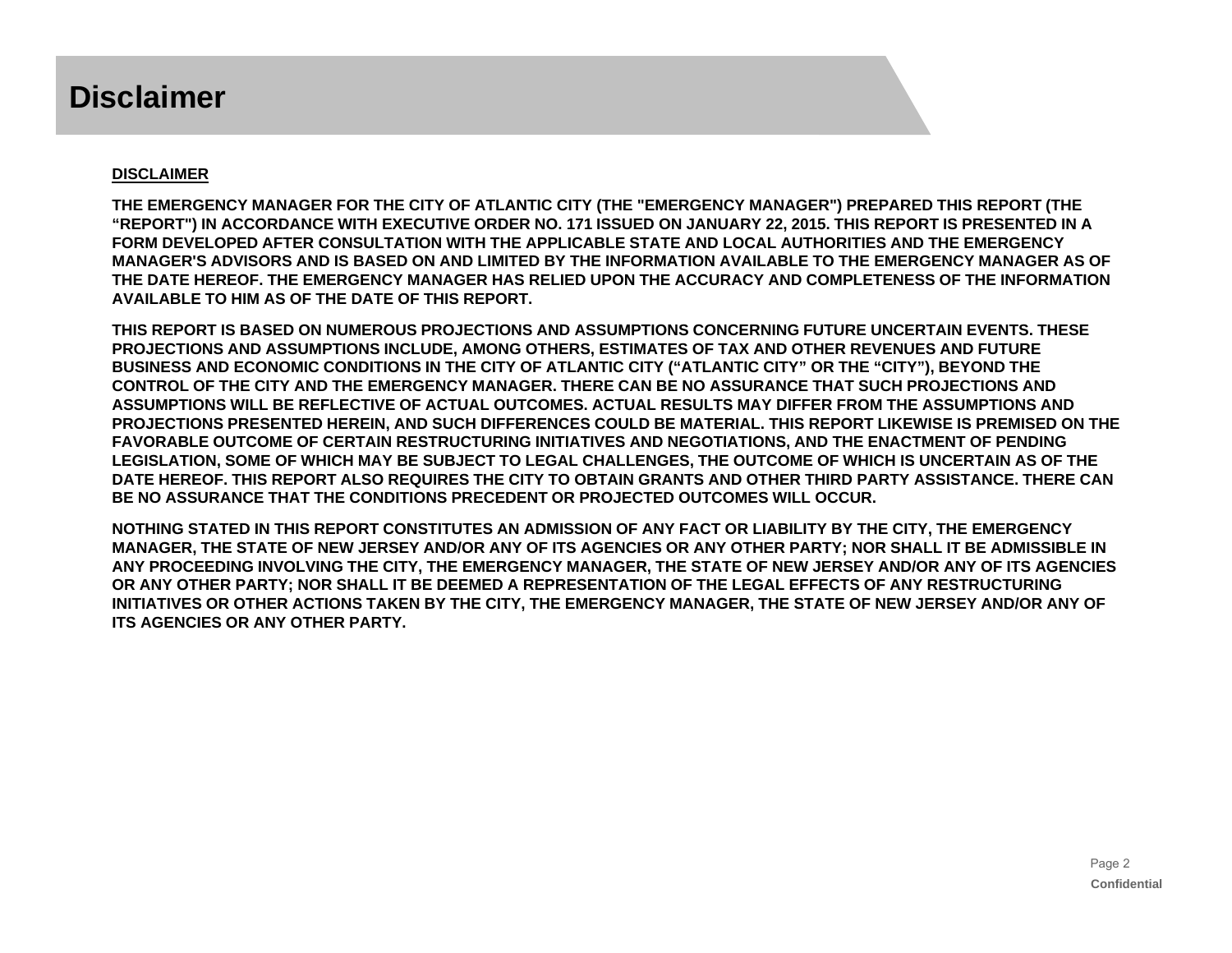### **Table of Contents**

| <b>Item</b>                                                              | Page |
|--------------------------------------------------------------------------|------|
| <b>Executive Summary</b>                                                 | 4    |
| Balancing the 2015 Budget                                                | 7    |
| Transition: From Fiscal Crisis to Financial Stability                    | 12   |
| Road Map to Financial Recovery                                           | 16   |
| Appendices                                                               | 27   |
| Appendix A: 2015 Budget Summary                                          | 28   |
| Appendix B: Summary of Implemented 2015/2016 Budget Reductions           | 33   |
| Appendix C: Atlantic City School District Budget                         | 38   |
| Appendix D: Five Year Financial Forecast and Assumptions                 | 41   |
| Appendix E: Liquidity Forecast                                           | 45   |
| Appendix F: Additional Budget Improvements from City Actions - Near Term | 48   |
| Appendix G: CRDA Discussion                                              | 54   |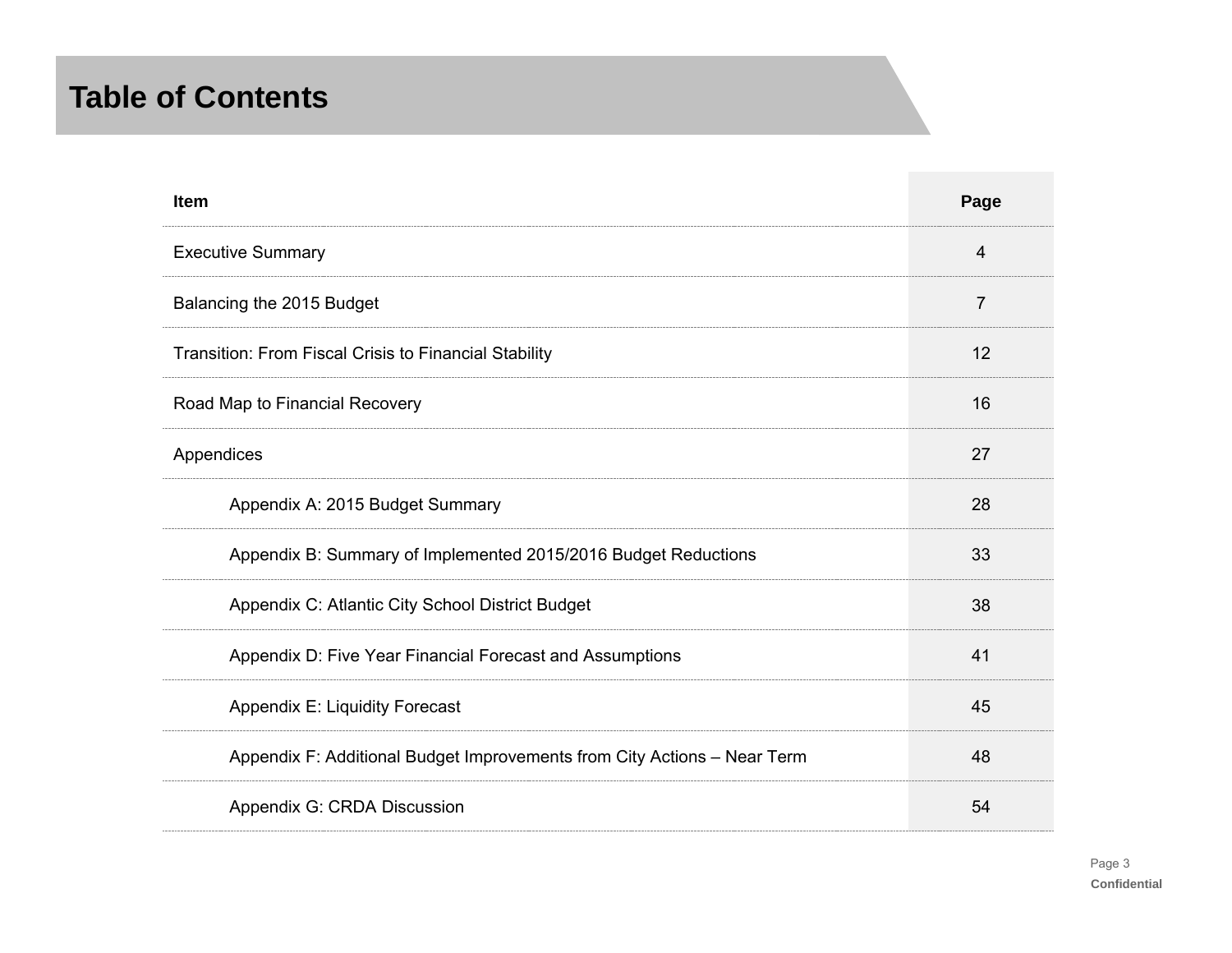# **Executive Summary**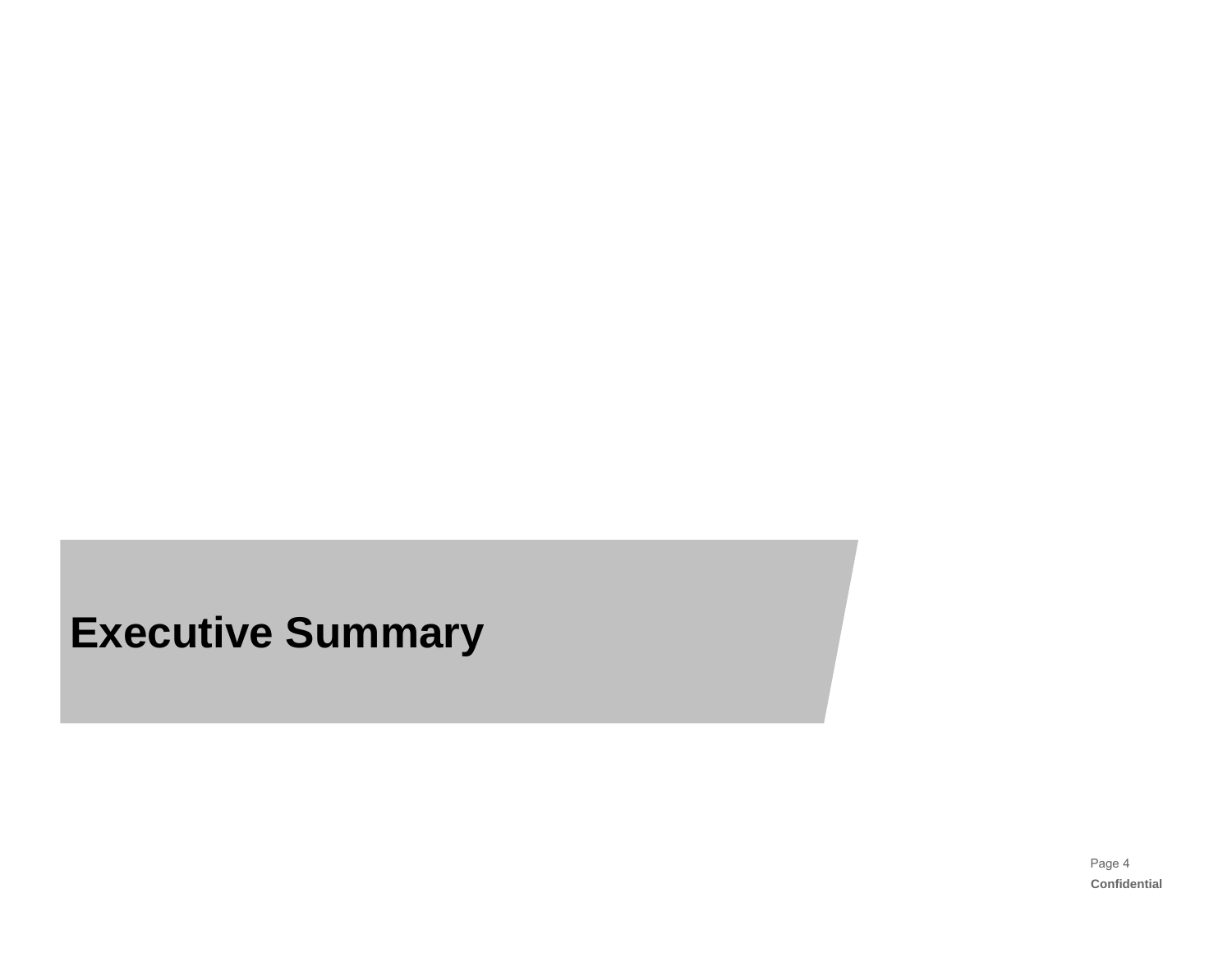### **Executive Summary**

This Report both summarizes the progress that has been made in stabilizing the City of Atlantic City ("Atlantic City", or the "City") and details possible paths to achieve long-term fiscal balance. To be clear, while meaningful and measurable progress has been made the turnaround process needs to accelerate with a sense of urgency for the City to move from its present state of fiscal crisis to long-term fiscal stability.

The first report of the Emergency Manager dated March 23, 2015 (the "First Report") listed five goals to achieve long-term fiscal stability for Atlantic City. The first two goals, balancing the 2015 budget and stabilizing the property tax rate for 2015, have been met. These were very important initial steps for the turnaround of the City. Indeed, with assistance from the State of New Jersey (the "State") as well as implemented cost efficiencies, the municipal property tax rate did not increase in 2015. This represents a significant improvement over previous years where double-digit percent increases in property tax rates were the norm.

For the remaining three goals, the work continues. These three goals, as stated in the First Report, are:

- Achieve sustainable fiscal balance for the long term (2016 and beyond);
- $\mathbb{R}^n$  . Create greater efficiency with City processes to support those living and conducting business in the City; and
- Establish Atlantic City as a desirable target for investment and development.

To achieve these three goals, continued cost and operational efficiencies, negotiated creditor settlements, and additional revenue sources will be required. Property development, in particular, is a crucial underpinning to the ultimate success and turnaround of Atlantic City. The successful public private partnership in New Brunswick serves as a role model that Atlantic City should emulate. While the economic benefits (i.e., higher ratable base and employment) will not be immediate, it is imperative that this process is set up today. The City will also need to pursue privatization or regionalization possibilities for costly municipal services as well as the monetization of assets.

Fiscal stability for the City also depends on an effective and efficiently operated Atlantic City School District (the "School"). Coordination with the Department of Education ("DOE"), including the DOE appointed monitor of the School ("School Monitor"), has been extraordinarily helpful in this regard.

As set forth in this Report, forecasted deficits for each of the next five years have been reduced by almost 75% compared to the budget deficit the City faced in 2015. To eliminate the remaining forecasted deficits, decisive action must be taken by policy makers at the State, county and municipal levels to ensure a stable financial future for Atlantic City. Swift decision making and comprehensive planning that benefits all Atlantic City taxpayers must be achieved.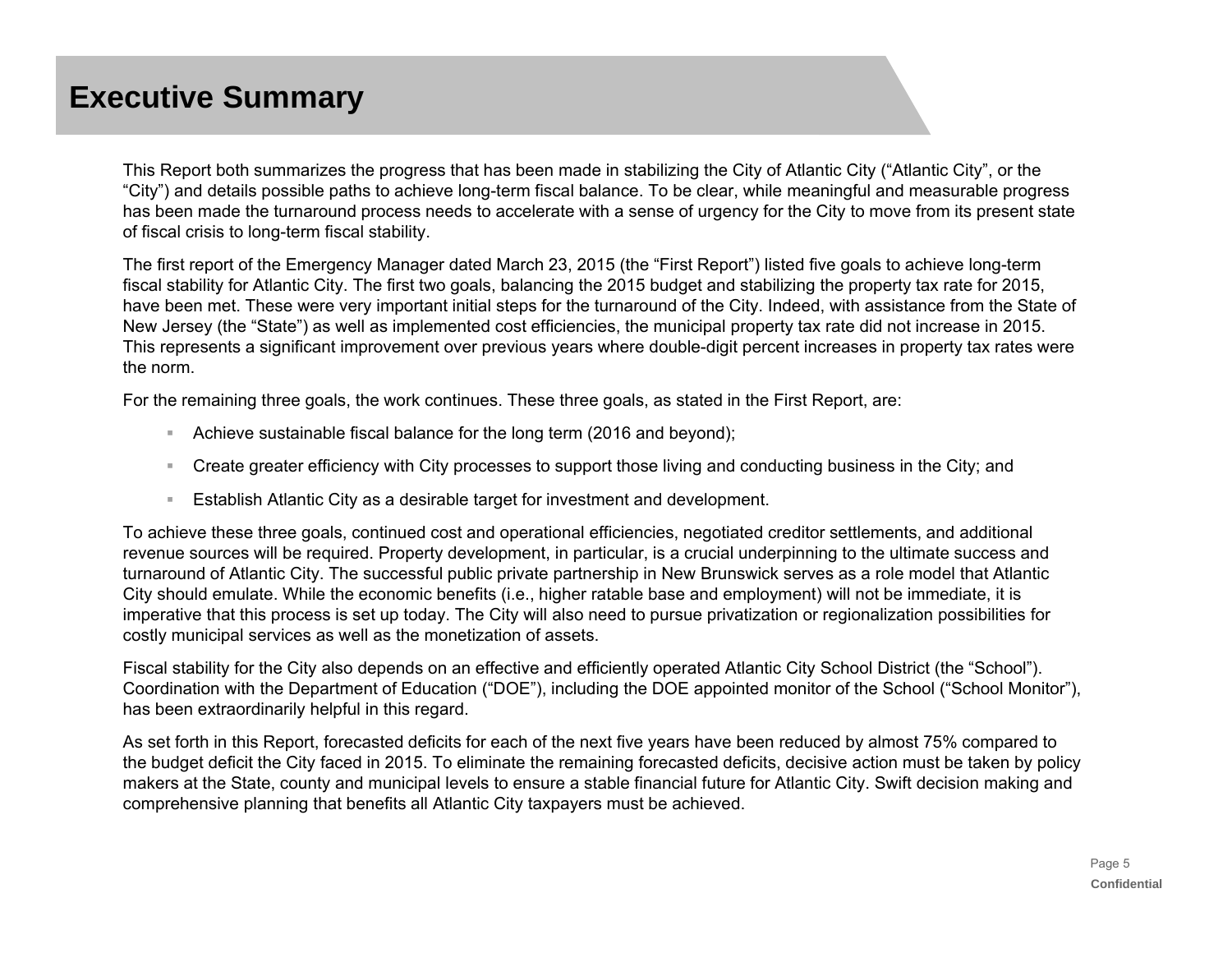## **Executive Summary**

Finally, to achieve long-term fiscal stability, the continued hard work of and collaboration with all stakeholders will be required. The Division of Local Government Services and the Local Finance Board within the Department of Community Affairs ("DCA") should continue to provide oversight and guidance to the City. Commitment to economic stabilization and collaboration among the Mayor, the City department leadership, City Council, Atlantic County (the "County") officials, the State and DCA, the Stateappointed monitor for the City (the "Monitor") and the School Monitor, business partners and other key stakeholders will be crucial to this success.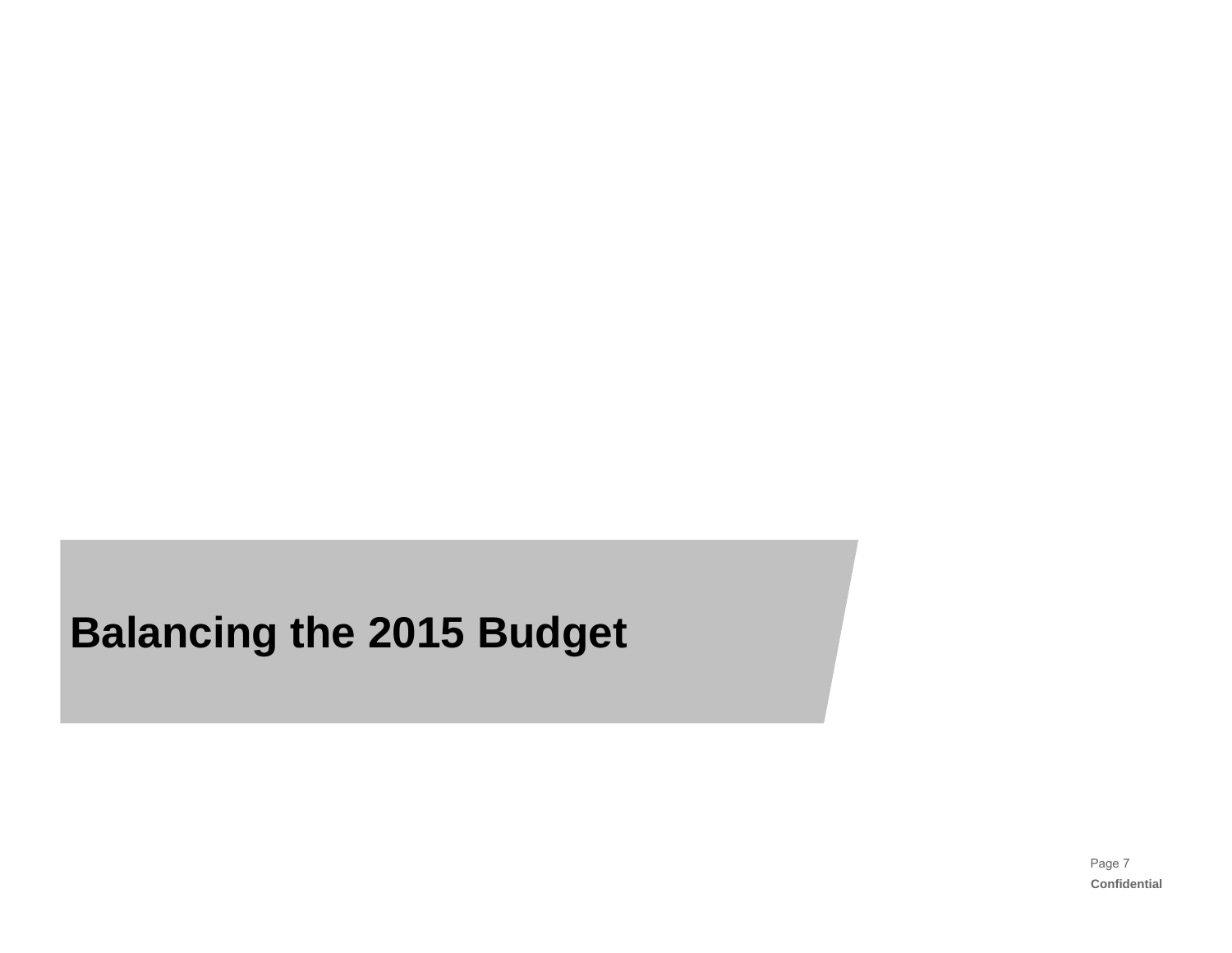- ► The following provides a summary of two of the Emergency Manager's key goals that have been met since issuing the First Report, specifically:
	- $\pm$ Balancing the City's 2015 budget; and
	- Stabilizing the property tax base with little to no increase in property tax rates.
- ► To achieve these goals, there has been collaboration among numerous stakeholders including representatives of the City (the Mayor and his team, and City department heads and their staff, among others), the Monitor, the State, the County, and the School and its School Monitor.
- ► The First Report noted a \$101.1m budget shortfall; however, that shortfall increased to approximately \$120.1m, due mainly to tax appeals, necessary increases in City reserves, and additional non-operational and one-time charges. Notwithstanding the increased deficit, the City was able to balance the 2015 budget through several actions including:
	- $\mathbb{R}^+$ State aid of \$37.8m (exclusive of \$6.3m of Energy Receipts Tax received annually);
	- $\mathbb{R}^+$  Delaying the State health benefit plan and Public Employees' Retirement System/Police and Fireman's Retirement System of NJ pension payments (net of associated interest) of \$37.2m;
	- Anticipated new revenues of \$33.5m; and,
	- Operating cost reductions of \$11.6m. See Appendix B for summary of 2015 budget reductions.
- ►**As a result of the above efforts, there was no increase in the municipal property tax rate for 2015.**
- ► The following pages provide further detail on the additional downward adjustments to the initial \$101.1m shortfall and items utilized to close the budget gap for the City's 2015 budget. See additional information regarding the 2015 budget in Appendix A.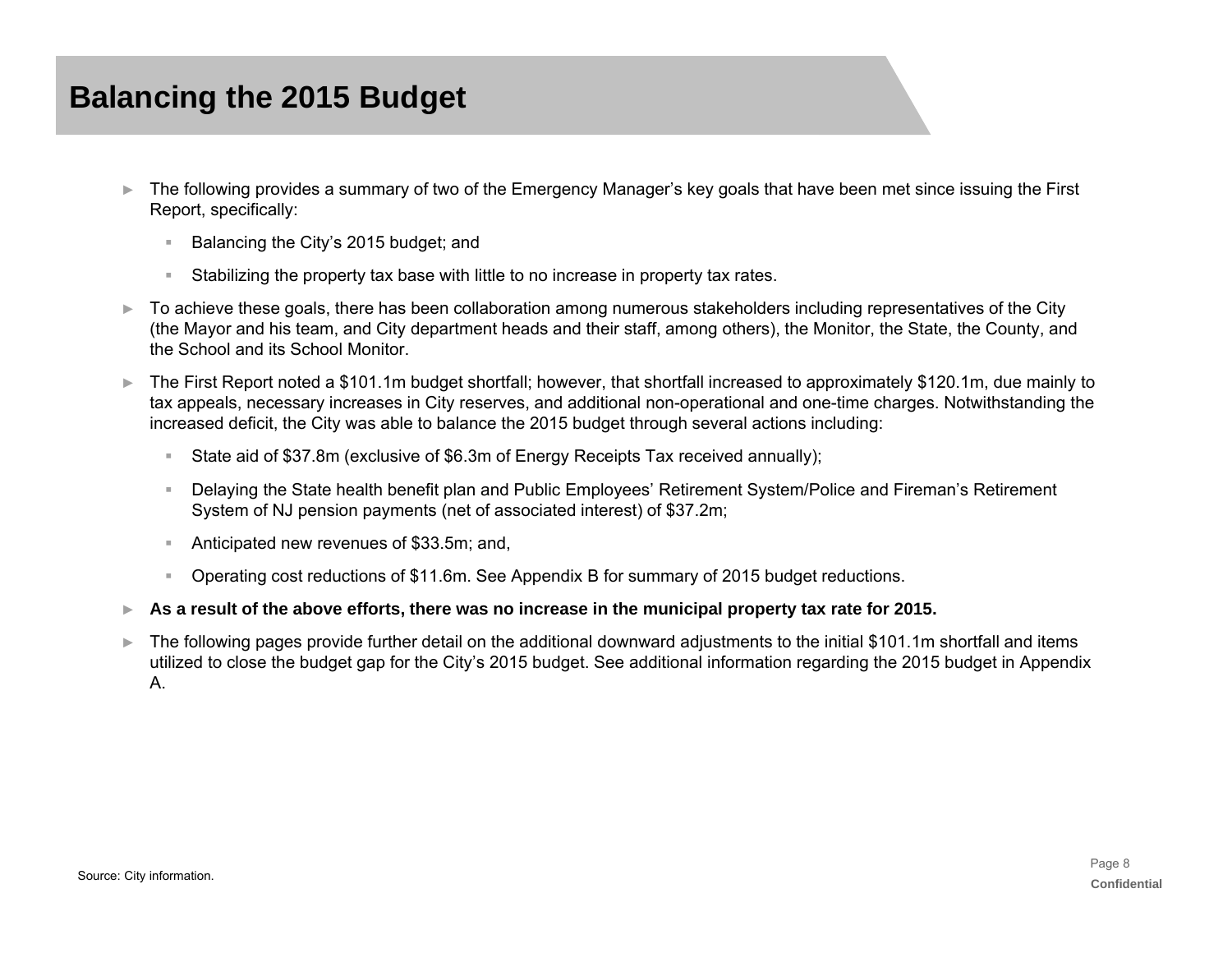#### *Additional Downward Adjustments to the Budget Gap*

- ► Tax Appeals of \$10.0m The City received approximately 6,000 tax appeals in 2015 related to non-casino properties. The City estimated that the impact of these appeals would be approximately \$10.0m in 2015.
- ► Increase in Reserves of \$6.2m The City reserves for certain expenditures including unemployment insurance, liability insurance, workers' compensation, and terminal leave payments. After reviewing the opening balances of these reserves, and considering adjusted run rates for liabilities and headcount impact, the reserves were increased. As a result, the City has increased these reserves by \$6.2m. The use of the reserves, and the adequacy of the reserve balances, will continue to be reviewed as operational and occurrence factors continue to change.
- ► Non-Operational and One-Time Charges of \$2.8m – The City identified additional capital-related costs and non-recurring one-time charges that were required to be added to the original budget. These items include primarily police and other vehicles, communication equipment, additional casino credits, and other one-time operating charges incurred by the City.

#### *Items Closing the FY15 Budget Gap*

- ► State Aid of \$37.8m an increase of \$18.0m compared to 2014. Confirmed aid awarded by the State since our First Report:
	- $\mathbb{R}^{n\times n}$ CDBG Essential Services Grant – Awarded \$14.8m (the majority received in late 2015); the award was \$6.8m in 2014.
	- $\mathbb{R}^{n-1}$ Transitional Aid – Awarded \$13.0m (received in full in late 2015); represents the same amount awarded in 2014.
	- $\mathbb{R}^{n\times n}$  Consolidated Municipal Property Tax Relief Aid ("CMPTRA") – Awarded \$10.0m (the City started receiving monthly payments in August 2015 based on a monthly schedule provided by the State); CMPTRA was not received in 2014.
- ► Additional Anticipated Revenues of \$33.5m While the source and/or amount of these various revenue sources have not been finalized, the Local Finance Board agreed to allow the City to include these additional revenue sources in its 2015 Budget.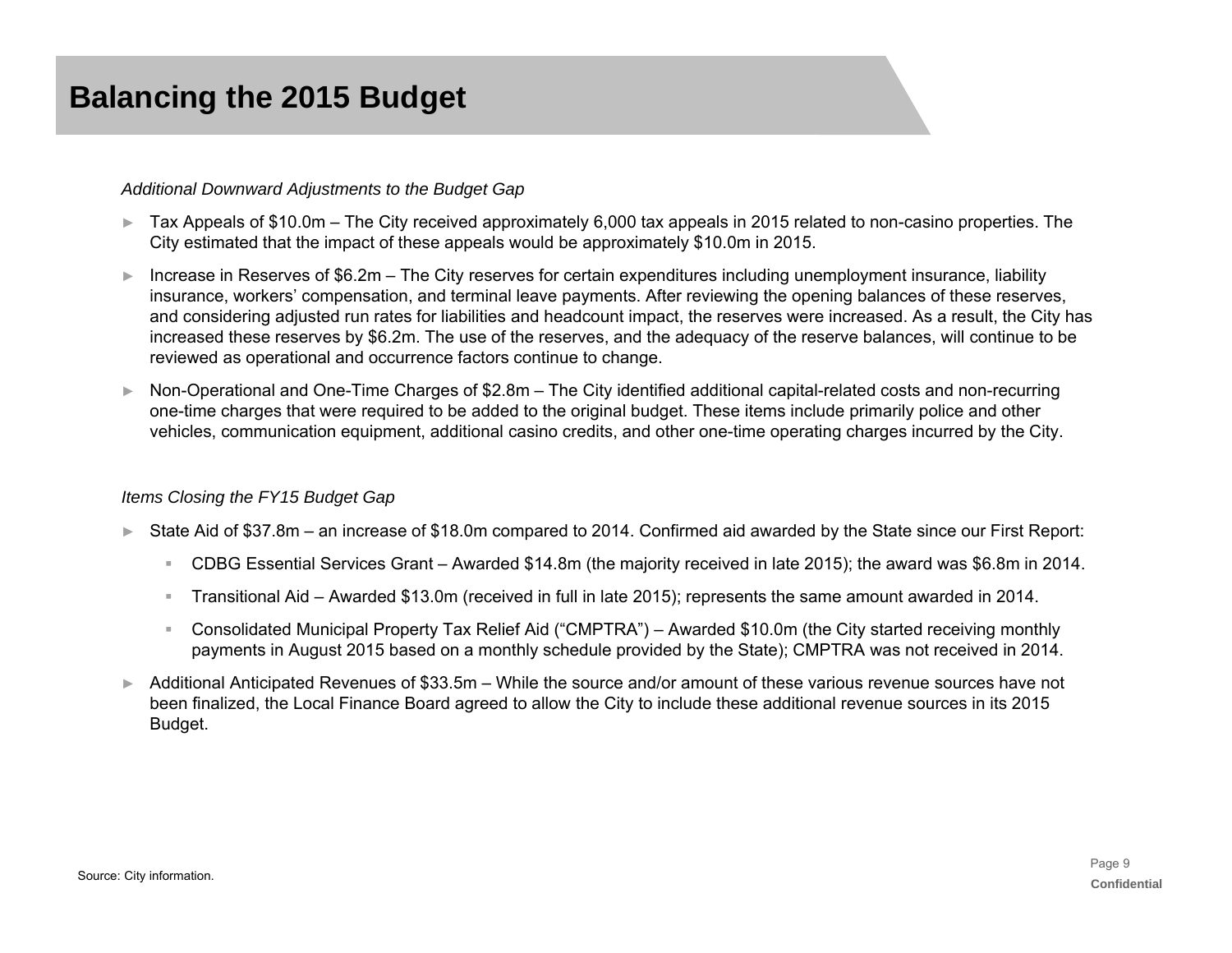#### *Items Closing the FY15 Budget Gap – (cont'd)*

- ► Delayed State Payments of \$37.2m The payments for pensions and healthcare costs that have been delayed in 2015, less interest to be paid to the State on the delayed payments in 2015 (all delayed payments carry interest at 10.0% per annum). These delayed payments will be repaid over several years commencing in 2016.
	- State Health Benefit Program ("SHBP") In total, the City will delay the payment of approximately \$20.3m of SHBP payments for 2015 (payment delays commenced in April 2015).
	- ₩ Public Employees' Retirement System ("PERS") – The City has delayed its 2015 PERS payment, which was due April 25th. The amount of this delayed payment totals approximately \$4.0m.
	- $\mathbb{R}^{n-1}$  Police and Fireman's Retirement System of NJ ("PFRS") – The City has delayed its 2015 PFRS payment, which was also due April 25th. The amount of this delayed payment totals approximately \$14.6m.
	- Interest on Delayed Payments and Other As noted above, the City expects to pay the State interest of \$1.9m (at 10.0% per annum) on the delayed SHBP and pension payments. This interest amount is offset by additional miscellaneous adjustments totaling \$0.2m.
- ► Operating Cost Reductions of \$11.6m – Headcount and operating expense reductions for 2015 were \$11.6m.
	- $\mathbb{R}^{n\times n}$  Through retirements, attrition and layoffs, the City headcount was reduced by approximately 20% to nearly 1,000 people, which represents an overall reduction from the 2015 budgeted salaries and wages of \$8.1m in 2015.
	- $\mathcal{L}_{\rm{max}}$  A review of the operating expenses of the City's 11 departments identified opportunities for operating cost reductions that would be impactful for the remainder of 2015 (and future years). As a result of these operational efficiencies and departmental cost containment opportunities, general operating costs have been reduced City-wide by \$3.5m for 2015.
	- Additional details regarding the implemented cost savings for 2015 are provided in Appendix B to this Report.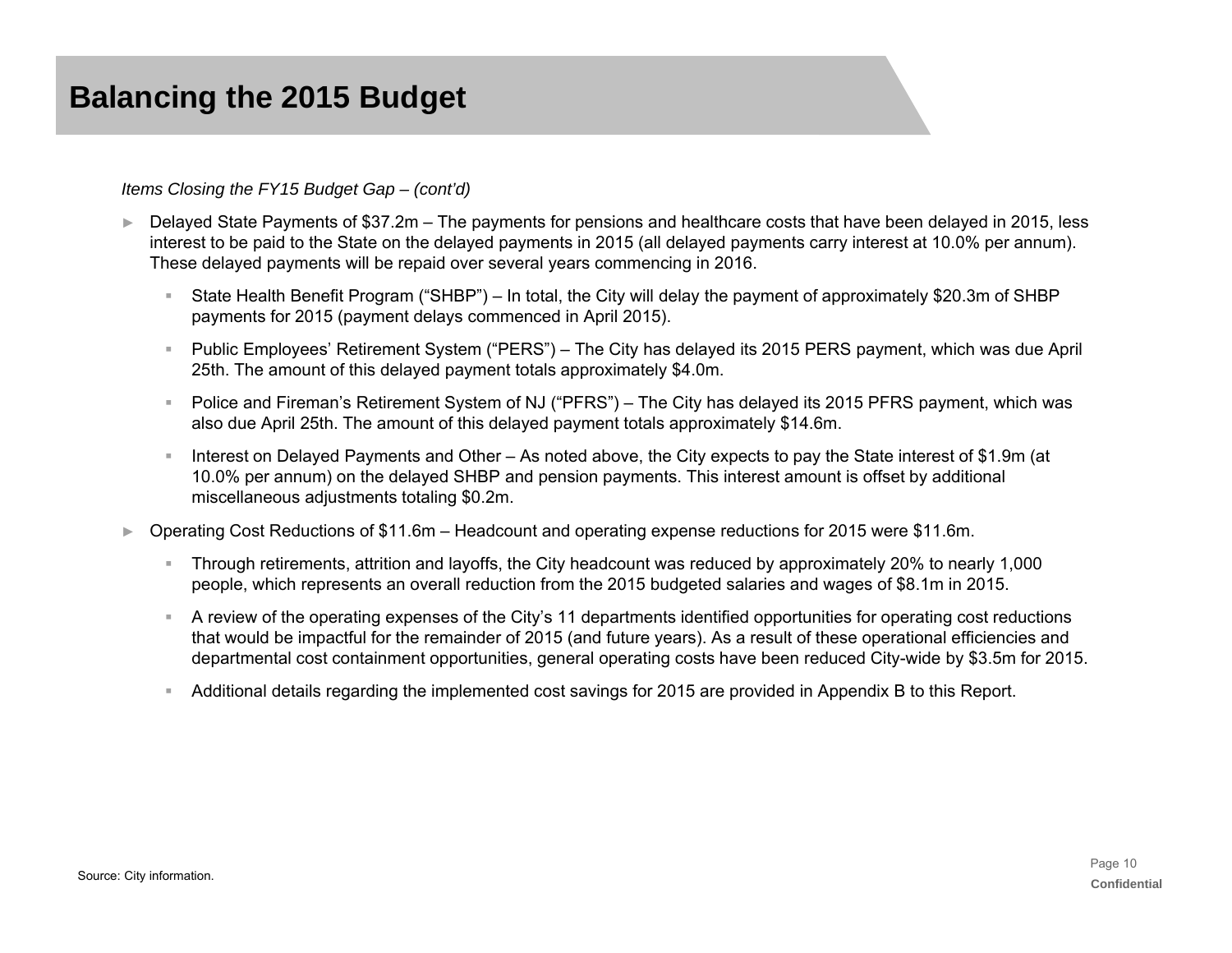#### *Items Closing the FY15 Budget Gap – (cont'd)*

- ► In addition, the City continues to leverage aid provided by the Federal Emergency Management Agency ("FEMA") to reduce costs of firefighters in the City. For 2015, the City applied for, and received, a grant under the Staffing for Adequate Fire and Emergency Response ("SAFER") program. The SAFER grant provides funding for 85 firefighters which became effective July 1, 2015.
	- The Emergency Manager's team worked closely with the City to determine the full reimbursable costs related to the Firefighters covered by the SAFER grant and to ensure that the application maximized the potential recoverable value through the SAFER program.
	- $\mathbb{R}^{n\times n}$  The City's application resulted in an awarded grant of approximately \$21.5m which will cover the full cost of these 85 firefighters through September 2017.

#### *Atlantic City School District Budget*

- ► On February 19, 2015, the Commissioner of Education for the State appointed Dr. Gary McCartney as the School Monitor of the Atlantic City School District. The School Monitor continues to work with the School and the State on its current and future budgets, as well as the need for financial support.
- ► Through a combination of operational cost reductions, \$20.0m of State aid, and the use of available cash and reserves, the School reduced its levy from \$135.0m to \$101.9m (a reduction of nearly 25%) for its fiscal 2016 year.
- ►The School Monitor will continue to seek additional cost efficiencies and revenue opportunities for 2016 and beyond.
- ►See Appendix C for further discussion of the Atlantic City School District Budget.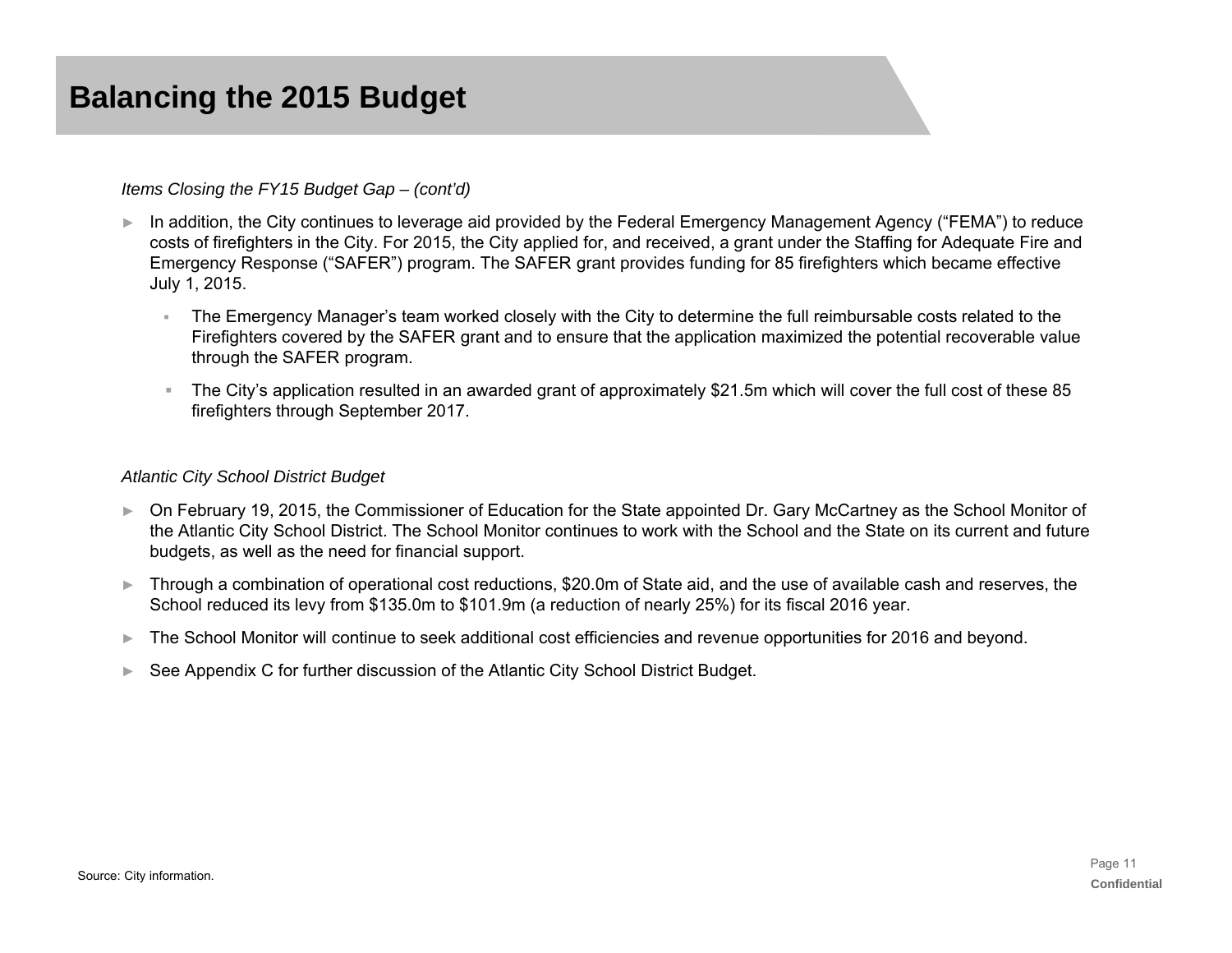# **Transition: From Fiscal Crisis to Financial Stability**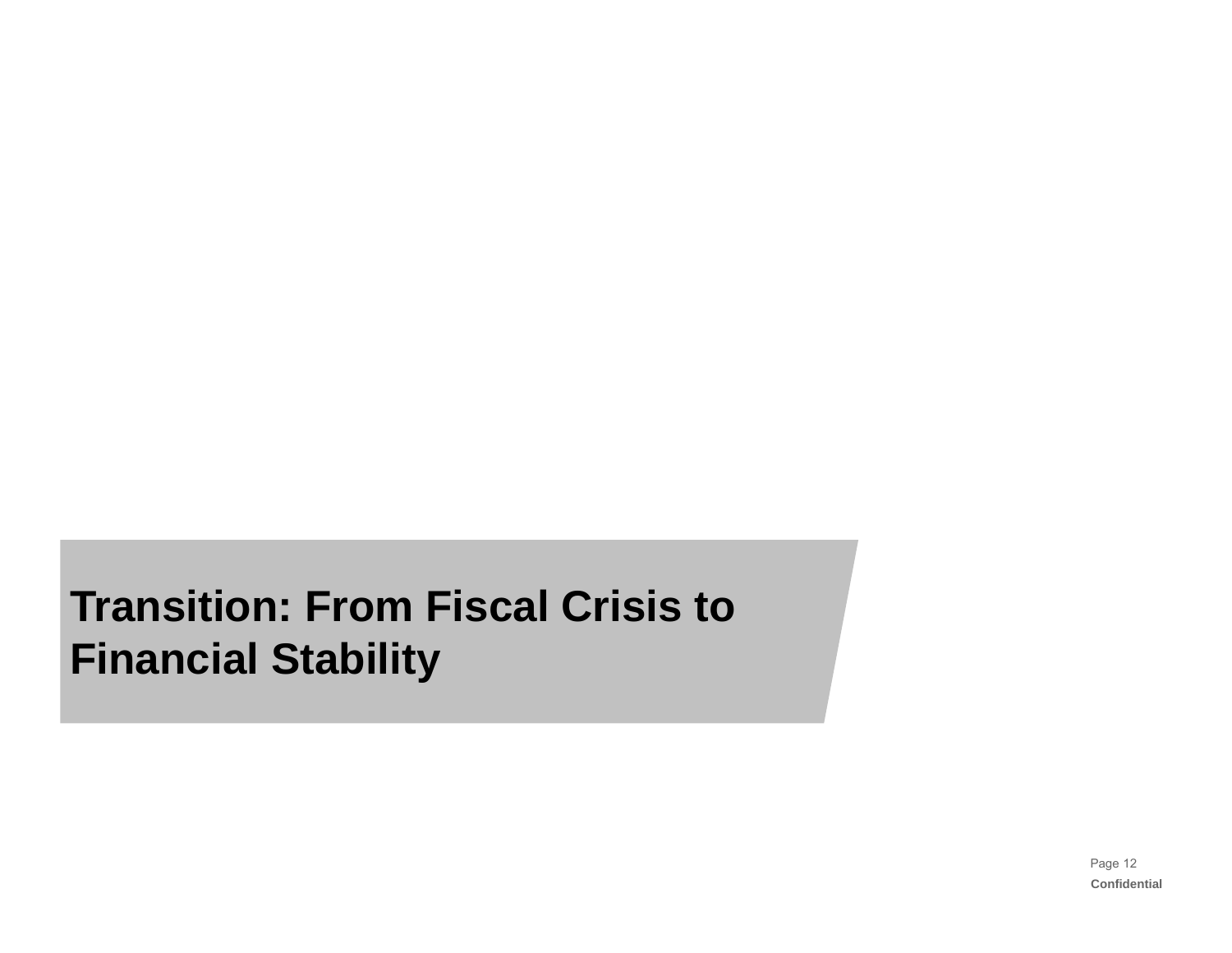## **Transition: From Fiscal Crisis to Financial Stability**

- ► It is important to reiterate that Atlantic City remains in a financial crisis and that numerous items will need to be improved or changed to address continuing structural deficits and achieve sustainable fiscal balance.
- ► As a result, the City will continue to incur budget deficits without further restructuring efforts by the City and financial solutions from key stakeholders. Liquidity concerns, outstanding property tax settlements, and unbonded debt also remain of concern to the City and are discussed below.

#### *Financial Forecasts for 2016 – 2020 Before Consideration of Unsettled and Unbonded Debt Obligations*

► The table below begins to summarize the financial forecast for the City over the next five years. Please note this forecast is before (and therefore does not include) liabilities for the delayed pension and healthcare benefits and outstanding tax settlements. See the next page (page 14) for discussion and hypothetical forecast of these amounts.

| <b>Deficit Before Unbonded Debt</b> |    | $(67.2)$ \$ |                | $(61.6)$ \$ |         | $(55.7)$ \$ | $(58.6)$ \$ | (60.1)  |              | (303.2) |  |  |
|-------------------------------------|----|-------------|----------------|-------------|---------|-------------|-------------|---------|--------------|---------|--|--|
| <b>Total Appropriations</b>         |    | 242.1       |                | 236.5       |         | 236.6       | 245.0       | 246.5   |              | 1,206.5 |  |  |
| <b>Total Revenues</b>               | \$ | 174.8       | - \$           | 174.9       | - \$    | 180.8       | 186.4       | 186.4   | \$           | 903.3   |  |  |
| \$'s in Millions                    |    | FY 2016     | <b>FY 2017</b> |             | FY 2018 |             | FY 2019     | FY 2020 | 5 Year Total |         |  |  |

- ► The deficits noted above include the benefits of the efforts by the State, the City and the Emergency Manager and his staff that led to balancing the City's 2015 budget, which included \$11.6m in budgeted operating cost efficiencies in 2015 (the annualized impact of these cost efficiencies, as well as additional cost efficiencies identified for 2016, results in combined operating budget reductions of \$25.0m in 2016).
	- ₩ Additional details regarding the \$25.0m of budget reductions for 2016 are included in Appendix B to this Report.
	- Additional details for the five-year financial forecast are provided in Appendix D to this Report.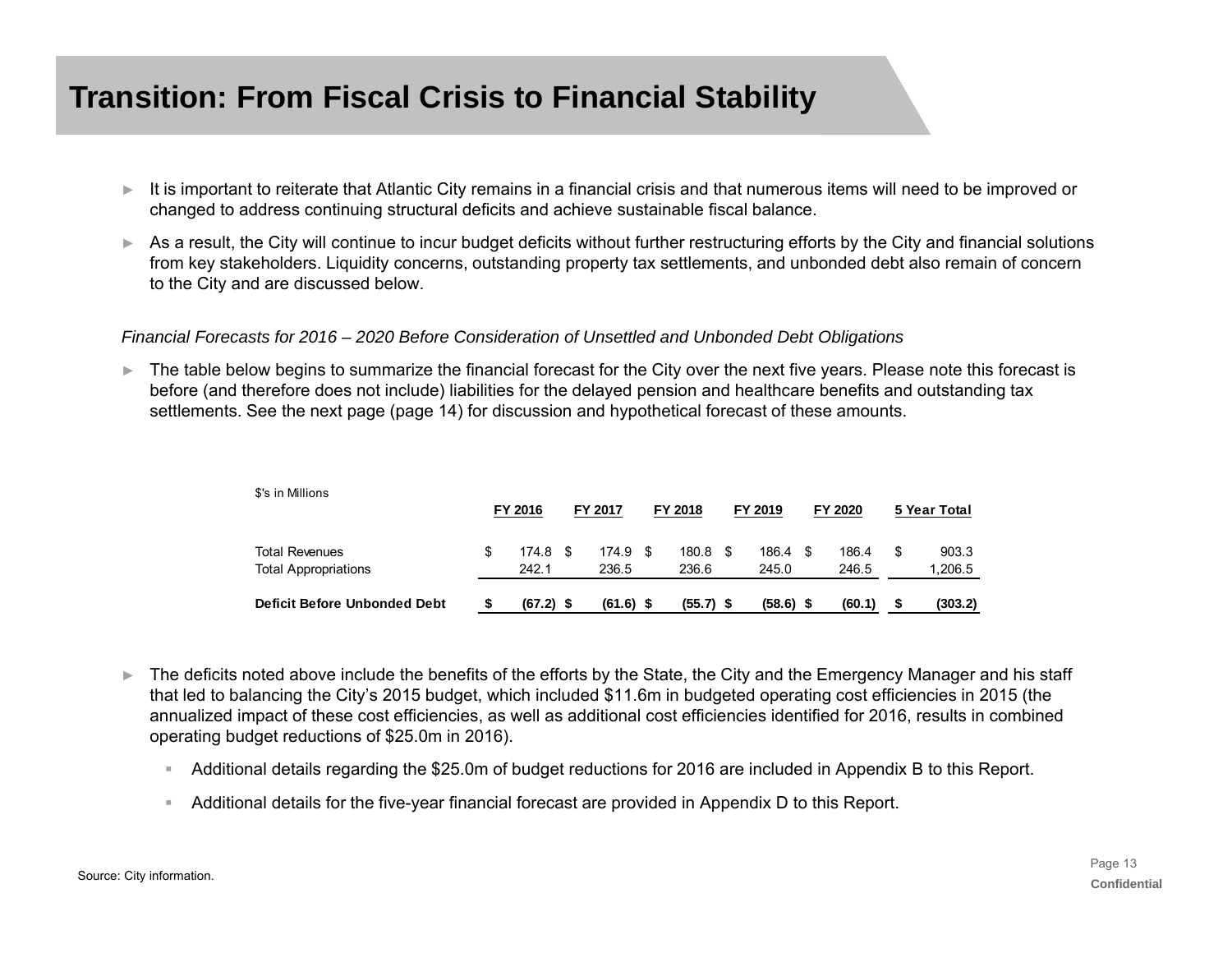#### *Unsettled and Unbonded Debt Obligations*

 $\ddot{x}$  in  $\ddot{x}$  in Millions

- ► As noted on the previous page, the City needs to address not only its continuing deficits, but the settlement of outstanding casino tax appeals and repayment of other unbonded debt, which may total more than \$190m, before interest.
	- Based on preliminary research and advice, the City believes that its ability to raise public funds in order to repay the unbonded debt is highly unlikely. The City's inability to raise funds is due to numerous factors, including but not limited to an inability to qualify for adequate Qualified Bond Act financing, unrealistic interest rates, the City's limited current debt capacity, and the potential for adverse credit ratings.
	- $\mathbb{R}^{n\times n}$  Consequently, the City must provide for any repayment of the unbonded debt from its current operating budgets until such time that the City can raise sufficient public funds to extinguish the unbonded debt.
	- $\mathbb{R}^n$  Below is an illustrative forecast showing deficits after inclusion of potential debt service payments on such unsettled and unbonded debt:

| <b>Deficit After Unbonded Debt</b>                    |         | $(86.4)$ \$           | $(80.1)$ \$           | $(73.4)$ \$           |         | (75.5)                | (76.2)           |              | (391.5)           |  |
|-------------------------------------------------------|---------|-----------------------|-----------------------|-----------------------|---------|-----------------------|------------------|--------------|-------------------|--|
| Deficit Before Unbonded Debt<br>Unbonded Debt Service |         | $(67.2)$ \$<br>(19.2) | $(61.6)$ \$<br>(18.4) | $(55.7)$ \$<br>(17.7) |         | $(58.6)$ \$<br>(16.9) | (60.1)<br>(16.1) |              | (303.2)<br>(88.3) |  |
| \$'s in Millions                                      | FY 2016 |                       | FY 2017               | FY 2018               | FY 2019 |                       | FY 2020          | 5 Year Total |                   |  |

► As a result, any potential solution to the City's substantial deficits and ultimate financial recovery will require shared commitment by interested stakeholders including settlement of outstanding tax appeals and agreement on the terms of repayment of unbonded debt with casino operators (holders of the majority of the City's unbonded debt) and the State (for delayed 2015 pension and benefits payments).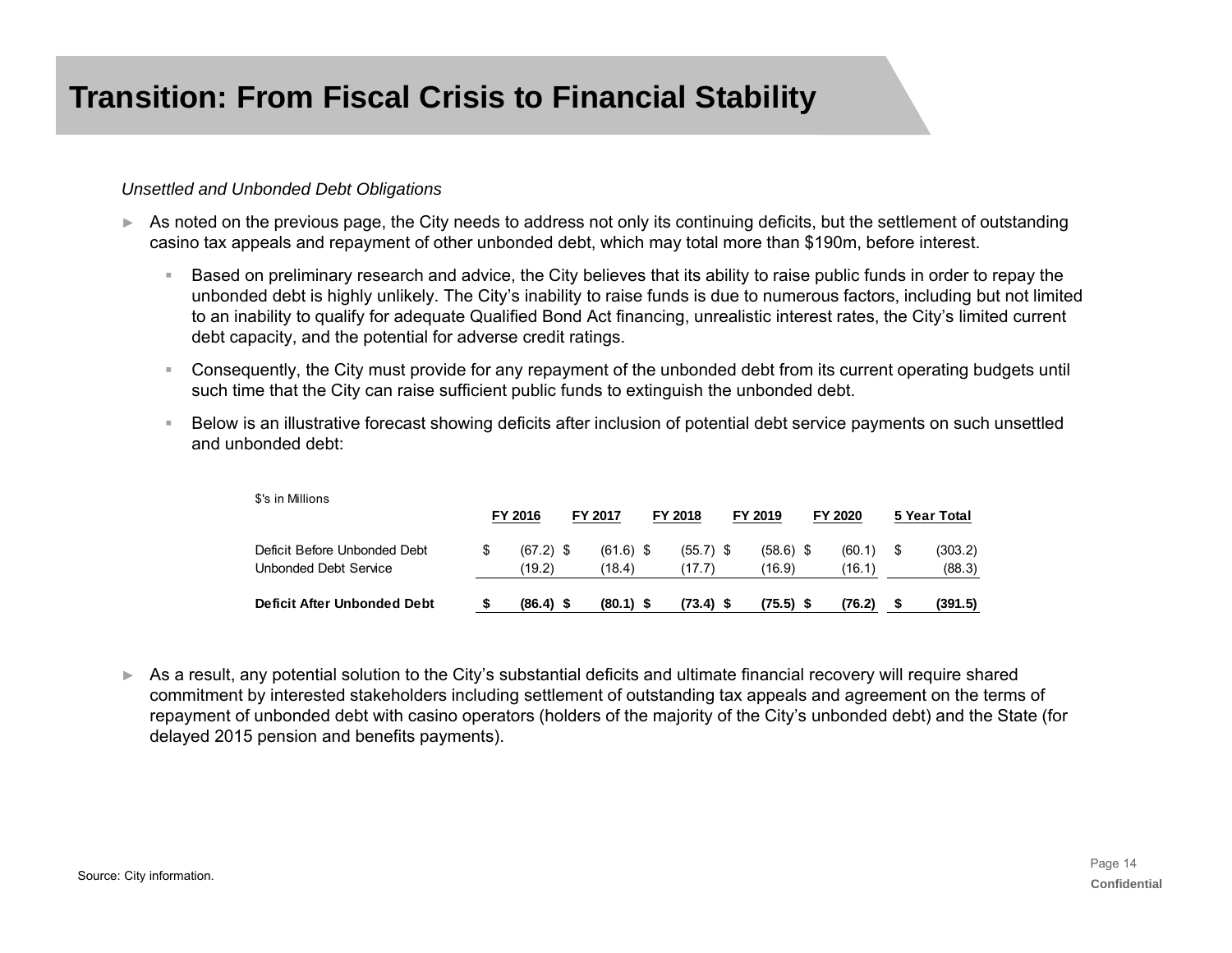#### *Liquidity Concerns*

- ► Many of the solutions set forth in the "Road Map to Financial Recovery" section of the Report will require time to execute and implement. Consequently, the availability of liquidity is paramount to determining the time available to all stakeholders to resolve the City's many issues and implement both short and long-term solutions.
- ► Excluding receipt of cash related to alternative revenue sources of \$33.5m, and other financial impacts from pending or new legislation, we anticipate the City will have available liquidity until April 2016.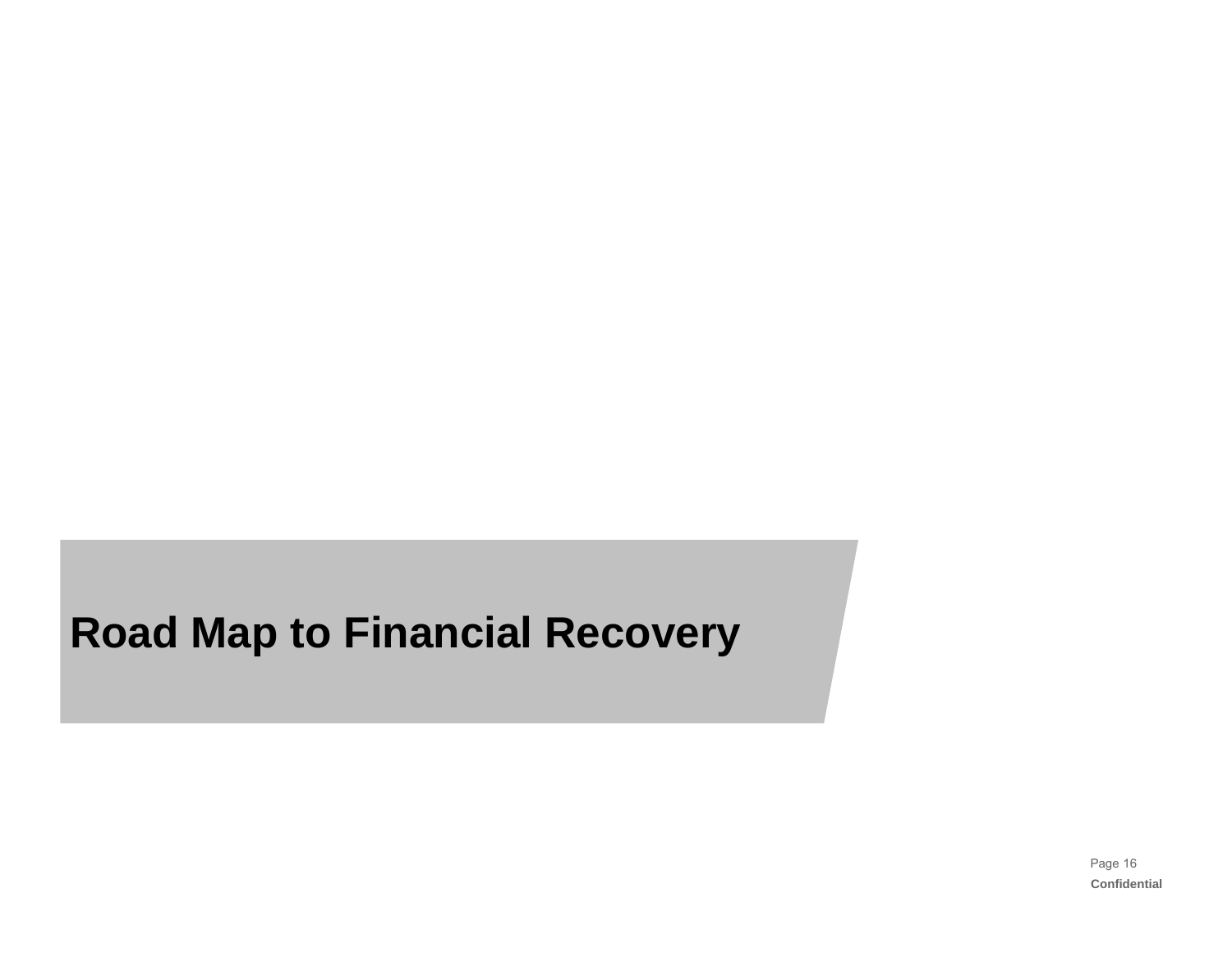- ► While closing a deficit of over \$100m and adopting a balanced budget for 2015 without an increase to municipal property tax rates marks a significant achievement, further immediate action is needed to address forecasted budget gaps in 2016 and beyond, near-term liquidity issues, substantial debt obligations, and the continued decline in the ratable tax base of the City.
- ► The following pages identify potential supportive actions – a Road Map for Financial Recovery – for City Management and Council, the State and DCA, and other key stakeholders necessary for the City's financial future in the face of a five-year deficit forecast exceeding \$300m (before addressing the unbonded debt obligations).
- ► A successful resolution of the City's financial situation that does not simply shift the financial burden from the City to the State is ultimately in the best interests of all stakeholders. An illustrative five-year financial forecast that hypothetically implements key priorities of the Road Map for Financial Recovery (the "Illustrative Forecast") is summarized below.

\$'s in Millions

|                                                                                        | <b>FY 2016</b> |                    | <b>FY 2017</b> |                     | <b>FY 2018</b>      |  | FY 2019             |  | FY 2020        |  | 5 Year Total   |  |
|----------------------------------------------------------------------------------------|----------------|--------------------|----------------|---------------------|---------------------|--|---------------------|--|----------------|--|----------------|--|
| <b>Deficit Before Stakeholders' Solutions</b>                                          |                | $(67.2)$ \$        |                | $(61.6)$ \$         | $(55.7)$ \$         |  | $(58.6)$ \$         |  | (60.1)         |  | (303.2)        |  |
| Unbonded Debt Service<br>Additional Budget Improvements from City Actions              |                | $(19.2)$ \$<br>9.0 |                | $(18.4)$ \$<br>12.0 | $(17.7)$ \$<br>12.0 |  | $(16.9)$ \$<br>15.0 |  | (16.1)<br>15.0 |  | (88.3)<br>63.0 |  |
| Budget Imbalance to be Addressed by New<br><b>Revenues and Further Cost Reductions</b> |                | $(77.4)$ \$        |                | $(68.1)$ \$         | $(61.4)$ \$         |  | $(60.5)$ \$         |  | (61.2)         |  | (328.5)        |  |

The successful execution of the Road Map will include the following key components:

- I.Stabilize and Increase Revenues
- II.Continued City Actions
- III.Consolidation and/or Regionalization of Municipal Services
- IV.Property Planning and Development
- V.Agreement on Repayment Terms of Unbonded Debt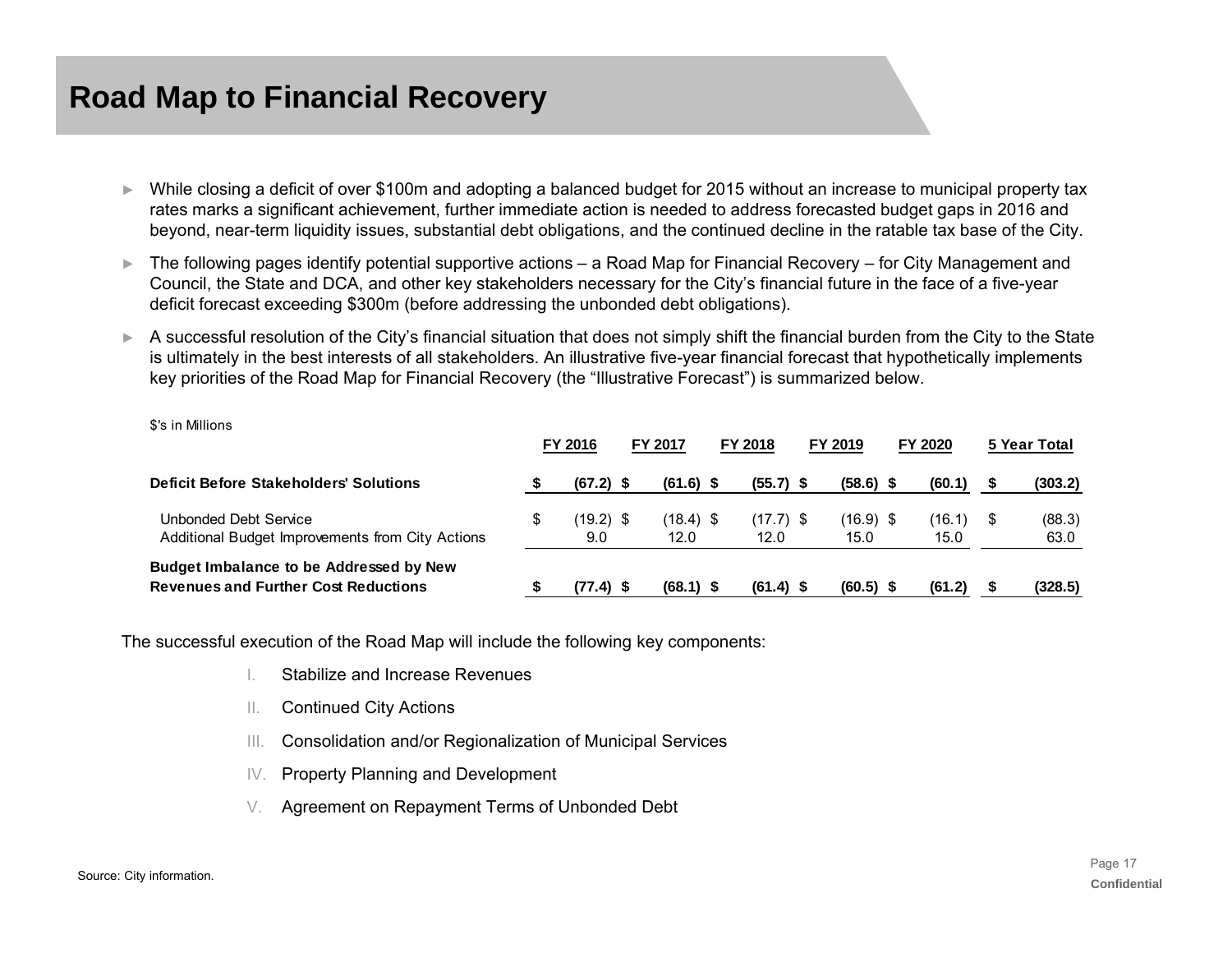#### I.Stabilize and Increase Revenues

- ► Although the City is expected to continue to implement significant additional budget reductions and increase its controllable revenues over the five-year period, the City's ratable base will not be sufficient to generate adequate property tax revenues to eliminate forecast deficits.
- ► As a result, potential new revenue sources will be integral to balancing future budgets. These new revenues may be derived from different sources and will be dependent upon the results of the City's additional budget improvements and ongoing negotiations with key stakeholders.
- ► As part of the State's consideration regarding potential new revenue sources, certain pending legislation, including those conditionally vetoed by the Governor, include the following:
	- $\mathbb{R}^+$ S2572 – Casino Property Taxation Stabilization Act (e.g., reallocation of ACA \$30.0m) (the "PILOT bill")
	- $\mathbb{R}^n$  . S2575 – Reallocation of casino investment alternative tax to Atlantic City (the "IAT bill")
	- $\mathbb{R}^+$ A4931 – Amends and supplements the PILOT bill and the IAT bill
- ► These bills, if ultimately enacted, could provide additional revenues to the City, although the amount of revenue will be insufficient to resolve the City's current forecasted deficits.
- ► After review of the pending legislation, we note the following included in A4931 that could improve the results of the PILOT program:
	- A 10-year review period where the effectiveness of the PILOT program, and the amounts paid by casino operators, could be reassessed and adjusted,
	- Protections to prevent the base amount of the annual PILOT payment falling below the initial amount of \$120.0m if the casinos are doing well in non-gaming revenues,
	- An annual 2% increase to the PILOT payment if the base amount does not increase rather than tying the change to the Consumer Price Index (which could move up or down, and is limited to 2% in the current PILOT bill),
	- $\mathbb{R}^n$  . Any new construction or alteration of existing buildings on casino properties would be excluded from the PILOT (specifically, they will be subject to regular property tax assessments),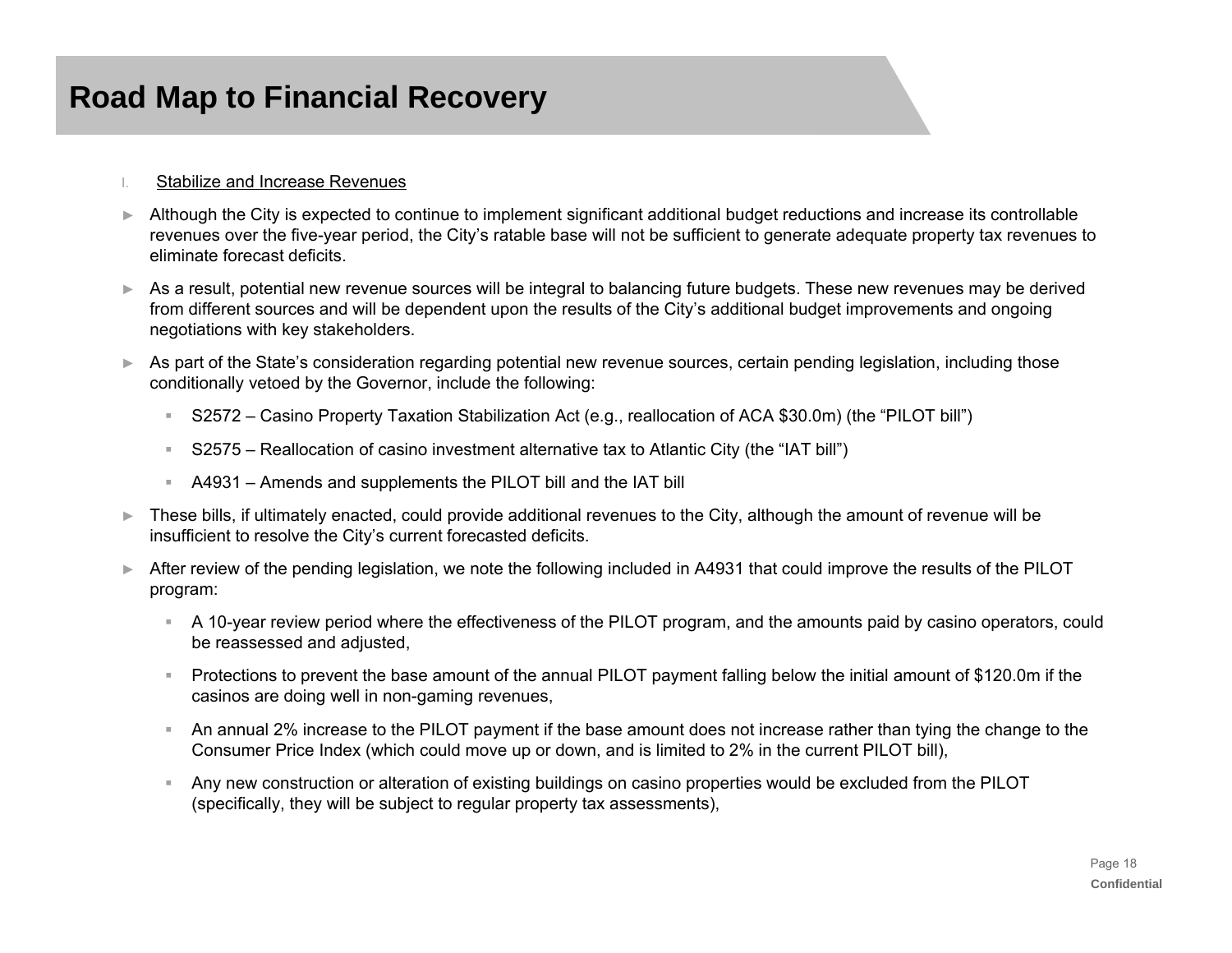\$'s in Millions

- $\mathbb{R}^+$ ACA-related payments would extend beyond the first two years of the PILOT bill,
- $\mathbb{R}^{n-1}$  The PILOT would start in 2016 in order to avoid significant difficulties and confusion that would result by retroactively instituting the PILOT program to January 1, 2015,
- A specific percentage of the PILOT payments could be apportioned to the County for taxes owed by the City from the PILOT, and
- $\mathbb{R}^n$  . Monies allocated under the IAT bill would be subject to the Municipal Qualified Bond Act, which could improve the City's access to the bond markets.
- ► Below is an illustrative example of the financial results of the potential impact of the pending legislation. Although the pending legislation would not resolve the potential budget deficits, the remaining deficits could be reduced.

| <b>U U IIIIIIIII</b> IIIU                                      | FY 2016           | FY 2017     |  | FY 2018     |  | FY 2019     | FY 2020 |             | 5 Year Total |         |
|----------------------------------------------------------------|-------------------|-------------|--|-------------|--|-------------|---------|-------------|--------------|---------|
| <b>Previously Noted Deficit Before Stakeholders' Solutions</b> | $(67.2)$ \$       | $(61.6)$ \$ |  | $(55.7)$ \$ |  | $(58.6)$ \$ |         | (60.1)      | - 5          | (303.2) |
| Unbonded Debt Service                                          | \$<br>$(19.2)$ \$ | $(18.4)$ \$ |  | $(17.7)$ \$ |  | $(16.9)$ \$ |         | $(16.1)$ \$ |              | (88.3)  |
| Additional Budget Improvements from City Actions               | 9.0               | 12.0        |  | 12.0        |  | 15.0        |         | 15.0        |              | 63.0    |
| Net Impact of Proposed Legislation - with Amendments           | 46.9              | 36.1        |  | 29.0        |  | 28.7        |         | 35.0        |              | 175.7   |
| <b>Remaining Budget Imbalance</b>                              | $(30.5)$ \$       | $(31.9)$ \$ |  | $(32.4)$ \$ |  | $(31.8)$ \$ |         | (26.2)      |              | (152.8) |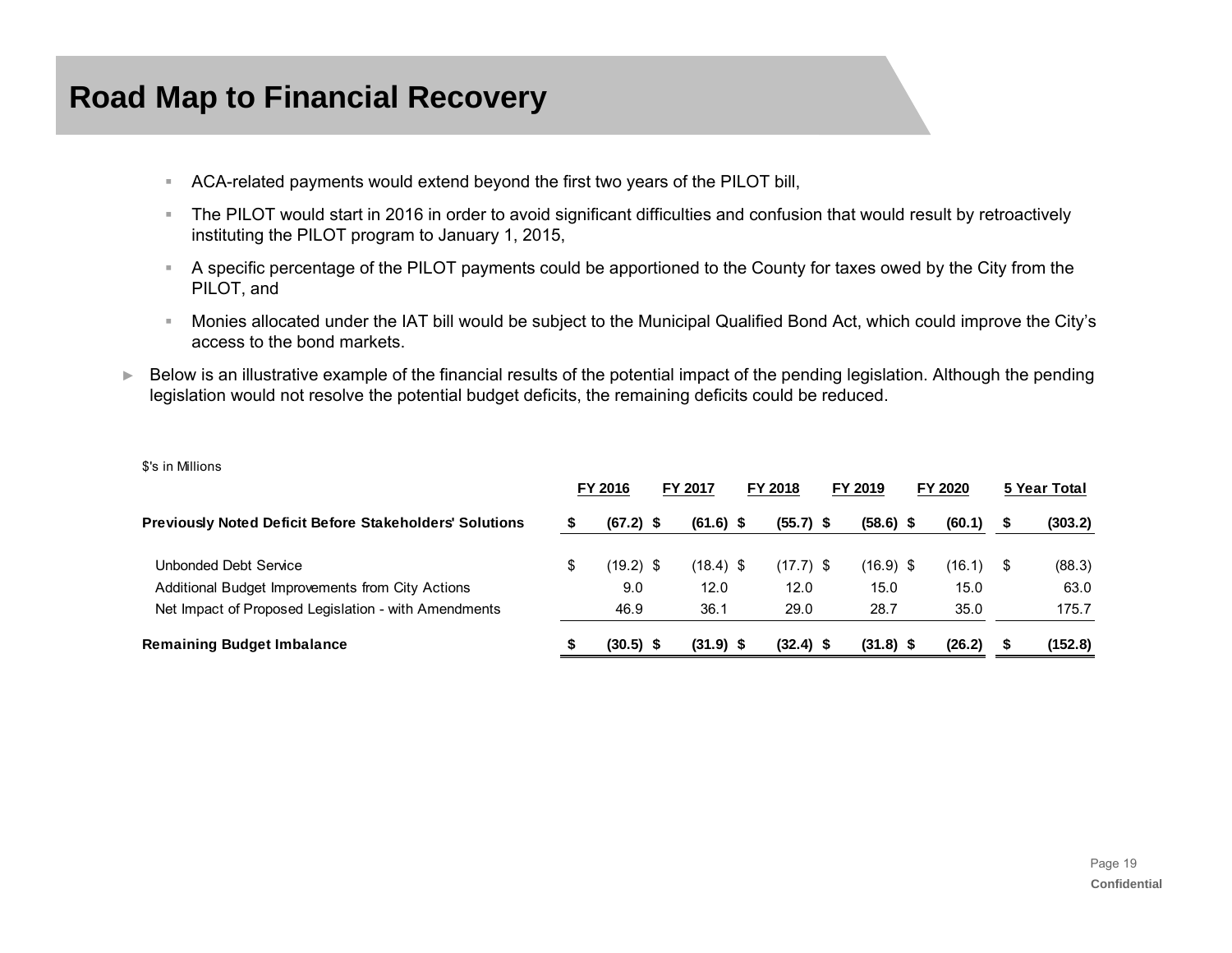#### II.Continued City Actions

### *Additional Budget Improvements*

- ► As noted on page 17, the Illustrative Forecast assumes that the City must continue to improve its budget results by identifying new sources of revenue and implementing steps to capture those revenues, as well as further restructuring of its operations, in order to reduce annual operational budgets beyond the \$25.0m currently achieved.
	- $\mathbb{R}^n$  . Throughout 2015, the Emergency Manager and the Division of Local Government Services worked with the City to identify and implement reductions to budgeted headcount and operating expenses totaling \$11.6m.
	- $\mathbb{R}^n$  . The impact of 2015 reductions, plus further operating expense reductions implemented for 2016, will result in additional operating savings of approximately \$13.4m in 2016.
	- In total, budget operating expense reductions totaling \$25.0m will be achieved annually.
		- Approximately \$15.0m of the total savings has been achieved through reduced headcount; full-time headcount in the City has been reduced to approximately 1,000 people.
		- Refer to "Appendix B Summary of 2015/2016 Budget Reductions" for more detail regarding the total operating savings of \$25.0m.
- ► Though significant, the cost reductions are not nearly enough to align the City toward a "new normal" reflective of current economic conditions.
- ► The City must continue to identify operational cost savings, not only through layoffs and attrition, but by implementing creative solutions such as regionalization, consolidation, and privatization of municipal services. This provides not only the short-term benefit of reduced operating expenses but will also help relieve the City of associated costs such as pension, health care benefits, and employee-related expenses such as workers' compensation.
- ► Based on our detailed review of the departments and operations of the City, and a review of alternative service delivery models, we have identified numerous additional opportunities for the City to reduce operating costs and increase its revenues. These opportunities can be implemented within the next 12 months.
	- $\mathbb{R}^+$ Refer to Appendix F for additional budget improvement opportunities.
- ► Lastly, in order to achieve these additional budget improvements, City Council will need to actively support and approve these actions, where appropriate, and ensure that these improvements are successfully implemented and achieved.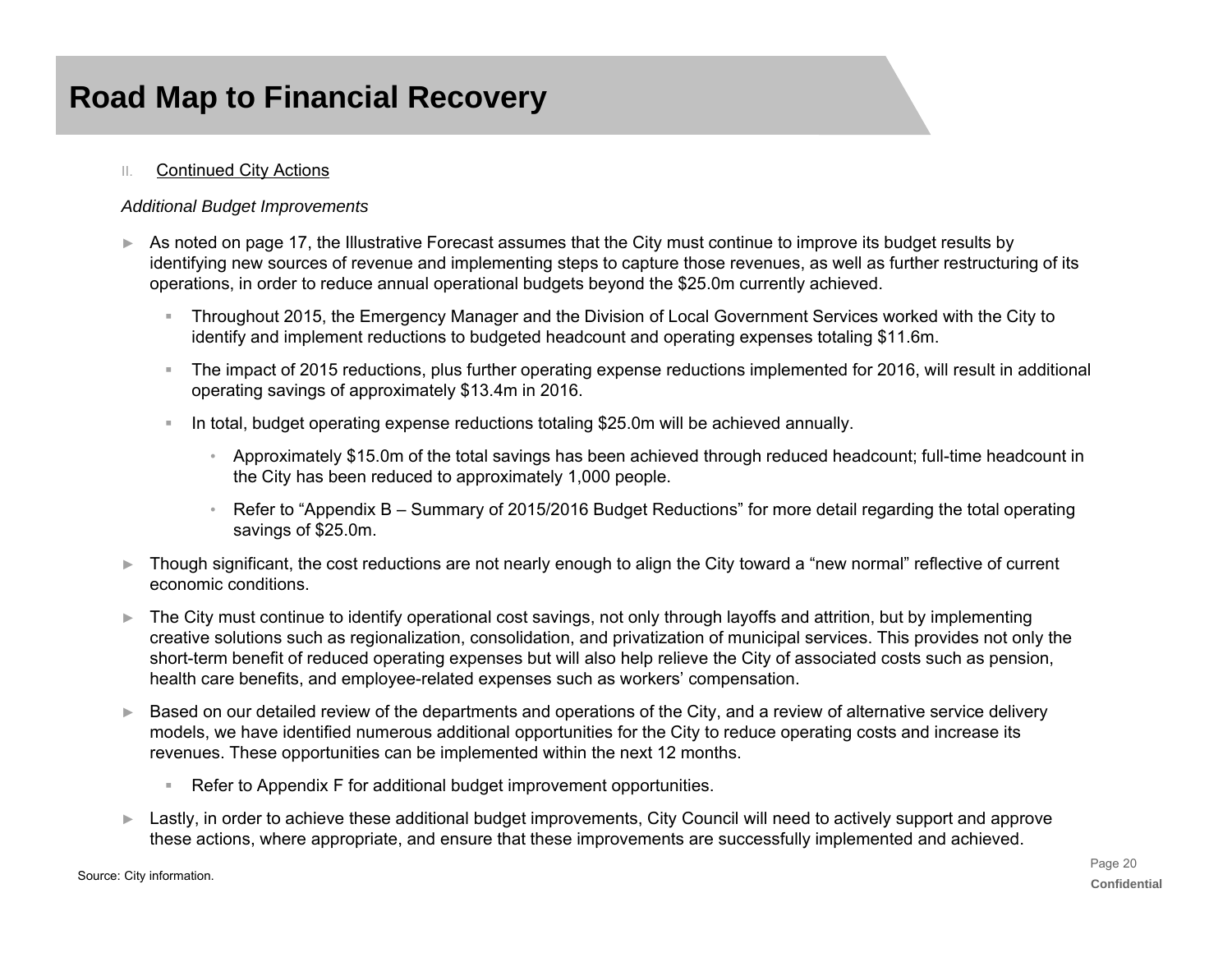#### *Monetize Certain City Assets*

- ► Based on a preliminary review of the City's assets and holdings, we have identified three areas where the City should consider monetization opportunities:
	- $\mathbb{R}^n$ City's Municipal Utilities Authority
	- Bader Field
	- $\mathbb{R}^n$  . Gardner's Basin
- ► The City's Municipal Utilities Authority ("MUA") has significant assets which present opportunities to increase City revenues and provide much needed positive cash flow during the City's financial transition.
	- ₩ While the MUA presents multiple options for the City, in the near-term the City and County should work together to dissolve, restructure, and then operate the MUA for the benefit of the City. The current rates should be analyzed and restructured to ensure reasonable rates across all classes of ratepayers.
- ► Bader Field is another City asset with potential for monetization or other value enhancement. The impact to the City of a sale or other development arrangement is too speculative to estimate at this time, but could be significant at some point during this transition period and must be carefully examined.
- ► Finally, Gardner's Basin, which consists of approximately 22 acres of City-owned land along the back bay of the City, should be carefully considered for its potential value. Gardner's Basin houses the Atlantic City Aquarium and various retail and commercial establishments currently lease property contained therein from the City. However, over half of the City's Gardner's Basin land is vacant or underutilized and there are considerable development and redevelopment opportunities for the area.
- ► While the MUA, Bader Field and Gardner's Basin represent three of the City's larger holdings, further assessment of the City's remaining assets must be performed to identify other potential properties that may be sold, monetized, or otherwise turned into a tax generating property.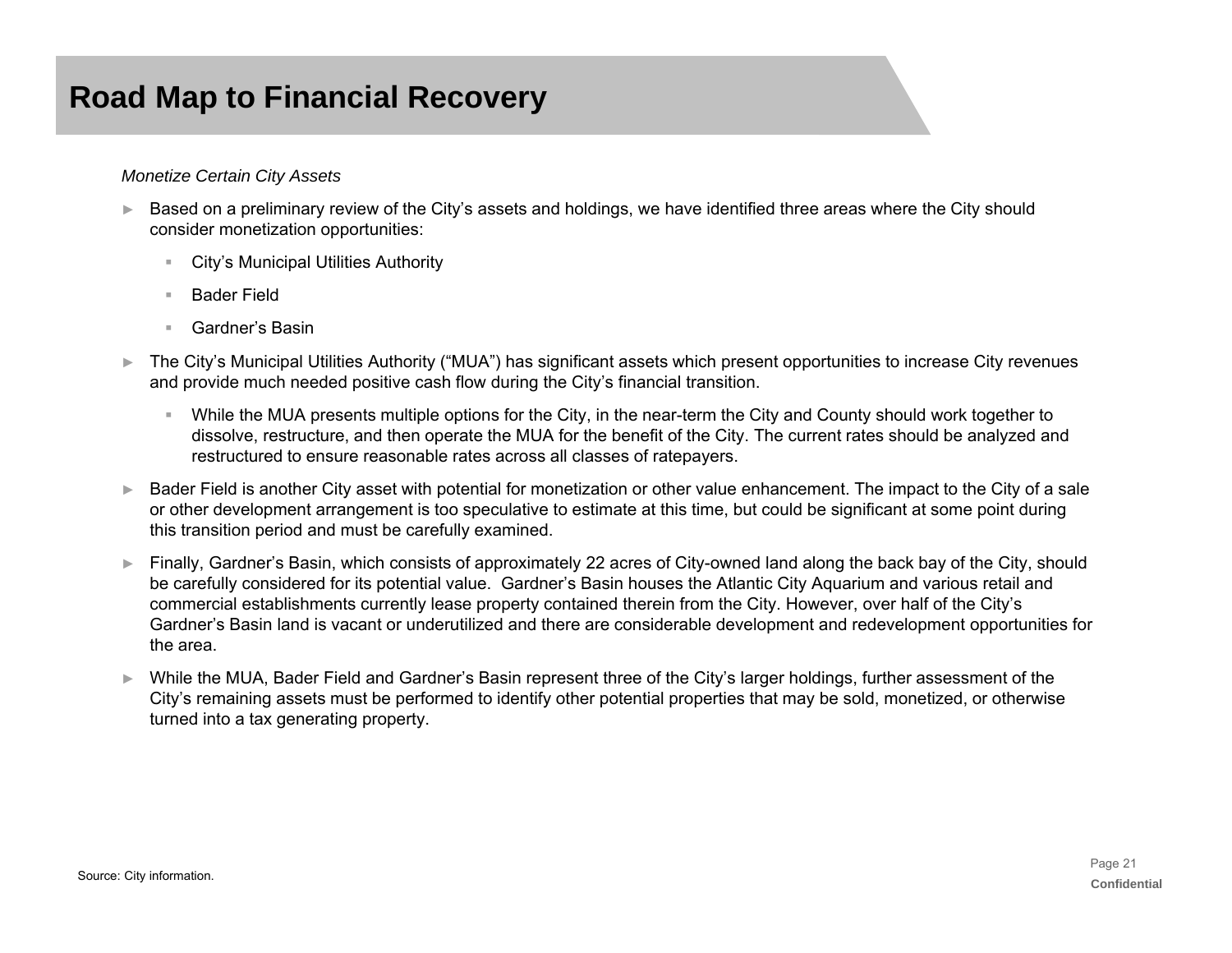III.Consolidation and/or Regionalization of Municipal Services

#### *Public Safety Services*

- ► The 2015 City budget realized annual savings of over \$5.6m from the "right sizing" of the City's Police department ("ACPD") and Fire department ("ACFD").
	- $\mathbf{R}^{(1)}$ The ACPD decreased from 330 to 285 uniformed officers and 60 part time Special Law Enforcement Officers.
	- $\mathbb{R}^n$  . The ACFD has decreased from 261 to 235 firefighters. However, the City is budgeting for only 150 firefighters since 85 are being paid through the federal SAFER grant.
- ► While this right-sizing effort helped reduce the ACPD and ACFD operating budgets, the cost of operating these two departments still constitutes over 69% of the City's overall budget for salaries and wages.
	- Despite reducing overall headcount, the City continues to be negatively impacted by high legacy labor costs. Lucrative ACPD and ACFD salary and benefit packages were awarded in the past when the City's ability to pay was significantly better than under the present circumstances. Compared to other municipalities, the City's cost per officer remains high due to higher salary ranges and the timing of progression through step increases and associated benefits increases. Additionally, top-heavy department staffing and outdated contract work rules governing overtime and other substantial payments continue to drive costs without improving the quality of public safety.
- ► Consolidation and/or regionalization of City municipal services may prove to facilitate both more efficient delivery of services and substantial cost savings similar to what has occurred in Camden County.
	- $\mathcal{H}_{\mathrm{max}}$  While there is no County regionalized fire model, consideration should be given to the privatization of fire services as a cost efficient alternative.
- ► Unless there is meaningful progress in the near term of impactful concessions under the existing ACPD contract (which expired in December 2015), the City and County should consider pursuing consolidation and/or regionalization efforts of the ACPD.
- ► While further analysis and due diligence is required, we note that the "Update Report of Governor's Advisory Commission on New Jersey Gaming, Sport and Entertainment" published on November 12, 2014, identified potential budgetary savings of over \$25m associated with the ACPD and ACFD "right-sizing" and regionalized service and contract modifications.
- ► Additionally, with respect to the lifeguard pension plan which costs the City approximately \$1.0m annually, the State should consider amendments to the lifeguard pension statute (N.J.S.A. T.43, Subt. 4, Ch. 13, Art. 3) that will limit (or eliminate) the pension payment requirements for new entrants to the plan.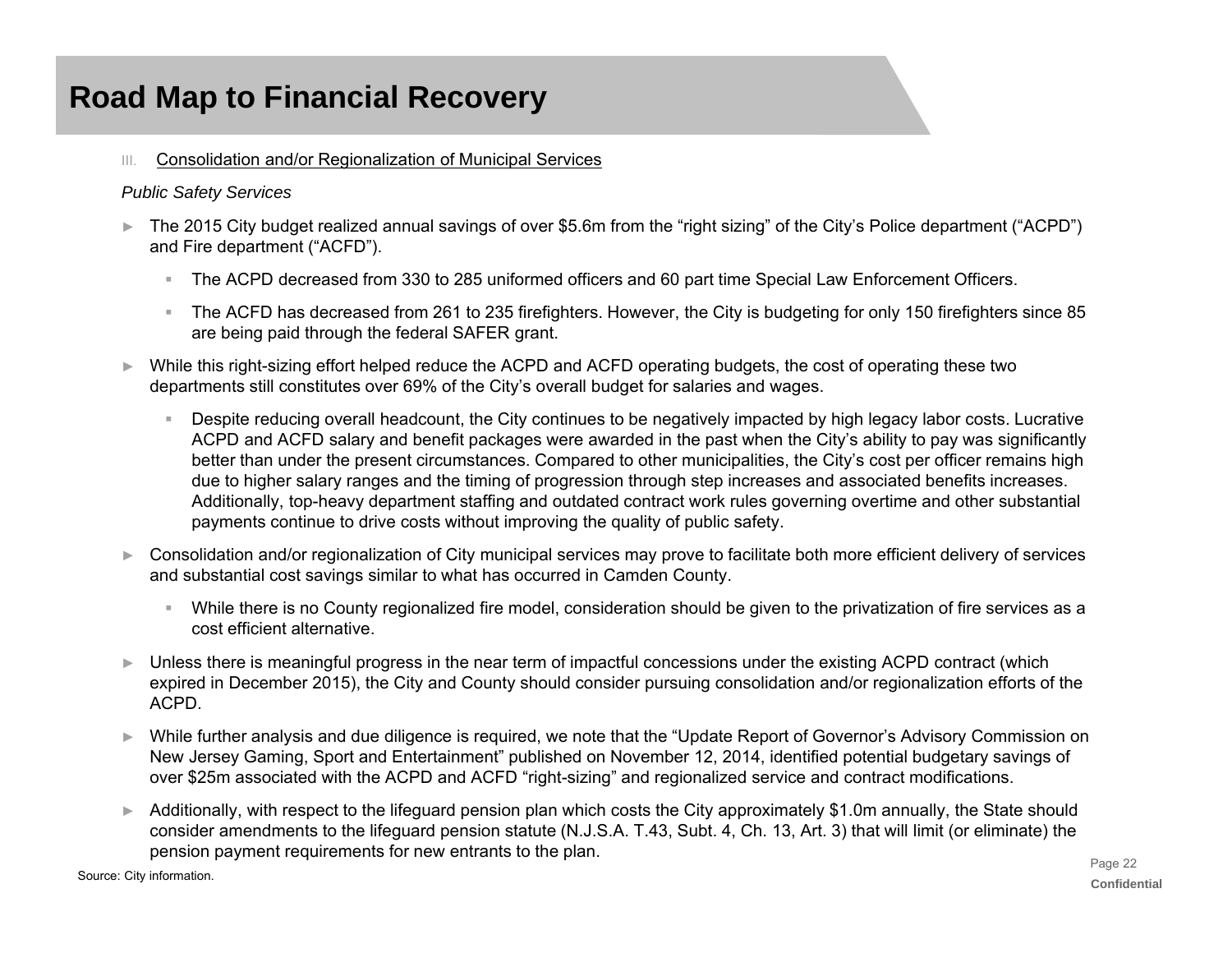*Outsource Inefficient City Services to the County*

- ► The City continues to provide services traditionally provided by county governments at significant cost, specifically health services and the tax assessor operations.
	- $\mathbb{R}^+$ The 2015 budget for the City's Department of Health exceeds \$5.0m.
	- $\mathbb{R}^+$ The 2015 budget for the tax assessor is \$0.8m.
- ► If consolidated at the County level, the City could potentially reduce its budget while improving efficiency of these services. Further review and diligence will be required to assess the full impact of outsourcing these services to the County. Additionally, the City's ability and timing to outsource these services will be largely dependent upon the County's willingness to take on these services on behalf of the City.
- ► While health services and the tax assessor departments should be prioritized for potential outsourcing to the County, the City should continue to review all City operations to identify additional services that could be potentially outsourced, either to the County or third parties, to generate further cost savings.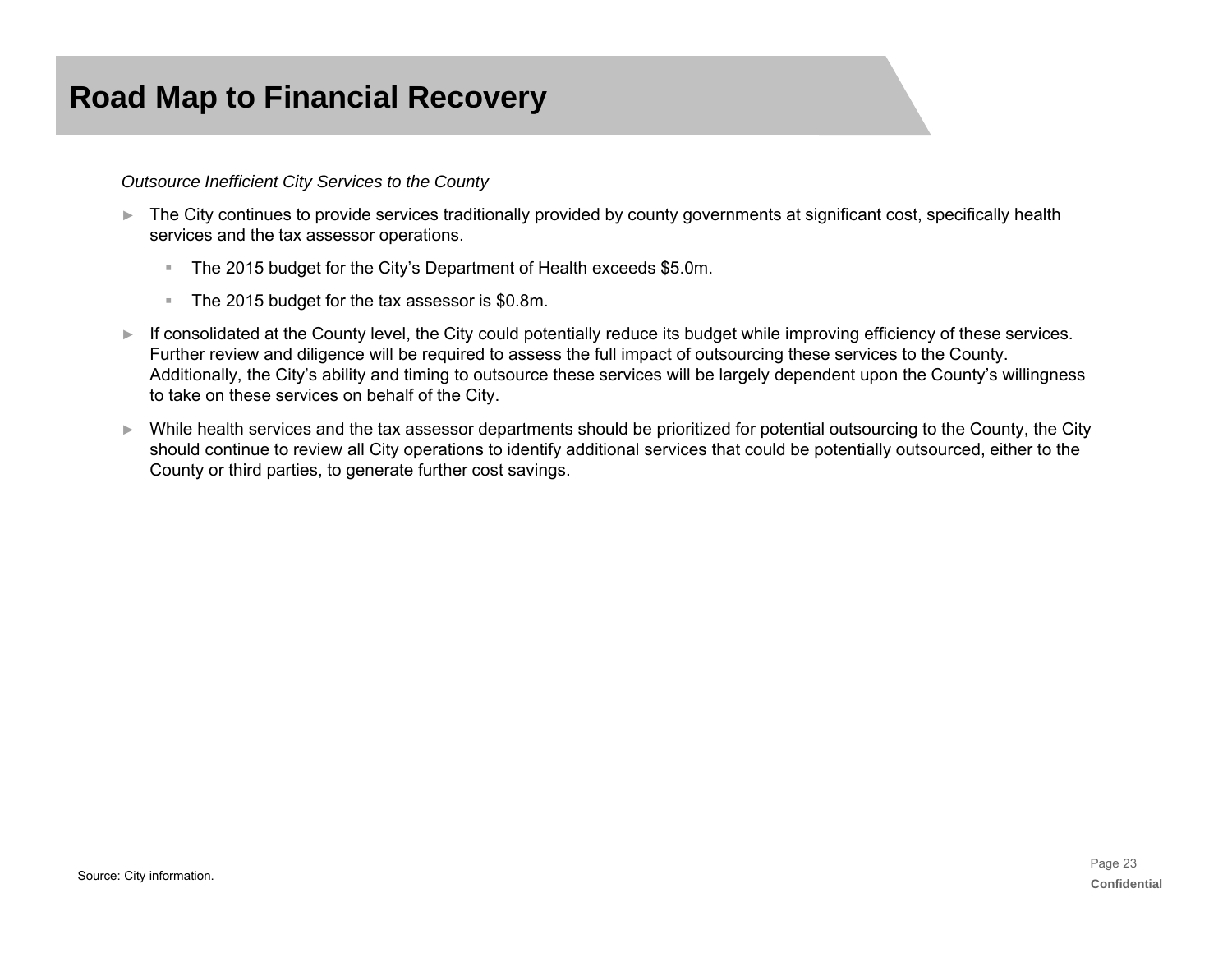#### $\mathsf{I}\mathsf{V}$ Property Planning and Development

- ► As the City moves forward, it will be essential that the Atlantic City Development Corp ("ACDevCo") be positioned to play a lead role in the effective property planning and development in the City.
- ► While State aid, cost efficiencies, and new revenues are vital to support the turnaround of the City, property planning and development holds the true key for long term viability and success.
- ► Many stakeholders including City, County, and State personnel understand this importance and the impact that property planning and development will have on the revitalization of Atlantic City, especially in creating jobs and opportunities for its residents and business investors and partners.
- ► Currently, the property development process in the City is overly complicated and inefficient. Too many well intentioned stakeholders are trying to improve this process, but what the process truly needs is a well thought out, consensual, and transparent process to be implemented. The implementation of this goal should include a documented, web site based process and information portal for all property development stakeholders.
	- This new process will require coordination among the Casino Reinvestment Development Authority ("CRDA"), the Mayor and his team, City Council, and private developers, such as ACDevCo. This coordination should also include centralizing "under one roof" the land use and development process. Currently, this is being done by both CRDA and the City.
	- Refer to Appendix G for more detailed discussion of CRDA.
- ► A public private partnership has proven very successful in New Brunswick and that success must be duplicated in Atlantic City.
- ► In addition, property development should also be coordinated with Atlantic's City's Housing Authority (the "ACHA"). The ACHA has retained a consultant to help assess and advise the Board of the ACHA, among other items, on redevelopment possibilities for its properties. Furthermore, with the addition of the new ACHA Executive Director (who started on January 1, 2016) it is even more timely for the City to be working closely with the ACHA.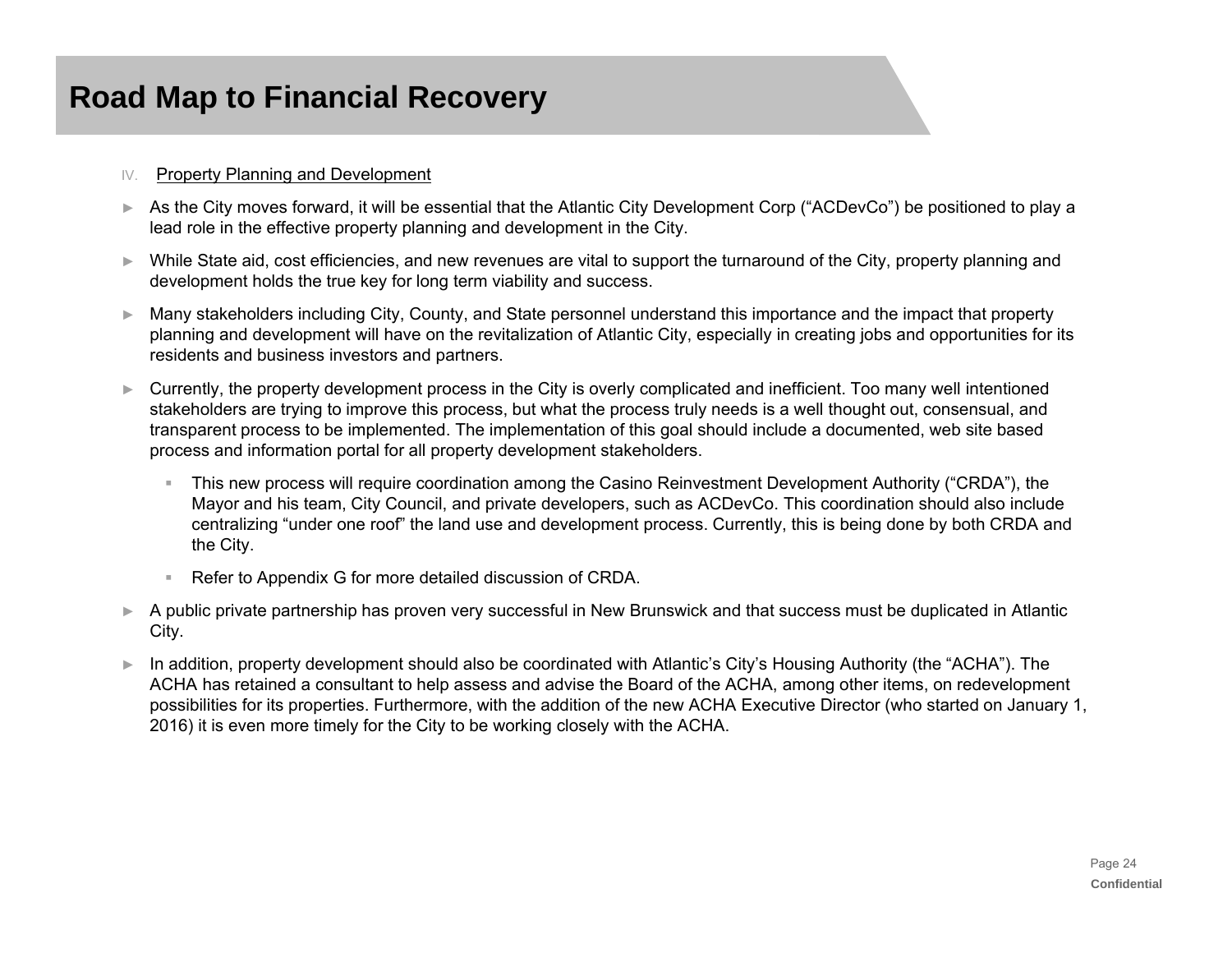- V.Agreement on Repayment Terms of Unbonded Debt
- ► As demonstrated in the Illustrative Forecast on page 14, the amortization of the City's unbonded debt will have a significant impact on the amount of new revenues and additional support required by the City.
- ► The negotiations must continue with the casinos and other unbonded debtholders with a view to providing the City with an economic resolution that satisfies all stakeholders and does not overly burden the City's finances or pass that burden onto the State.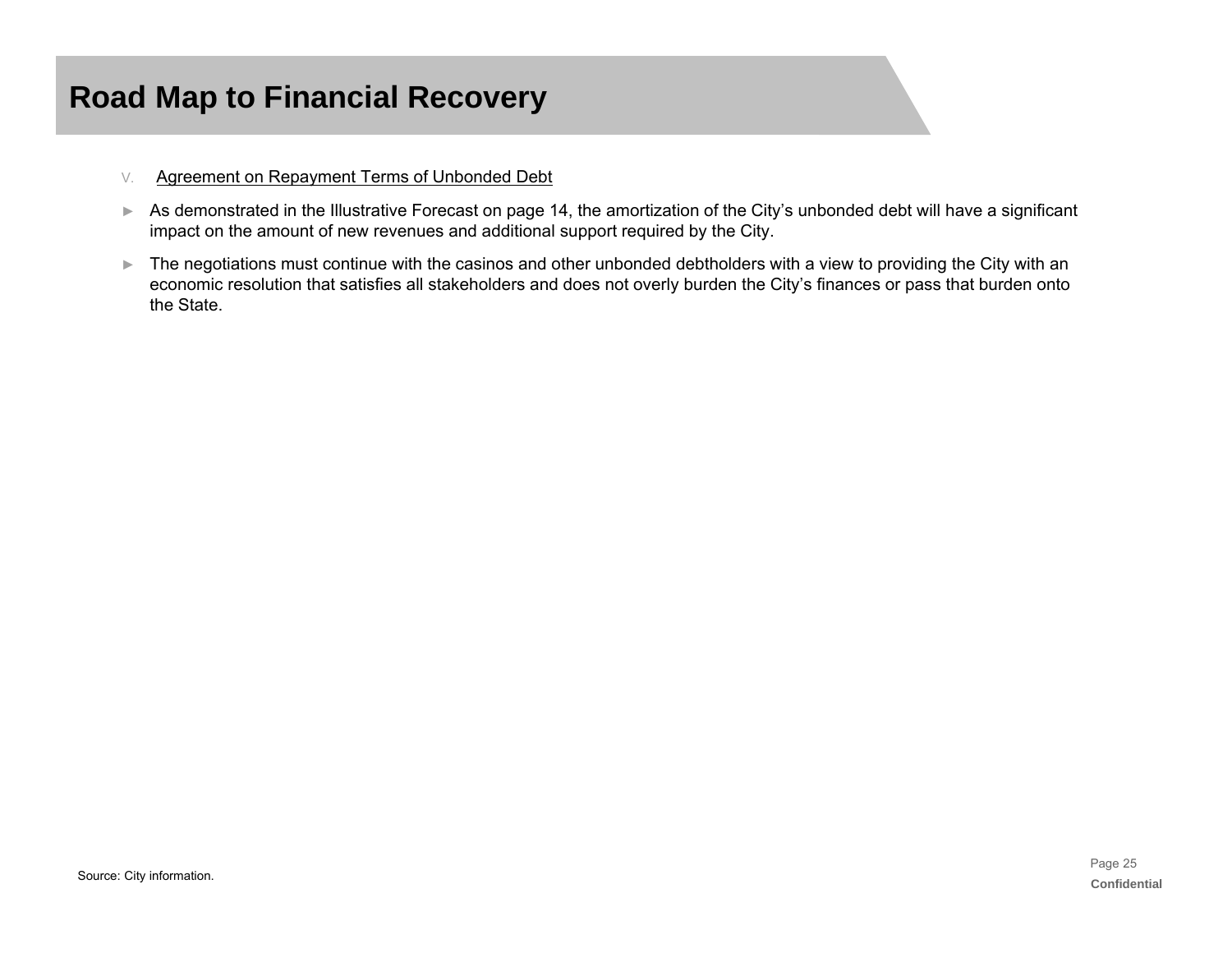### **Road Map to Financial Recovery – Summary**

- ► As noted previously, there are numerous options to consider in order to complete the recovery of Atlantic City. The impact of these options on each stakeholder will depend on the support negotiated from each participant. Regardless of the option, certain realities must be faced by the key stakeholders:
	- City The City (including City Council) will need to continue to seek ways to improve its budget through further downsizing of operations, alternative service delivery options, privatization of operations, new or improved revenue sources, and potential monetization of assets.
	- $\mathbb{R}^n$  County – The County will need to work with the City to consider how it can support the City's need to reduce its budget while continuing to provide necessary services. These options may include County assuming responsibility for certain functions of the City including public safety, health and property tax assessments, among other functions.
	- Casinos Several of the City's casinos have outstanding property tax overpayments and appeals totaling more than \$150.0m. Given the City's inability to access the capital markets, the casinos will need to work with the City to negotiate agreeable repayment schedules.
	- State The State will need to continue to provide financial aid and assistance to the City consistent with current levels until such time as the City can create budget surpluses. In addition, the State will need to consider additional legislative actions that may be necessary to support the City.
		- As demonstrated on pages 18 and 19, although the pending PILOT legislation (as amended) and the IAT legislation could reduce the magnitude of budget deficits, the deficits will not be eliminated entirely. This legislation is merely the first step. Atlantic City needs to enact certain revenue enhancement and cost reduction measures as recommended herein.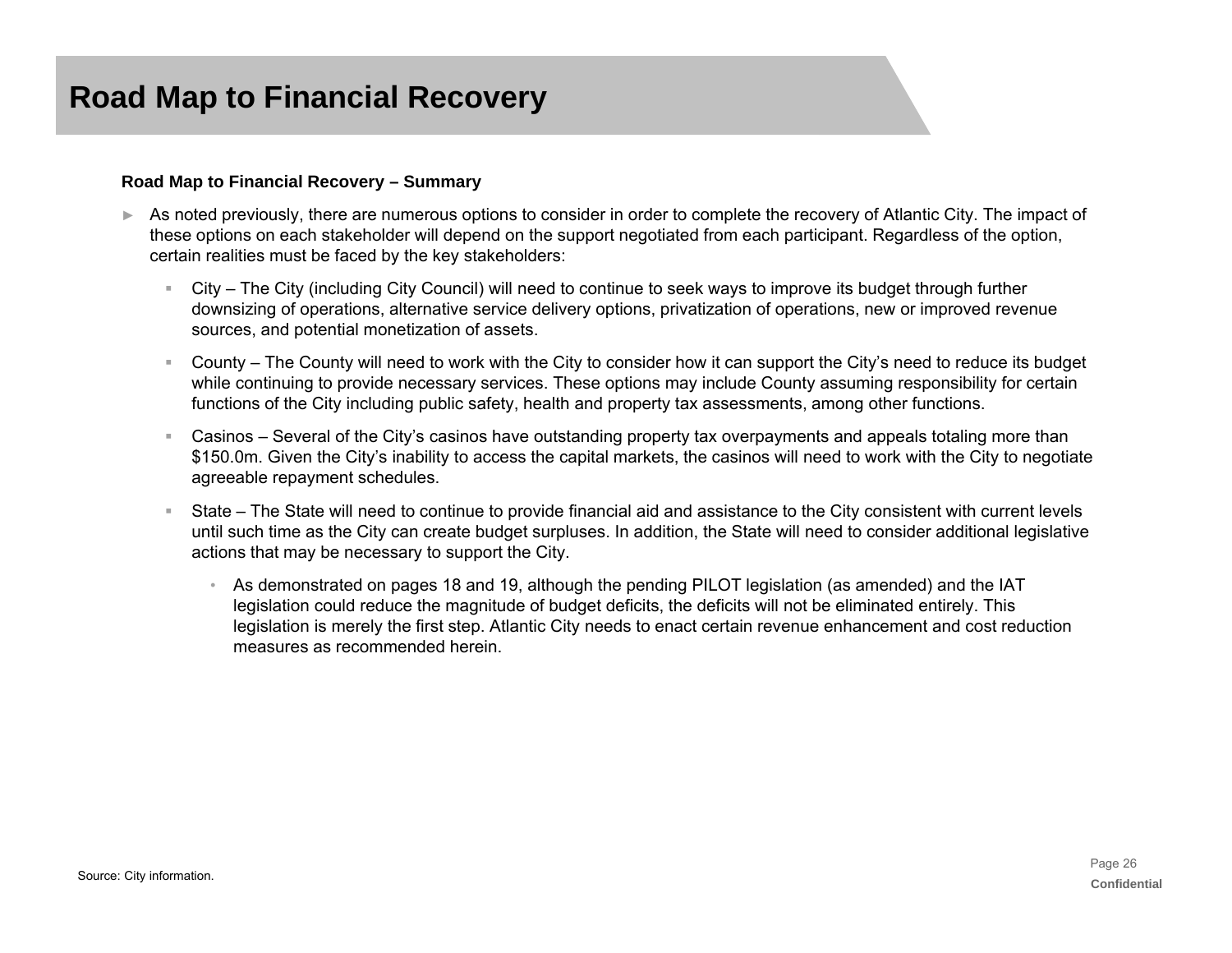# **Appendices**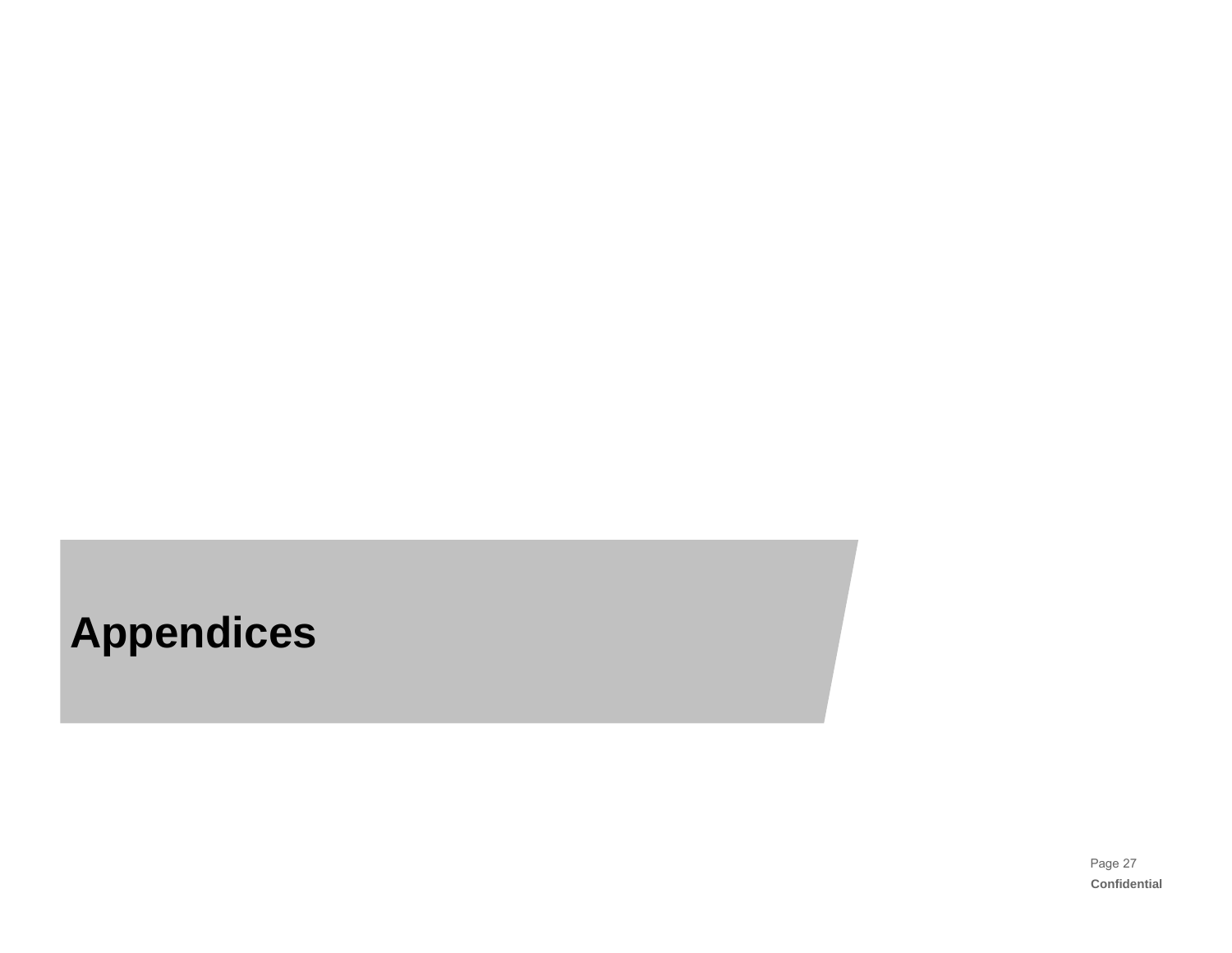# **Appendix A: 2015 Budget Summary**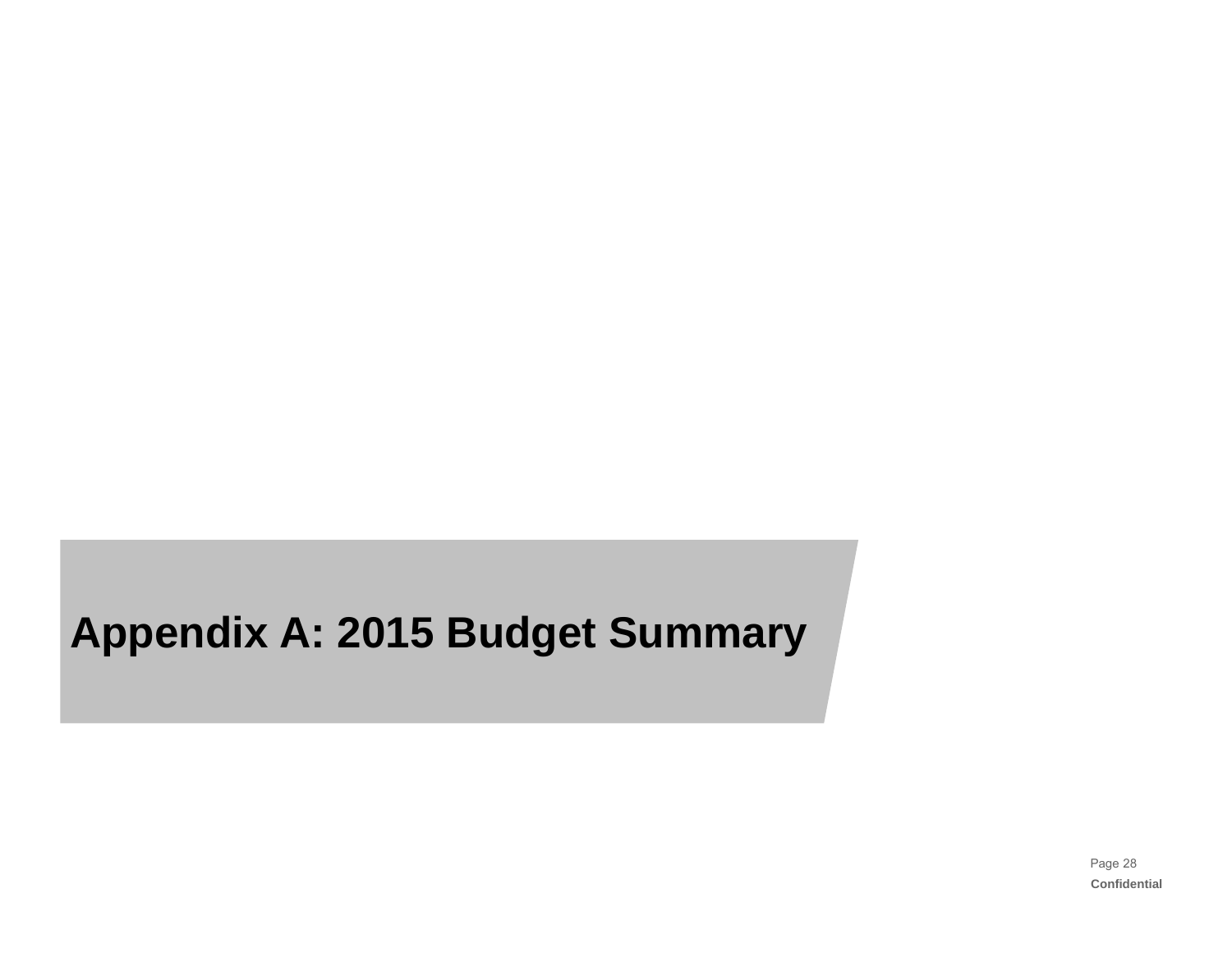## **2015 Budget Summary**

► A summary of the 2015 Budget is provided below:

| (\$ in millions)                            | TOTAL<br>CY 2015 |       |  |  |  |
|---------------------------------------------|------------------|-------|--|--|--|
| <b>REVENUES</b>                             |                  |       |  |  |  |
| <b>Property Taxes</b>                       | \$               | 251.4 |  |  |  |
| State Aid                                   | \$               | 44.1  |  |  |  |
| Grants (In)                                 | \$               | 38.5  |  |  |  |
| <b>Anticipated Casino Redirect Revenues</b> | \$               | 33.5  |  |  |  |
| Miscellaneous Revenues Anticipated          | \$               | 11.8  |  |  |  |
| Receipt of Delinquent Taxes                 | \$               | 2.5   |  |  |  |
| <b>Total Revenues</b>                       | \$               | 381.7 |  |  |  |
| <b>APPROPRIATIONS</b>                       |                  |       |  |  |  |
| Remittances (to School and County)          | \$               | 119.3 |  |  |  |
| Salaries and Wages                          | \$               | 84.2  |  |  |  |
| Grants (Out)                                | \$               | 38.5  |  |  |  |
| Debt Service                                | \$               | 34.7  |  |  |  |
| Reserve for Tax Appeals & Overpayments      | \$               | 29.2  |  |  |  |
| Reserves                                    | \$               | 23.3  |  |  |  |
| <b>Other Expenses</b>                       | \$               | 15.4  |  |  |  |
| Other                                       | \$               | 13.6  |  |  |  |
| Employee Group Insurance                    | \$               | 12.0  |  |  |  |
| <b>Utilities</b>                            | \$               | 6.8   |  |  |  |
| Statutory                                   | \$               | 5.0   |  |  |  |
| <b>Total Appropriations</b>                 | \$               | 381.7 |  |  |  |
|                                             |                  |       |  |  |  |

*Surplus / (Deficit)* **\$ -**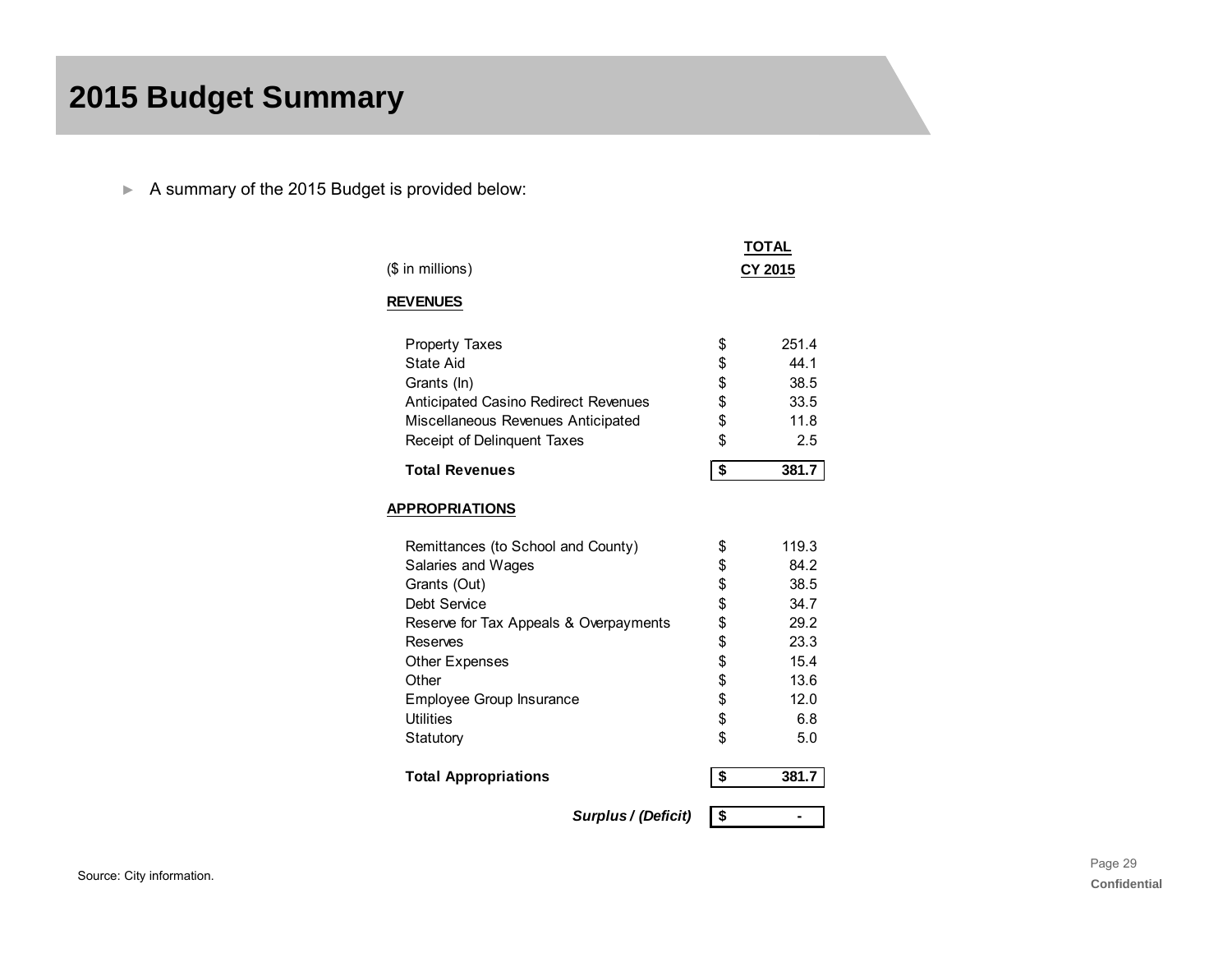#### *Revenues – Key Assumptions*

- ► Property Taxes Property tax revenues include three main components: City, School and County. The tax rates assumed are based on the City's \$7.35b ratable base. The School and County rates are based on their budgets provided to the City applied against the same \$7.35b ratable base. As a result of increases to the School and County levies, the tax rates for the School and County were required to be increased. As previously noted, the City's tax rate was not increased for 2015.
- ► State Aid Includes \$13.0m Transitional Aid, \$6.3m of Energy Tax Receipts, \$14.8m of CDBG Essential Services Grant, and \$10.0m CMPTRA.
- ► Anticipated Casino Redirect Revenues – As noted previously, we have identified additional revenue sources, which should be provided to the City. While the source and/or amount of these various revenue sources have not been finalized, the Local Finance Board has agreed to allow the City to include these additional revenue sources in its 2015 Budget.
- ► Grants (In/Out) – Represents the inflow of grants received by the City for 2015, with similar offsetting grant-related expenditures shown under "Appropriations."

#### *Appropriations – Key Assumptions*

- ► Remittances – School remittances are determined by the School's Certification of School District Requirements for 2015, which, after applying State aid, results in approximately \$91.1m of School taxes to be raised by the City in 2015. The County remittance equals \$28.2m, which represents the amount scheduled by the County to be raised by property taxes in the City.
- ►Salaries and Wages, and Other Expenses – Salaries and wages of \$84.2m and other expenses of \$15.4m include the impact of the \$11.6m of savings identified and implemented in 2015.
- ►Debt Service – Includes scheduled payments of principal and interest on bonds, bond anticipation notes, and capital notes.
- ► Reserve for Tax Appeals & Overpayments – Includes (i) 2015 credits as a result of settlements made with property owners in 2015 for prior years' tax appeals, (ii) anticipated settlements of 2015 tax appeals for various non-casino properties, and (iii) the impact of "true-ups" and other tax credit adjustments.
- ► Reserves – Includes reserves for unemployment insurance, liability insurance, workers' compensation, terminal leave payments, and capital expenditures.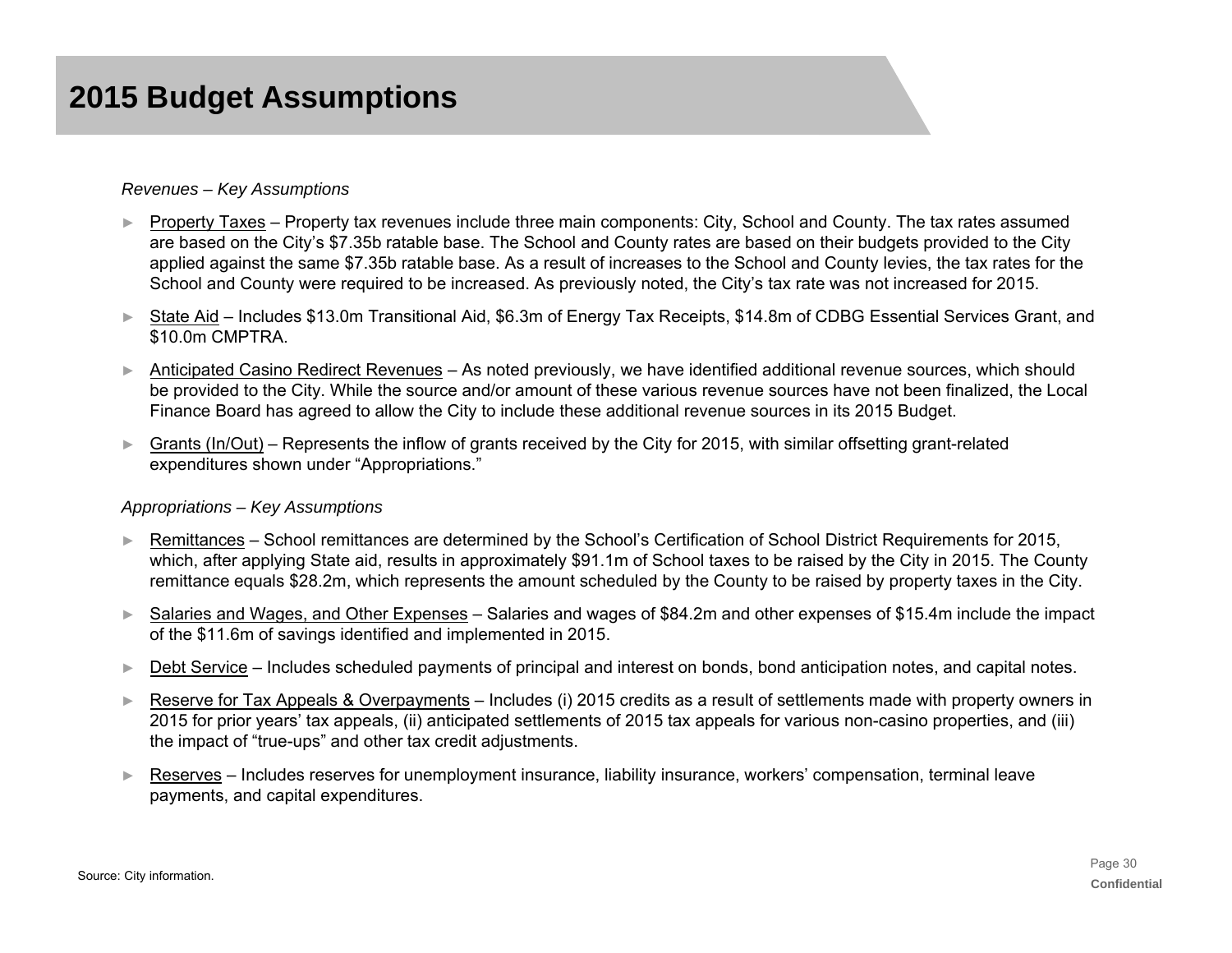## **2015 Budget Assumptions**

#### *Appropriations – Key Assumptions – (cont'd)*

- ► Other Other includes appropriations related to the City's libraries (\$3.8m), interest on delayed state payments (\$1.9m), the reserve for uncollected taxes (\$5.0m), deferred charges (\$2.3m), and other items (\$0.6m).
- ►Employee Group Insurance – Represents the City's employee health costs, excluding delayed payments for the SHBP.
- ►Utilities – Represents the total utilities for the City.
- ► Statutory – Represents statutory commitments (e.g. social security for \$3.5m, lifeguard pension for \$1.1m, and other items totaling approximately \$0.4m), but excludes the delayed PERS and PFRS payments.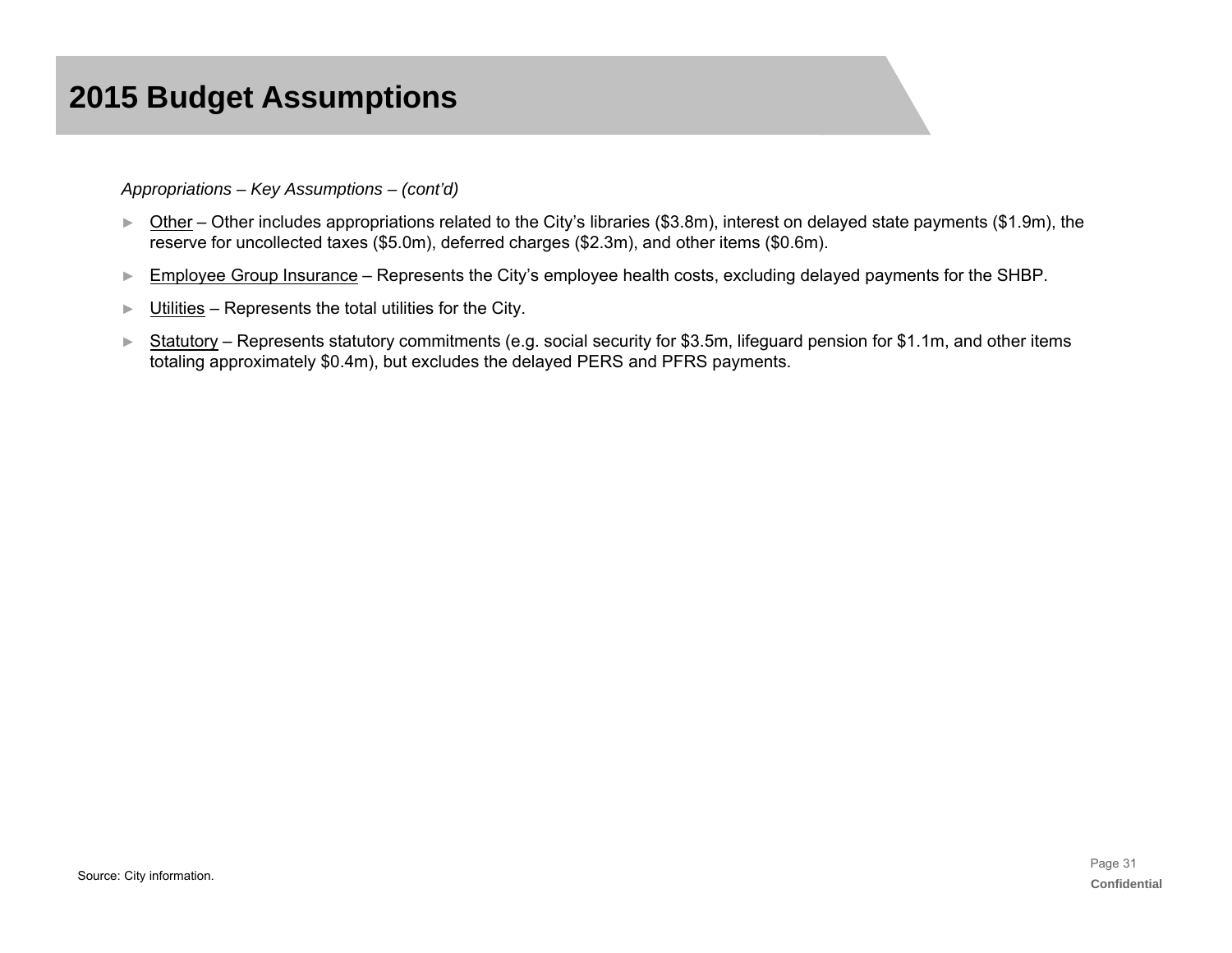► At the time of the First Report, the City had a projected budget shortfall of approximately \$101.1m. Subsequent to the issuance of the First Report, additional downward adjustments, not previously known, increased the \$101.1m budget shortfall to \$120.1m. After significant efforts since the issuance of the First Report, the Emergency Manager and his staff, together with management of the City, have worked to close the budget shortfall through a combination of operational cost reductions, delayed payments to the State for the SHBP, the PERS and the PFRS, State aid, and anticipated new revenues. Below is a summary table of the key financial items addressing the 2015 budget gap.

| (\$ in millions)                                                                                                                              |                                |
|-----------------------------------------------------------------------------------------------------------------------------------------------|--------------------------------|
| FY15 Budget Deficit (as presented in March 23, 2015 report)                                                                                   | \$<br>(101.1)                  |
| <b>Additional Downward Adjustments:</b>                                                                                                       |                                |
| 2015 Tax Appeals<br>Increase in Reserves<br>Non-Operational and One-Time Charges                                                              | \$<br>(10.0)<br>(6.2)<br>(2.8) |
| <b>FY15 Revised Budget Deficit</b>                                                                                                            | \$<br>(120.1)                  |
| <b>Closing the FY15 Budget Gap:</b>                                                                                                           |                                |
| State Aid:<br><b>CDBG Essential Services Grant</b><br><b>Transitional Aid</b><br><b>CMPTRA Aid</b>                                            | \$<br>14.8<br>13.0<br>10.0     |
|                                                                                                                                               | \$<br>37.8                     |
| Alternative Revenue Sources                                                                                                                   | \$<br>33.5                     |
| Delayed State Payments:<br>State Health Benefits Program<br>PERS / PFRS Pension Funding<br>Interest on Delayed Payments and Other Adjustments | \$<br>20.3<br>18.6<br>(1.7)    |
|                                                                                                                                               | \$<br>37.2                     |
| Operating Cost Reductions:<br>Salaries and Wages<br><b>Operating Expenses</b>                                                                 | \$<br>8.1<br>3.5               |
|                                                                                                                                               | \$<br>11.6                     |
| <b>Total Net Adjustments</b>                                                                                                                  | \$<br>120.1                    |
| <b>Balanced FY15 Budget</b>                                                                                                                   | \$<br>-                        |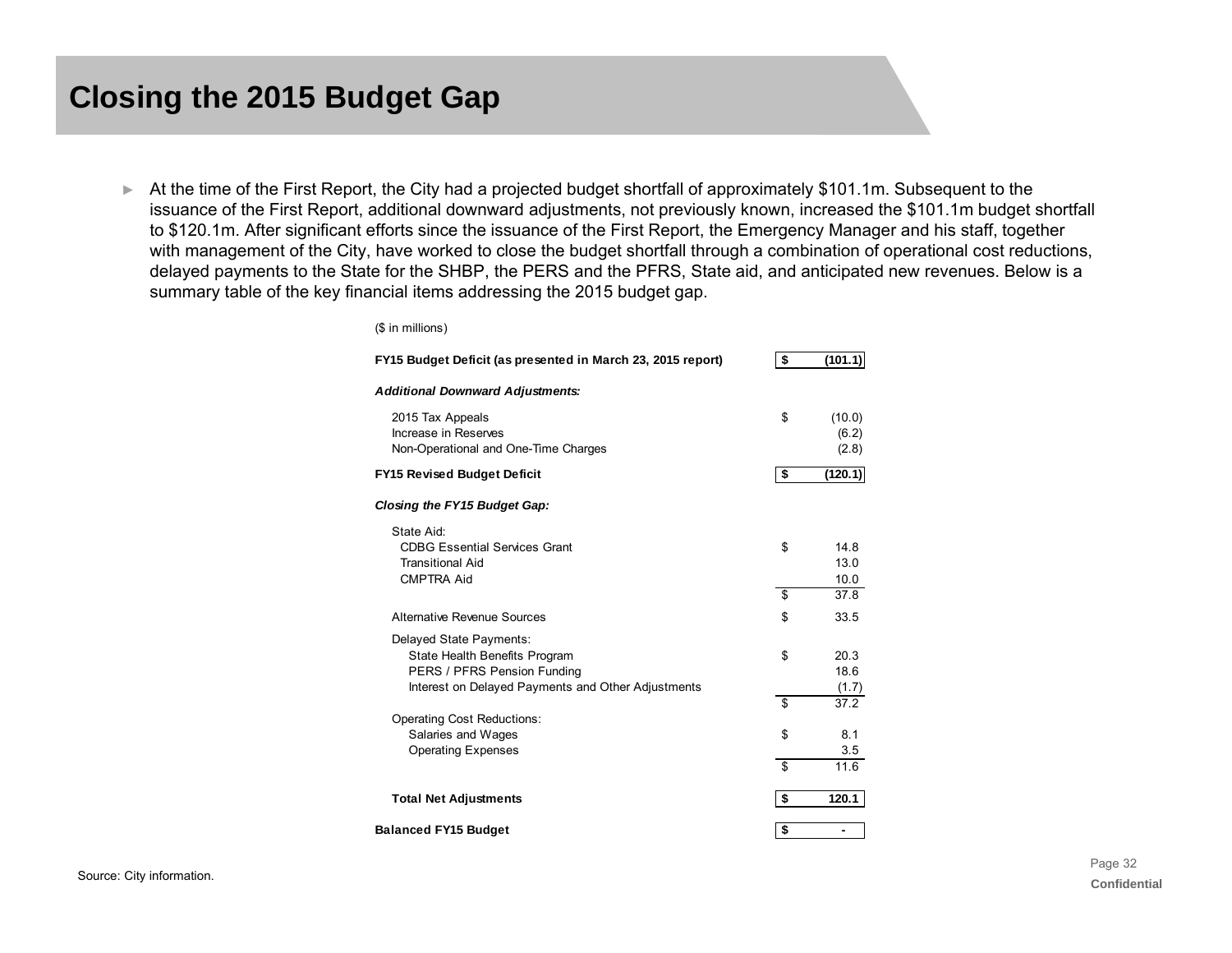**Appendix B: Summary of Implemented 2015/2016 Budget Reductions**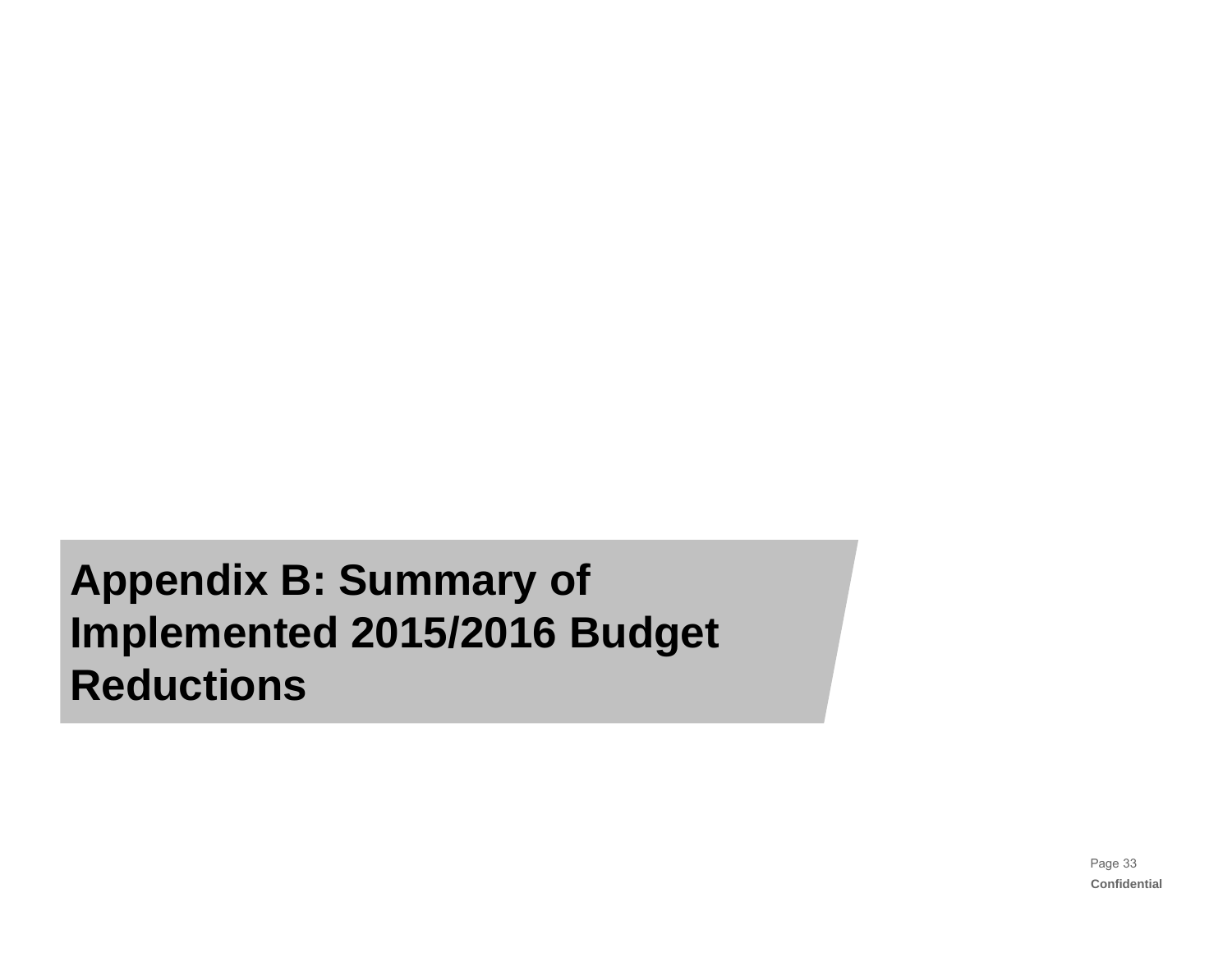## **2015 Cost Savings Achieved**

- ► As noted in the First Report, the Emergency Manager targeted savings of \$10.0m for 2015. To that end, the Emergency Manager's team conducted a detailed review of each of the 11 City departments, consisting of over 90 sub-departments. The review included:
	- $\mathbb{R}^+$ Meetings with department heads and their key staff.
	- Line-by-line analysis of the proposed budget for each department, including labor costs (by employee) and non-labor operating costs (by expense type), to understand the purpose and need for each item.
	- ₩ Review of departmental organizational structures and headcount (current and proposed).
	- $\mathbb{R}^n$ Assessment of departmental operations and processes for cost saving opportunities.
	- $\mathbb{R}^+$ Assessment of services provided by each department and review of alternative service delivery options.
	- Review of potential revenue enhancement initiatives, including new revenue sources.
- ► Through the efforts of City management and the Emergency Manager and his staff, the City achieved total operating budget efficiencies of approximately \$11.6m for 2015, surpassing the initial goal of \$10.0m. The \$11.6m of operational budget efficiencies is mainly the result of reductions in headcount and operating expenses.
	- Through retirements, attrition and layoffs, the City has reduced headcount by approximately 20% to nearly 1,000 people, which represents an overall reduction to budgeted salaries and wages of \$8.1m in 2015.
	- A review of the operating expenses of the City's 11 departments identified opportunities for budgeted operating cost reductions that were impactful in 2015 (and in future years). As a result of these operational efficiencies and departmental cost containment opportunities, budgeted operating costs have been reduced City-wide by \$3.5m (implemented mainly in August 2015).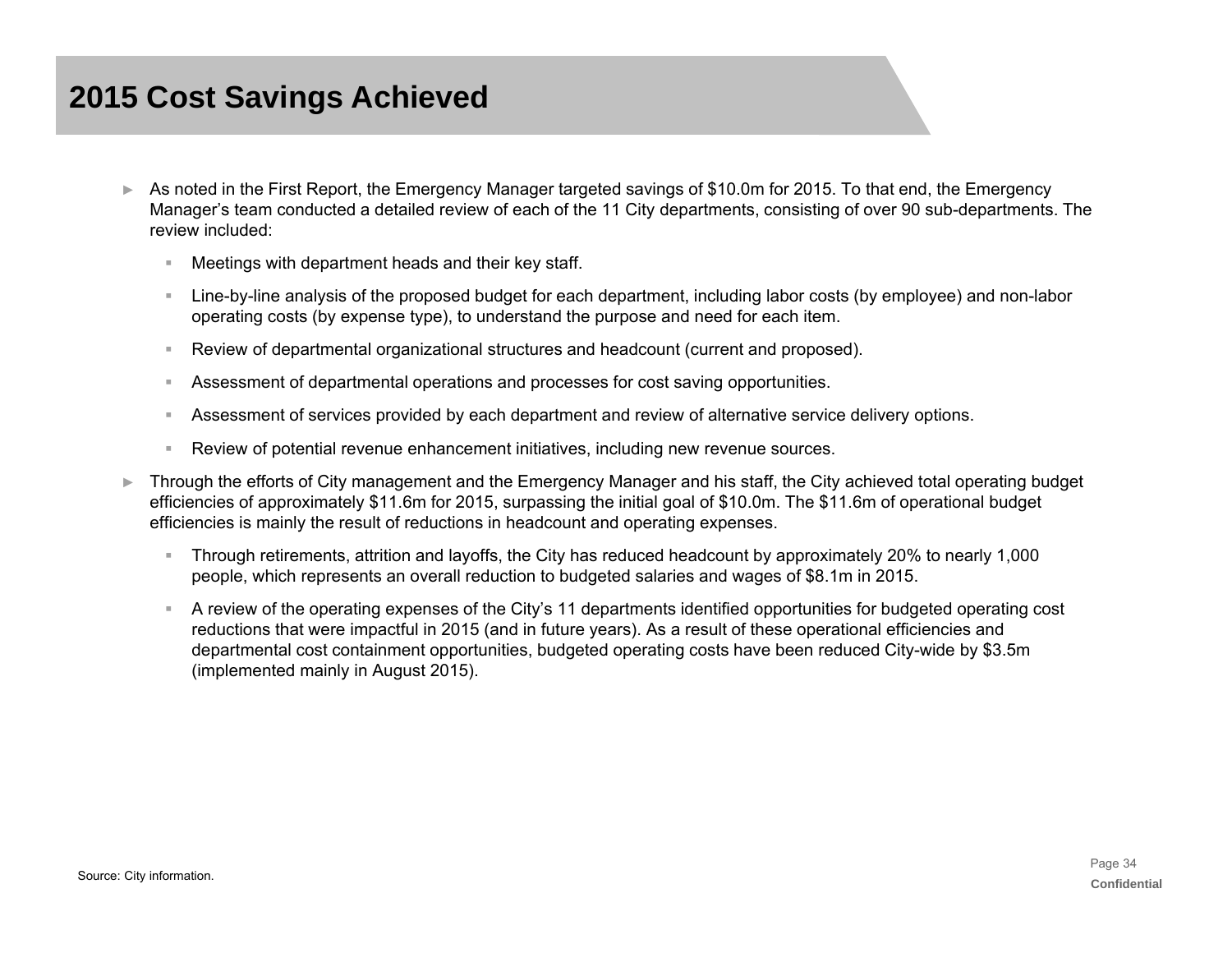## **2015 Cost Savings Achieved**

►The table below outlines the budgeted 2015 operational cost savings by department:

| $($$ in millions)         |                | 2015      |              |
|---------------------------|----------------|-----------|--------------|
| <b>Department</b>         | <b>S&amp;W</b> | <b>OE</b> | <b>Total</b> |
| <b>Public Safety</b>      | \$5.7          | \$0.3     | \$5.9        |
| Administration            | 0.3            | 2.9       | 3.2          |
| Health                    | 11             | 0.4       | 1.5          |
| <b>Public Works</b>       | 0.6            | 0.3       | 0.9          |
| Planning & Development    | 0.3            | (0.1)     | 0.2          |
| Licensing & Inspections   | 0.2            | 0.0       | 0.2          |
| <b>Other Departments</b>  | 0.0            | 0.0       | 0.0          |
| <b>Excluded from Caps</b> | 0.0            | (0.3)     | (0.3)        |
| Total                     | S8.1           | S3.5      | \$11.6       |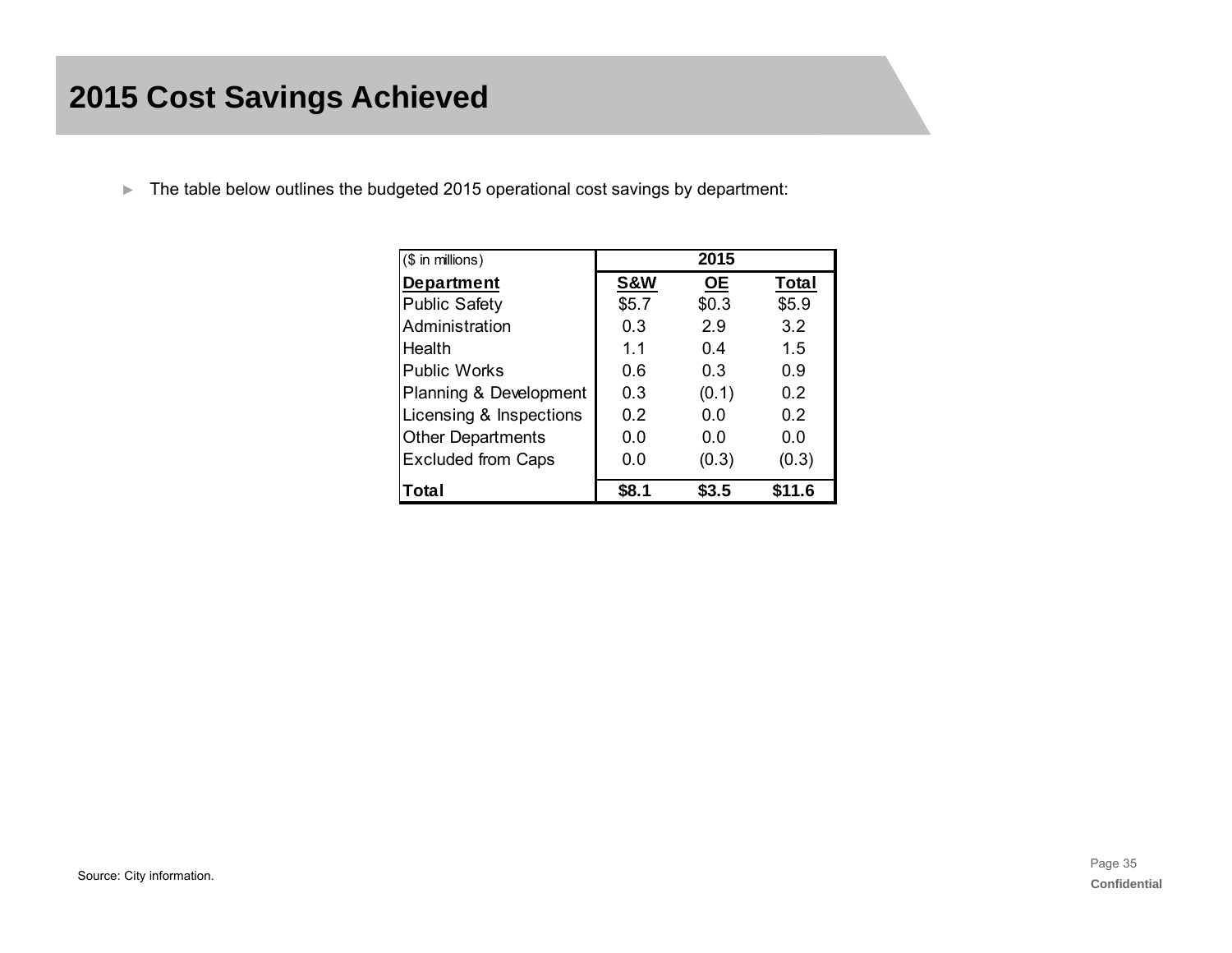- ►In addition to the savings target for 2015, the Emergency Manager targeted a further \$10.0m in budget reductions for 2016.
- ► Based on our detailed review of all City departments, combined with the efforts to reduce the 2015 budget, the \$10.0m target was exceeded and \$13.4m of budget operating reductions are now forecast for 2016. The savings are comprised of \$7.1m of savings from salaries and wages and \$6.3m of savings from other operating expenses.
- $\blacktriangleright$  The table below outlines the forecasted 2016 operational cost savings by department:

| $($$ in millions)        |                | 2016         |              |
|--------------------------|----------------|--------------|--------------|
| <b>Department</b>        | <b>S&amp;W</b> | <b>OE</b>    | <b>Total</b> |
| <b>Public Safety</b>     | \$6.2          | (\$0.3)      | \$5.9        |
| Administration           | 0.2            | 4.3          | 4.6          |
| Health                   | 0.3            | 0.6          | 0.8          |
| <b>Public Works</b>      | 0.2            | 0.8          | 1.0          |
| Planning & Development   | 0.1            | 0.1          | 0.1          |
| Licensing & Inspections  | 0.0            | 0.0          | 0.0          |
| <b>Other Departments</b> | 0.1            | 0.8          | 0.9          |
| Total                    | \$7.1          | <b>\$6.3</b> | \$13.4       |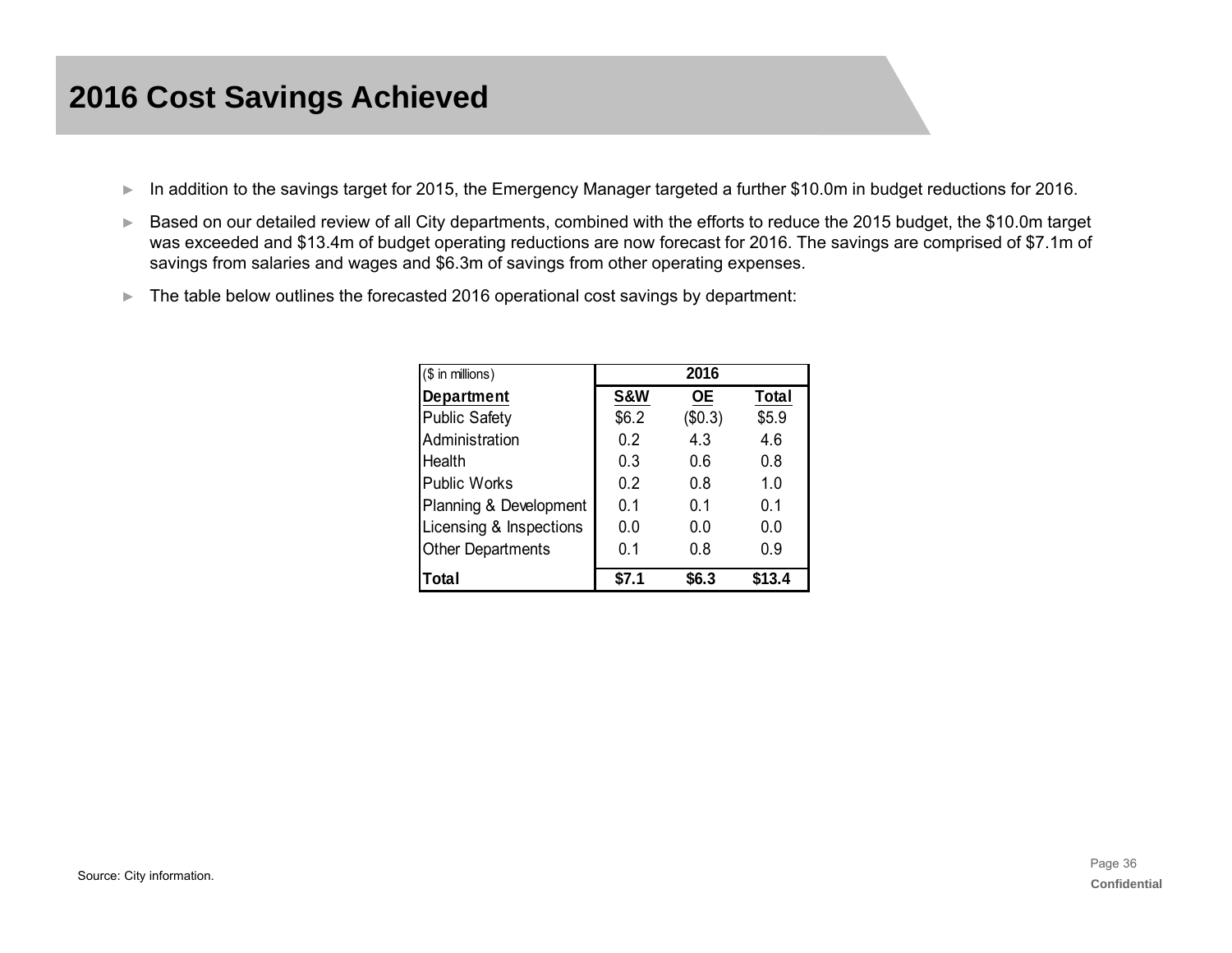## **Combined Cost Savings Achieved**

► In total, the currently implemented restructuring efforts for 2015 and 2016 are estimated to yield combined annual savings of approximately \$25.0m; specifically, \$11.6m of budget operational savings from 2015, plus additional cost reductions totaling \$13.4m commencing in 2016.

| (\$ in millions)         |       | 2015                      |         | 2016    | <b>Total</b>   |           |        |  |  |  |
|--------------------------|-------|---------------------------|---------|---------|----------------|-----------|--------|--|--|--|
| Department               | S&W   | $\underline{\mathsf{OE}}$ | S&W     | $OE$    | <b>S&amp;W</b> | <b>OE</b> | Total  |  |  |  |
| <b>Public Safety</b>     | \$5.7 | \$0.3                     | \$6.2\$ | (\$0.3) | \$11.9         | (\$0.0)   | \$11.9 |  |  |  |
| Administration           | 0.3   | 2.9                       | 0.2     | 4.3     | 0.5            | 7.3       | 7.8    |  |  |  |
| <b>Health</b>            | 1.1   | 0.4                       | 0.3     | 0.6     | 1.3            | 1.0       | 2.3    |  |  |  |
| <b>Public Works</b>      | 0.6   | 0.3                       | 0.2     | 0.8     | 0.9            | 1.1       | 1.9    |  |  |  |
| Planning & Development   | 0.3   | (0.1)                     | 0.1     | 0.1     | 0.3            | 0.0       | 0.3    |  |  |  |
| Licensing & Inspections  | 0.2   | 0.0                       | 0.0     | 0.0     | 0.2            | 0.0       | 0.2    |  |  |  |
| <b>Other Departments</b> | 0.0   | (0.3)                     | 0.1     | 0.8     | 0.1            | 0.5       | 0.6    |  |  |  |
| Total                    | \$8.1 | \$3.5                     | \$7.1   | \$6.3   | \$15.2         | \$9.8     | \$25.0 |  |  |  |

►The table below outlines the combined 2015 and 2016 operational cost savings by department:

► While achieving \$25.0m of annual budget savings is a significant achievement, the Emergency Manager and his staff have been continuing to work with the City to identify additional areas of potential cost savings and revenue enhancements that will be pursued and implemented. These alternative areas for improvements are outlined in Appendix F to this Report.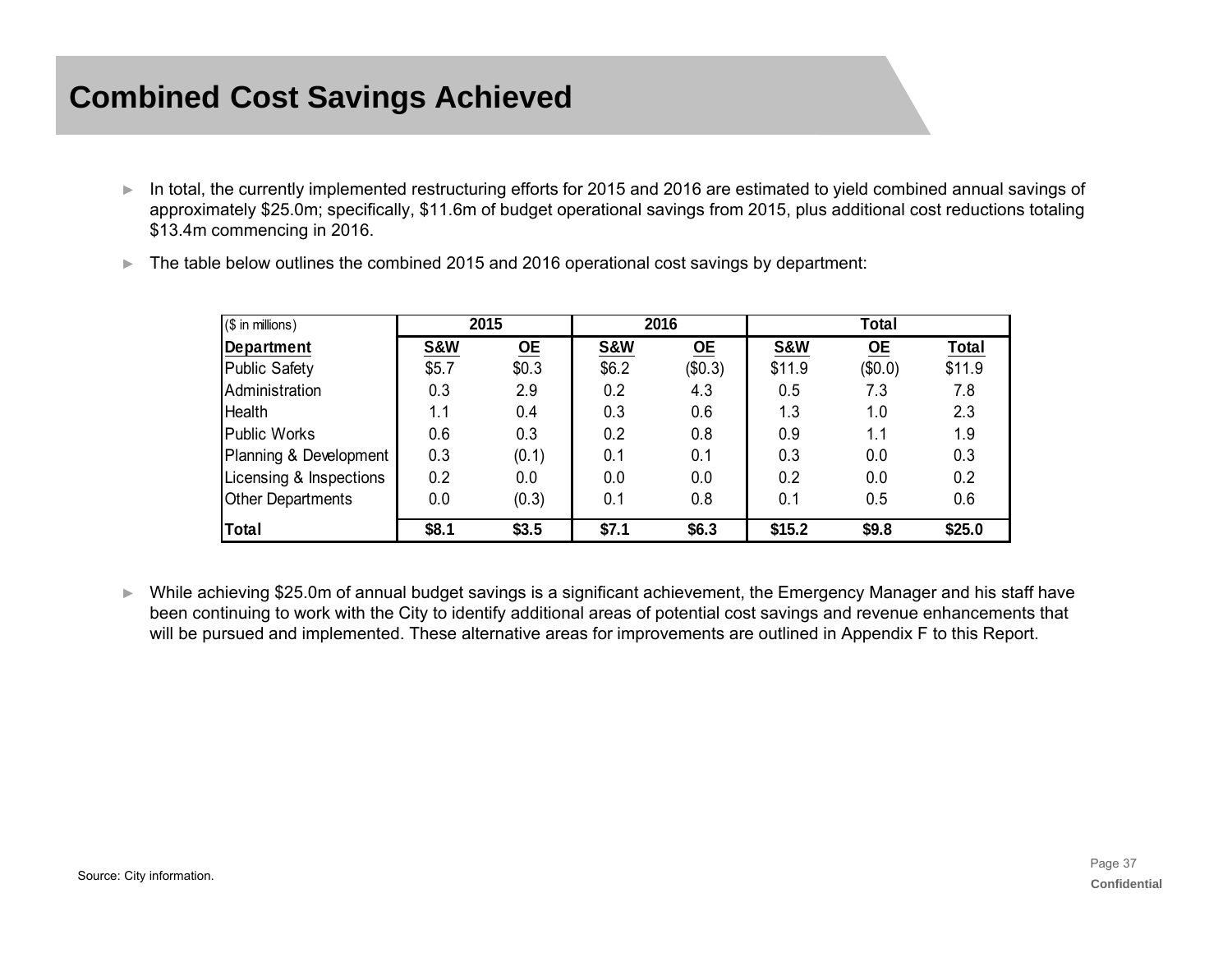# **Appendix C: Atlantic City School District Budget**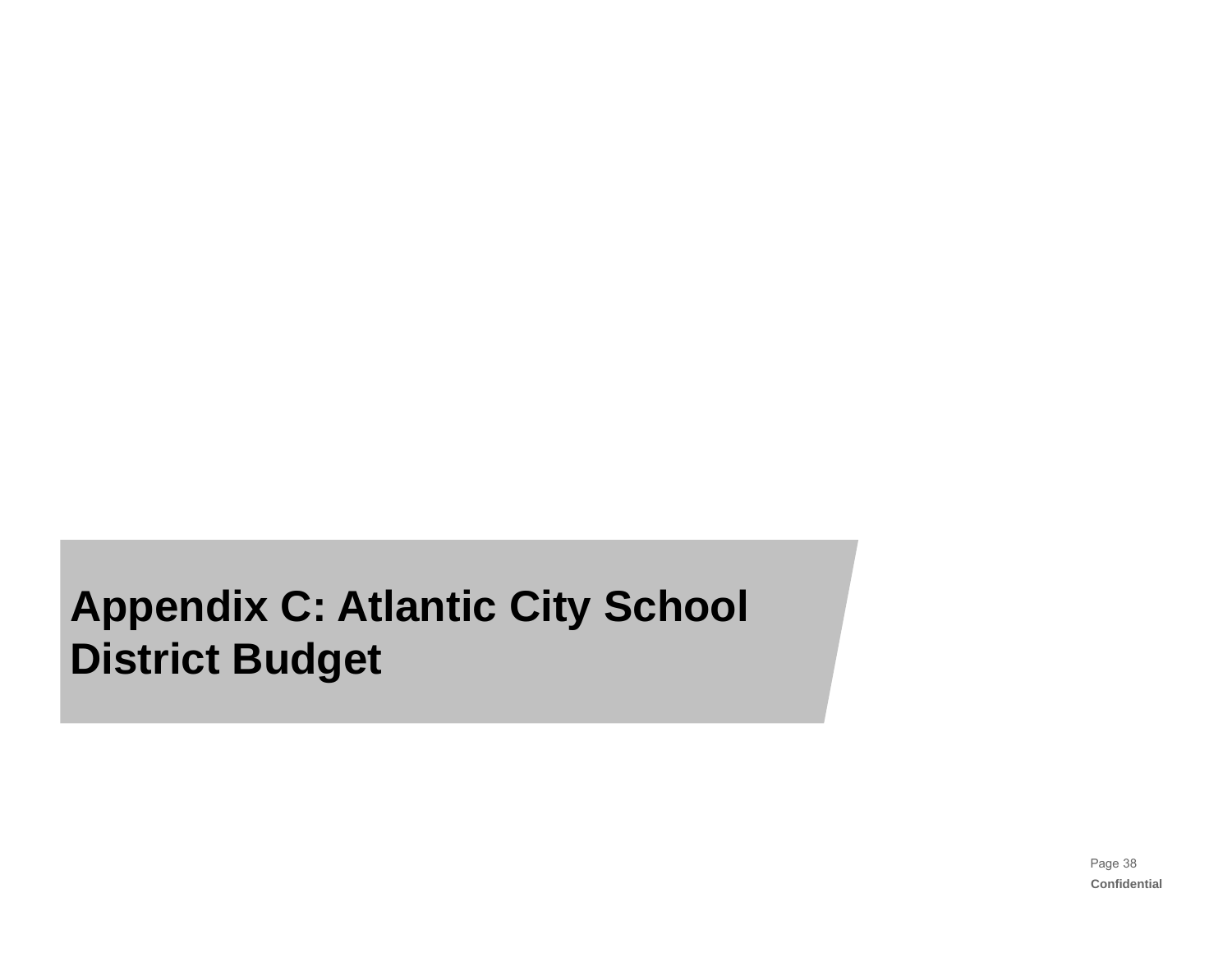## **Atlantic City School District Budget**

- ► The School Monitor recently issued the fiscal 2016 School budget which reflects significant reductions in expenses and the inclusion of State aid.
- ► A summary of the School's FY2016 budget is provided below:

| (\$ in millions)                |    |             |
|---------------------------------|----|-------------|
|                                 |    | Fiscal 2016 |
| Revenues                        |    |             |
| Recurring                       |    |             |
| Local Tax Levy                  | \$ | 101.9       |
| State Aid Formula               |    | 17.8        |
| <b>Tuition Revenue</b>          |    | 11.1        |
| Debt Service Aid                |    | 0.8         |
| Misc. Revenue & Other           |    | 0.7         |
| Use of Reserves                 |    | 29.0        |
| <b>Total Revenue</b>            | \$ | 161.3       |
| Disbursements                   |    |             |
| <b>Operating Costs</b>          | \$ | 147.9       |
| Debt Service                    |    | 13.4        |
| <b>Total Disbursements</b>      | \$ | 161.3       |
| <b>Budget Surplus (Deficit)</b> | S  |             |

- ► Notwithstanding the efforts of the School Monitor to reduce the School budget, and the financial support provided by the State, the minimum levy requirements result in a 2015 School tax rate increase of 3.5%.
- ► For fiscal 2017, the District is projecting a budget deficit of approximately \$50.0m to \$55.0m mainly due to the loss of previously utilized fund balances and increasing operational costs (projected salary and benefit cost increases included in the estimated shortfall will be dependent upon collective bargaining results).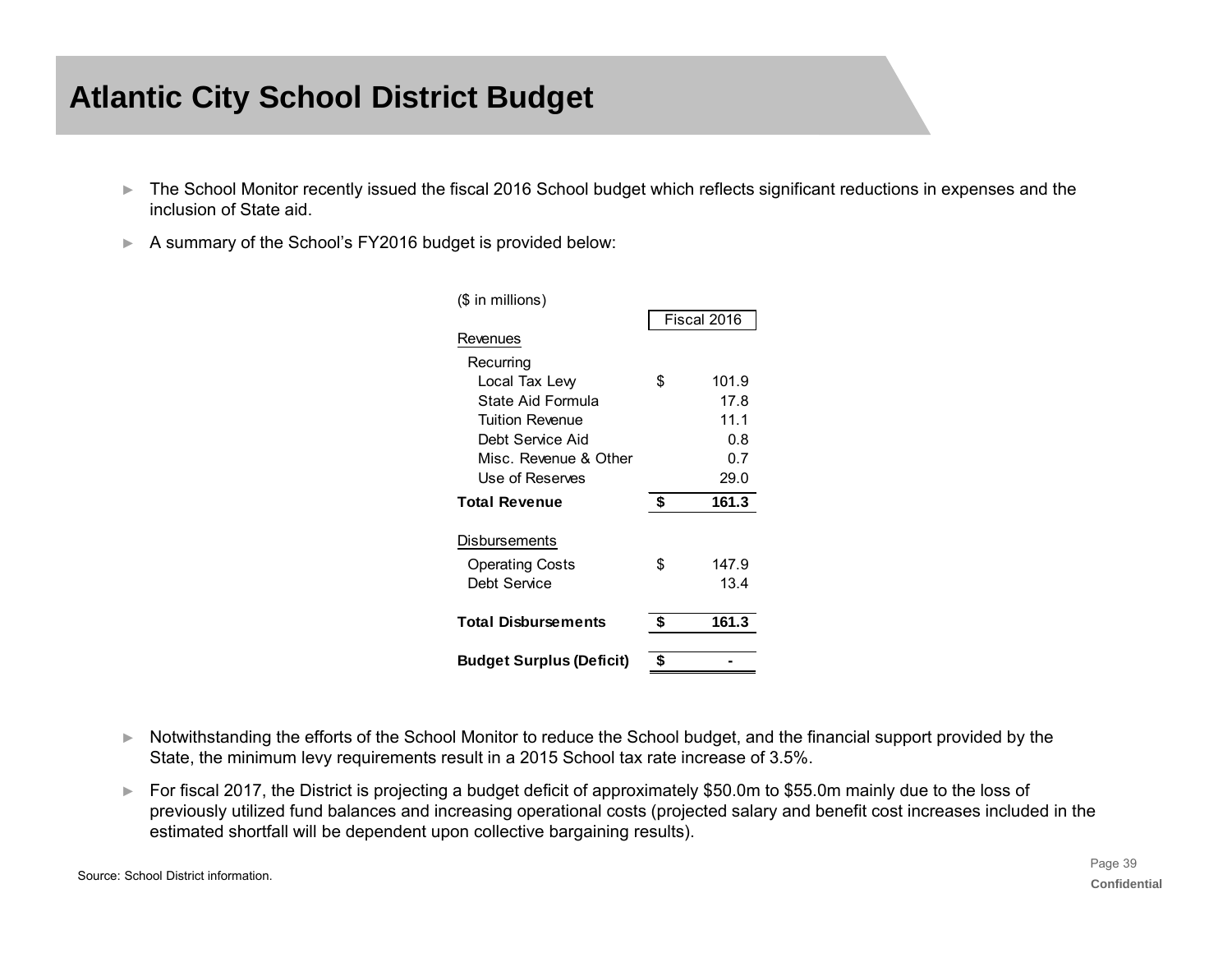## **Atlantic City School District Budget**

- ► The School Monitor will be pursuing various cost containment initiatives to address the currently forecasted fiscal 2017 budget shortfall, including:
	- $\pm$ Rental or sale of a vacant school;
	- $\mathbb{R}^n$ Collective bargaining;
	- $\mathbb{R}^+$ Reduction in healthcare costs;
	- $\mathbb{R}^n$ Moving central office to a less expensive location;
	- $\pm$ Conducting program audits for the purpose of establishing greater efficiencies;
	- $\pm$ Continued staffing review in consideration of further reductions;
	- $\mathbb{R}^+$ Energy efficiencies from energy audit;
	- $\mathbb{R}^+$ Continued vigilance in the area of legal expenses; and,
	- $\pm$ Greater transportation efficiencies.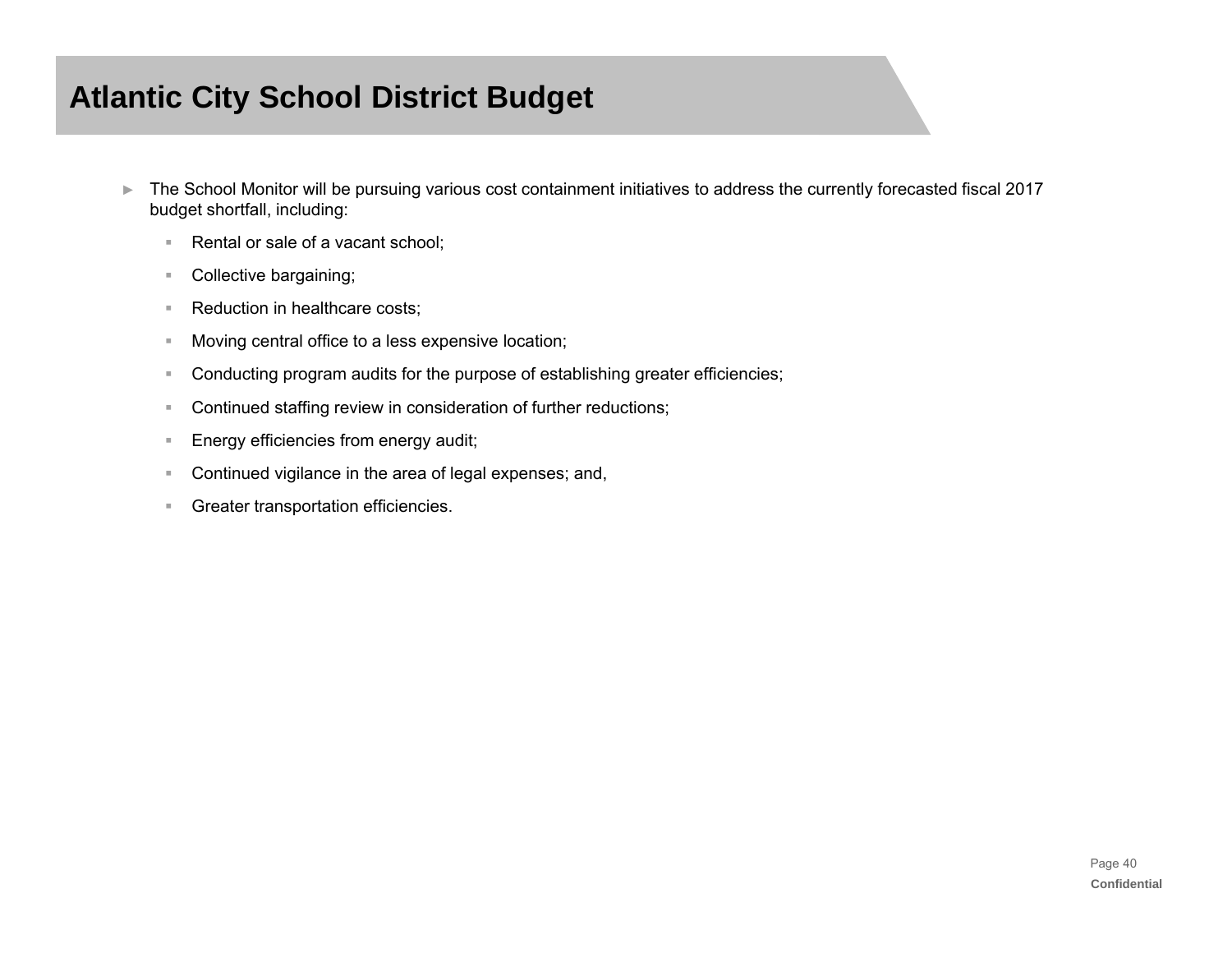**Appendix D: Five Year Financial Forecast and Assumptions**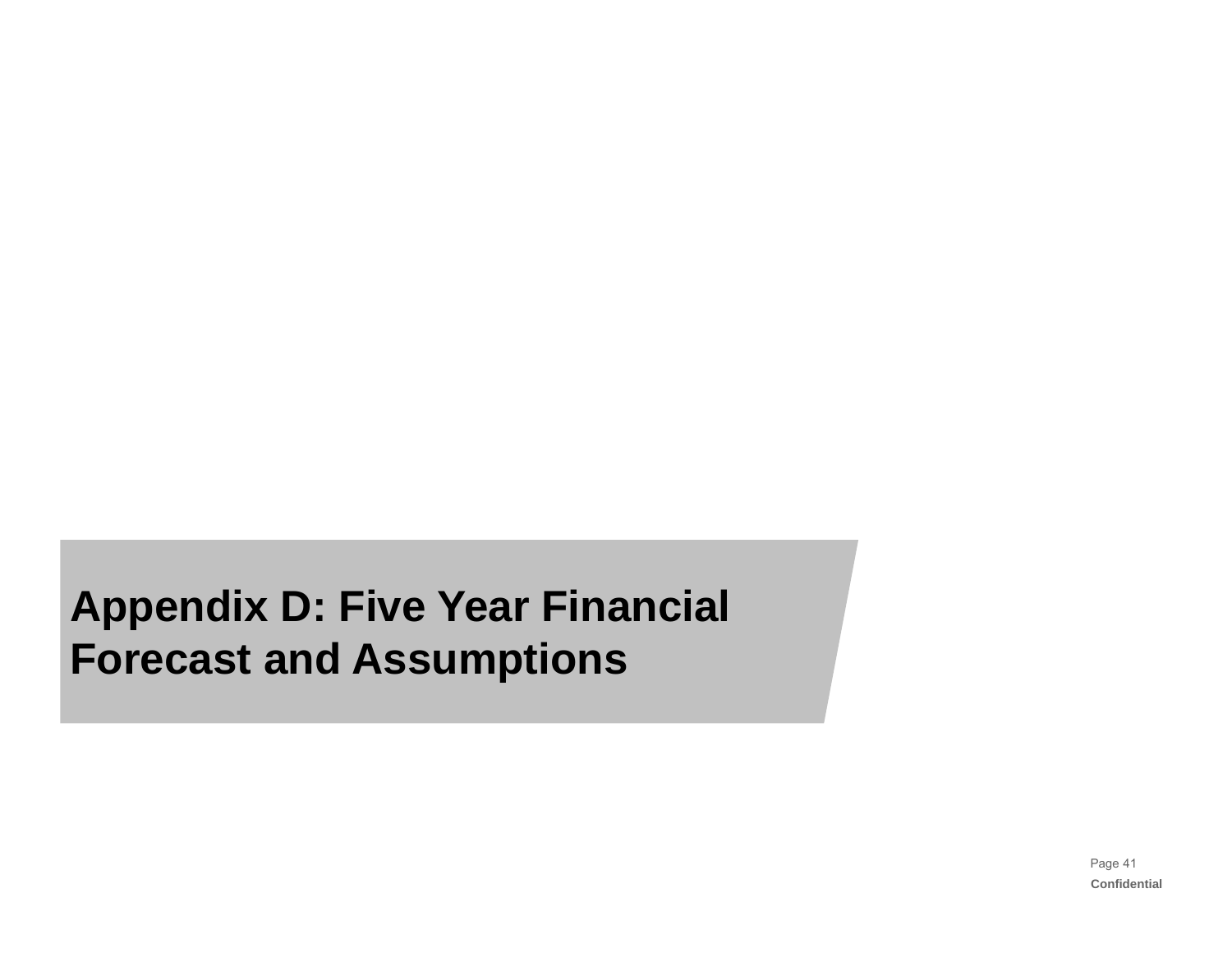## **Five-Year Financial Forecast**

#### *Overview*

- ► The financial future of the City continues to be adversely impacted by the significant decline in the ratable base of the City. As a result, the City will continue to incur budget deficits without further restructuring efforts by the City and financial solutions from key stakeholders.
- ► The table below summarizes an estimated five-year financial forecast (the "Forecast") for the City before considering the impact of unbonded debt, and further supportive actions of City Management and Council, and the State.

| \$'s in Millions                            |                   |             |    |             |     |             |      |         |               |
|---------------------------------------------|-------------------|-------------|----|-------------|-----|-------------|------|---------|---------------|
|                                             | FY 2016           | FY 2017     |    | FY 2018     |     | FY 2019     |      | FY 2020 | 5 Year Total  |
| Revenues                                    |                   |             |    |             |     |             |      |         |               |
| <b>Property Taxes</b>                       | \$<br>118.6       | \$<br>118.6 | -S | $124.6$ \$  |     | 130.8       | - \$ | 130.8   | \$<br>623.4   |
| State Aid                                   | 25.0              | 25.0        |    | 25.1        |     | 24.4        |      | 24.4    | 123.9         |
| Other                                       | 31.2              | 31.2        |    | 31.2        |     | 31.2        |      | 31.2    | 156.0         |
| <b>Total Revenues</b>                       | \$<br>174.8       | \$<br>174.9 | \$ | 180.8       | -\$ | 186.4       | \$   | 186.4   | \$<br>903.3   |
| Appropriations                              |                   |             |    |             |     |             |      |         |               |
| Salary & Wages                              | \$<br>84.2 \$     | 84.2 \$     |    | 84.2 \$     |     | 85.8        | - \$ | 85.8    | \$<br>424.2   |
| Pension and Other Statutory                 | 24.3              | 25.2        |    | 26.3        |     | 27.3        |      | 28.5    | 131.6         |
| Benefits and Other Insurance                | 49.7              | 51.5        |    | 53.5        |     | 55.5        |      | 57.6    | 267.8         |
| <b>Operating Costs</b>                      | 60.7              | 59.8        |    | 60.8        |     | 61.8        |      | 62.7    | 305.8         |
| Debt Service - Bonded                       | 31.6              | 24.1        |    | 20.2        |     | 22.8        |      | 20.2    | 118.9         |
| <b>Additional Operating Cost Reductions</b> | (13.4)            | (13.4)      |    | (13.4)      |     | (13.4)      |      | (13.4)  | (66.8)        |
| Reinvestment (not bonded)                   | 5.0               | 5.0         |    | 5.0         |     | 5.0         |      | 5.0     | 25.0          |
| <b>Total Appropriations</b>                 | \$<br>242.1       | \$<br>236.5 | \$ | 236.6       | \$  | 245.0       | \$   | 246.5   | \$<br>1,206.5 |
| <b>Deficit Before Unbonded Debt</b>         | \$<br>$(67.2)$ \$ | $(61.6)$ \$ |    | $(55.7)$ \$ |     | $(58.6)$ \$ |      | (60.1)  | \$<br>(303.2) |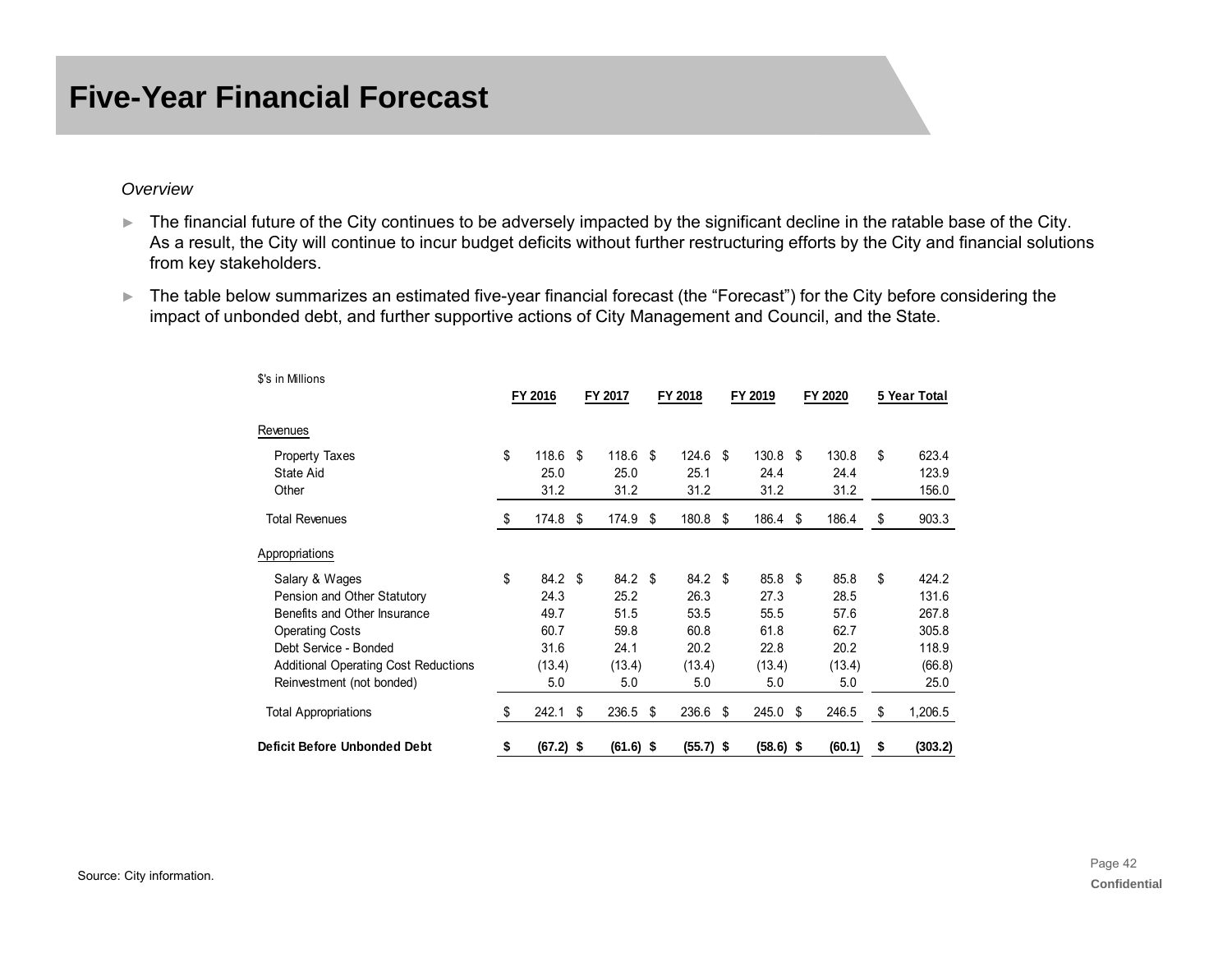## **Five-Year Forecast Assumptions**

#### *Key Assumptions*

- ► Ratable Base of City Properties:
	- 2015 ratable base of \$7.35b is estimated to be reduced by 10.0% for 2016 mainly to account for further decline in values through ongoing appeals. The ratable base remains constant in 2017, but, as a result of the anticipated efforts of ACDevCo and the sale/development of vacant or previously tax exempt land, there is an assumed 5.0% increase in the ratable base for 2018 and again for 2019 (based mainly on more properties coming on-line, as opposed to revised valuations). Property values are held constant in 2020.
- ► Municipal tax rates (including library) are assumed to be held constant throughout the Forecast period; School and County levies are excluded from the Forecast.
- ► Financial Aid:
	- ₩ State aid of \$13.0m for Transitional Aid, \$10.0m for CMPTRA, and \$6.3m of Energy Tax Receipts assumed annually throughout the Forecast period (CMPTRA and Energy Tax Receipts are net of annual debt service on Qualified Bond Act bonds).
	- $\mathbb{R}^{n\times n}$  Federal SAFER grant assumed to expire in September 2017. SAFER-related firefighters assumed laid off once SAFER grant expires, resulting in no net cash impact.
- ►Salaries and wages are increased by 2% in 2019 to coincide with likely timing of CBA renewals.
- ►Pension and benefit costs include a 5% annual increase throughout the Forecast period.
- ► Reserves for unemployment, general liability, workers' compensation, terminal leave, capital improvements, and tax appeals have been maintained at historical levels.
- ► Additional Operating Cost Reductions:
	- ₩ The Emergency Manager targeted savings of \$10.0m for each of 2015 and 2016. Through the efforts of City Management and the Emergency Manager and his staff, budget savings of approximately \$11.6m for 2015 and \$13.4m for 2016 have been achieved.
	- $\mathbb{R}^n$  In total, the restructuring efforts in 2015 and 2016 will yield budget savings of approximately \$25.0m (see Appendix B for details). The Emergency Manager and the City are continuing to explore additional budget improvement opportunities (see Appendix F for details).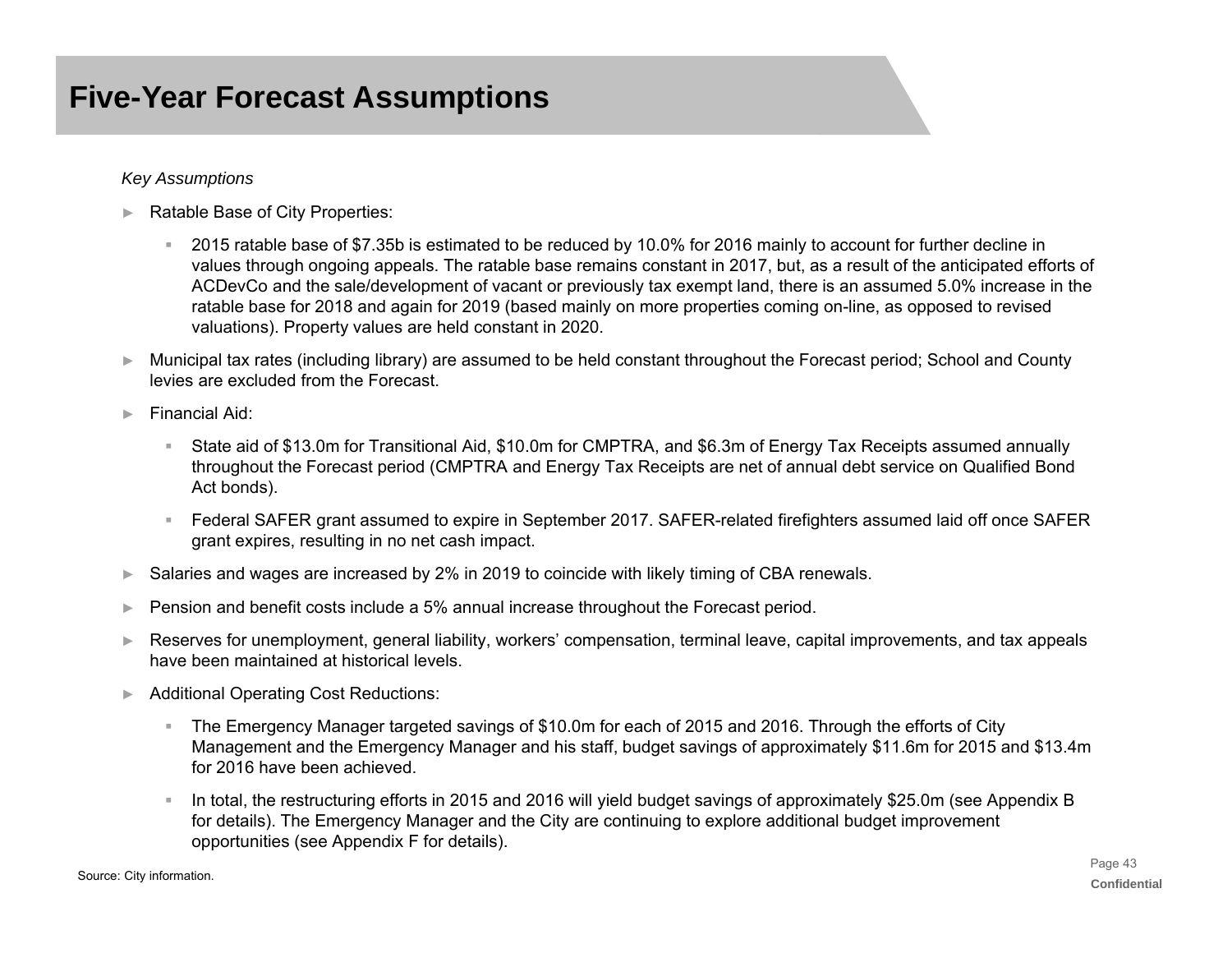## **Five-Year Forecast Assumptions**

- ►Debt service is forecast in accordance with current debt amortization schedules for the City's bonded debt.
- ► Reinvestment (not bonded):
	- The reinvestment appropriation assumes that the City will incur annual costs for infrastructure and other capital items of approximately \$5.0m annually. Similar to the unbonded debt, it is assumed that the City will be unable to issue bonds in the market to fund this reinvestment capital and, as a result, the City will be required to fund these expenses through its current operating budget.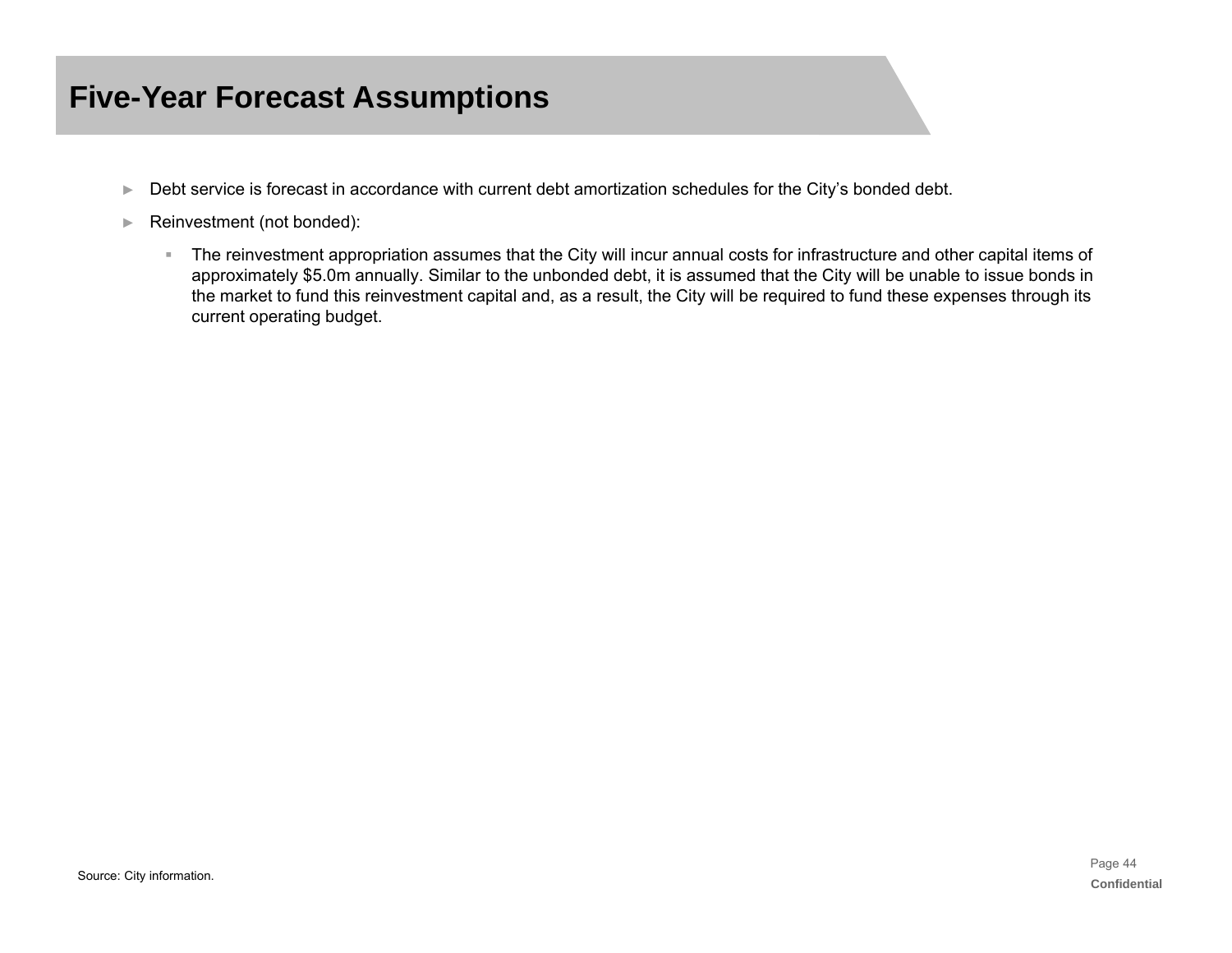# **Appendix E: Liquidity Forecast**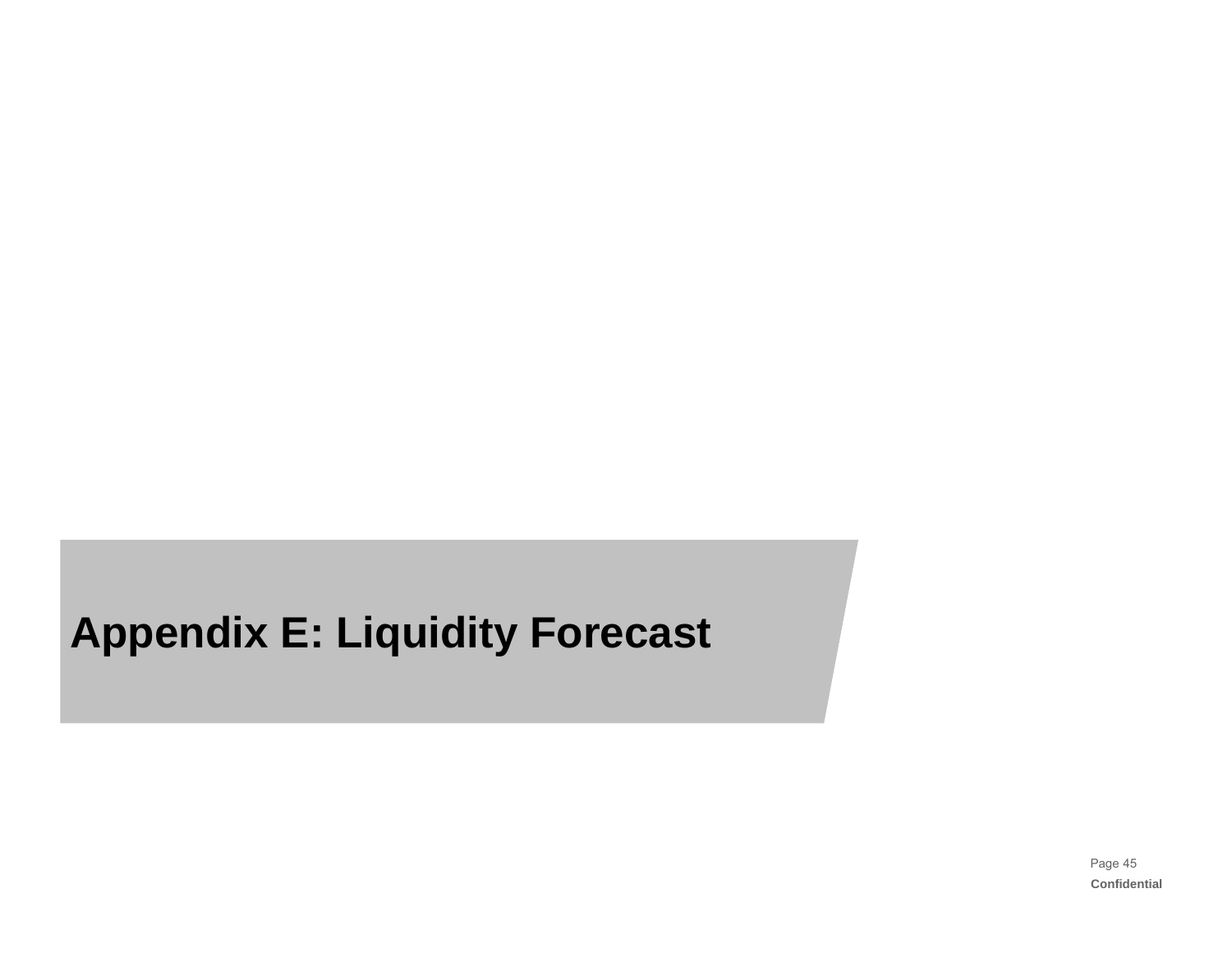## **Liquidity Forecast**

- ► Many of the solutions noted in this Report will require time to execute and/or implement. Consequently, the availability of positive liquidity is paramount to determining the time available to all stakeholders to resolve the City's issues in both the short and long-term.
- ►Assuming the Base Case forecast (i.e., status quo), the City will have positive liquidity until April 2016.

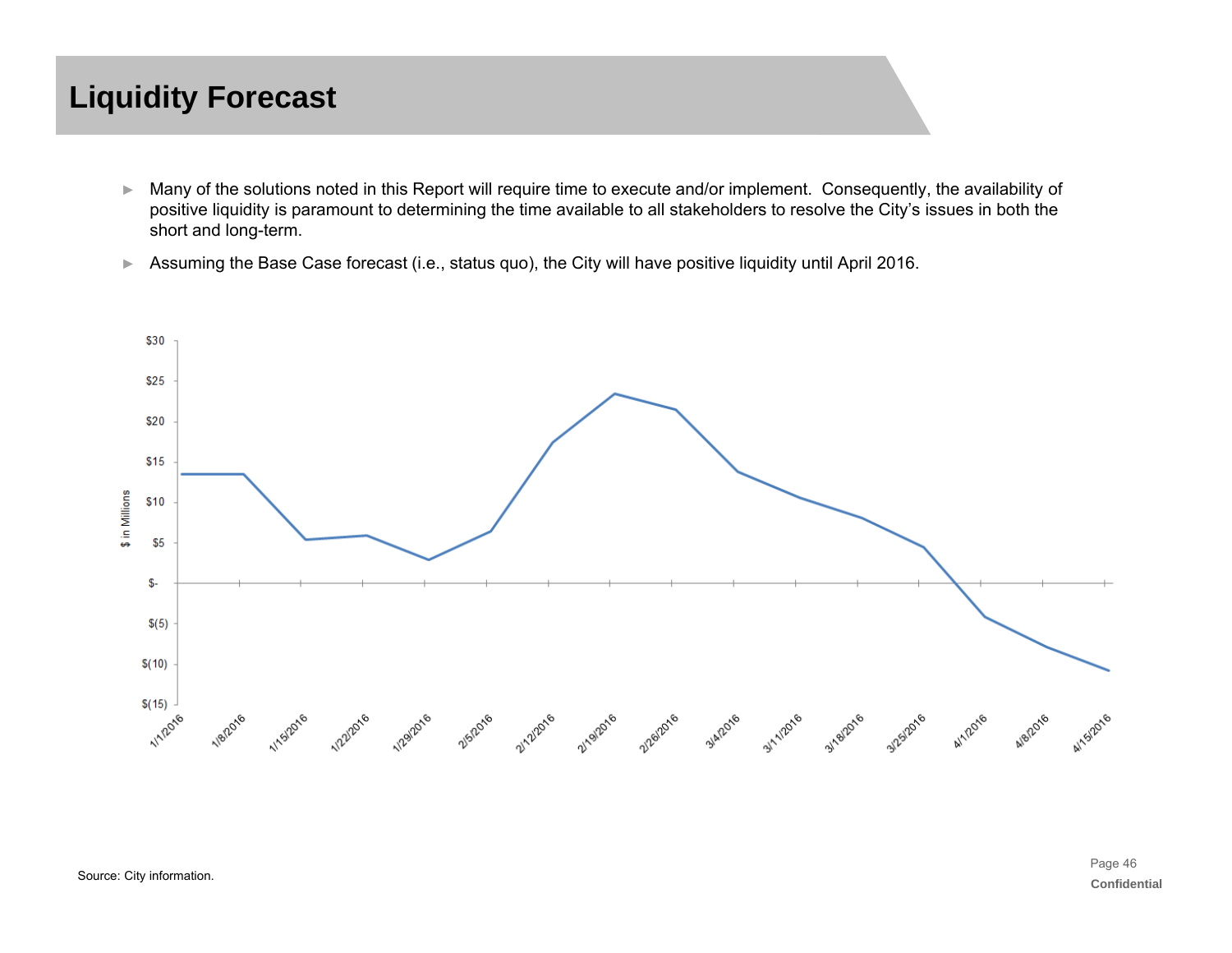## **Liquidity Assumptions**

#### *Key Assumptions*

- ► Ending 2015 liquidity was positive mainly due to the receipt of final State aid payments, positive tax lien sales in December 2015, and the impact of fourth quarter tax collections in November 2015.
- ► The impact of \$11.6m of operating cost savings in 2015 and increasing to an aggregate of \$25.0m in 2016 is reflected throughout the liquidity forecast.
- ► The receipt of the \$33.5m of alternative revenue sources in 2015, and other financial impacts from pending or new legislation, have not been included in the liquidity forecast.
- ►Liquidity is shown net of restricted funds.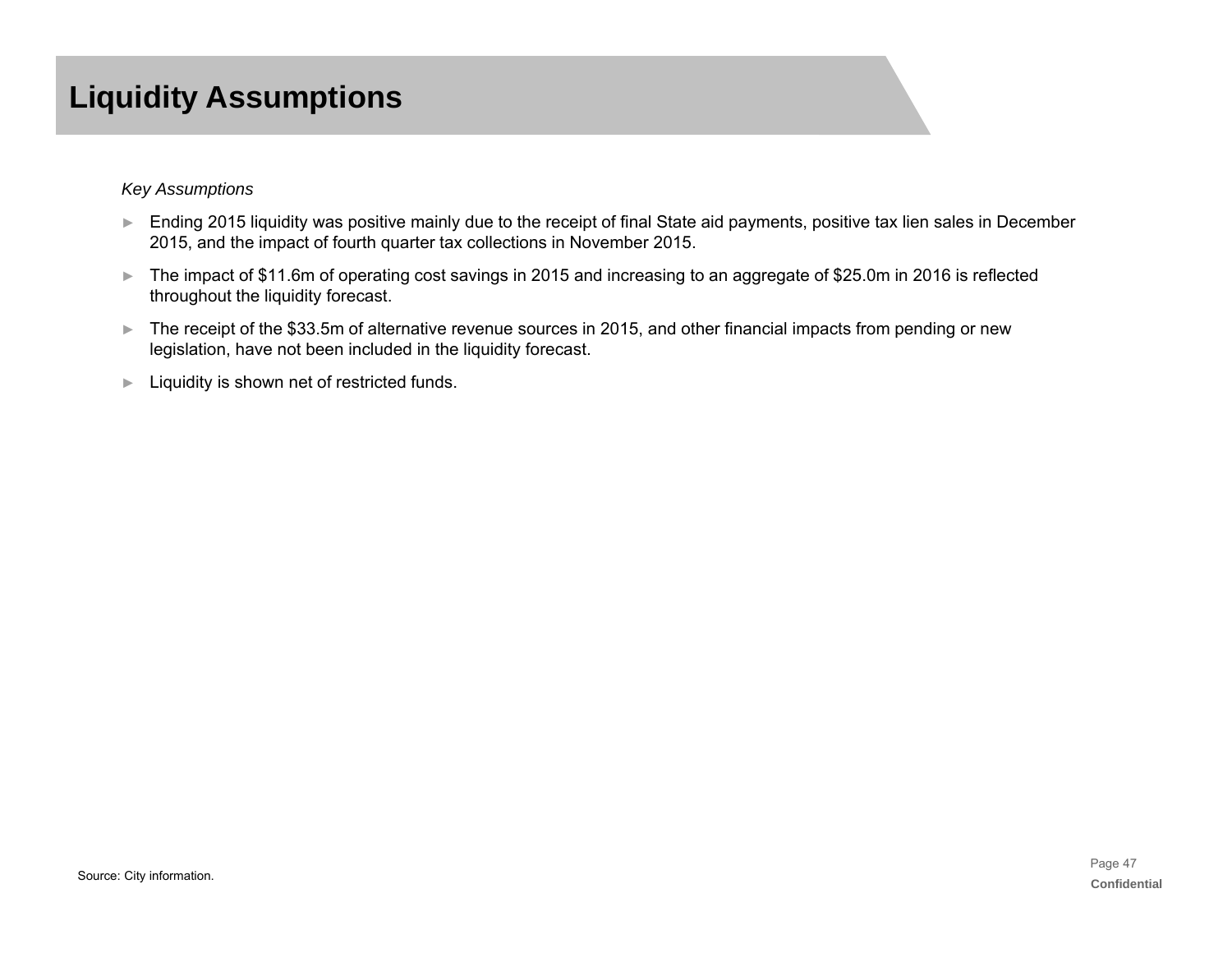**Appendix F: Additional Budget Improvements from City Actions – Near Term**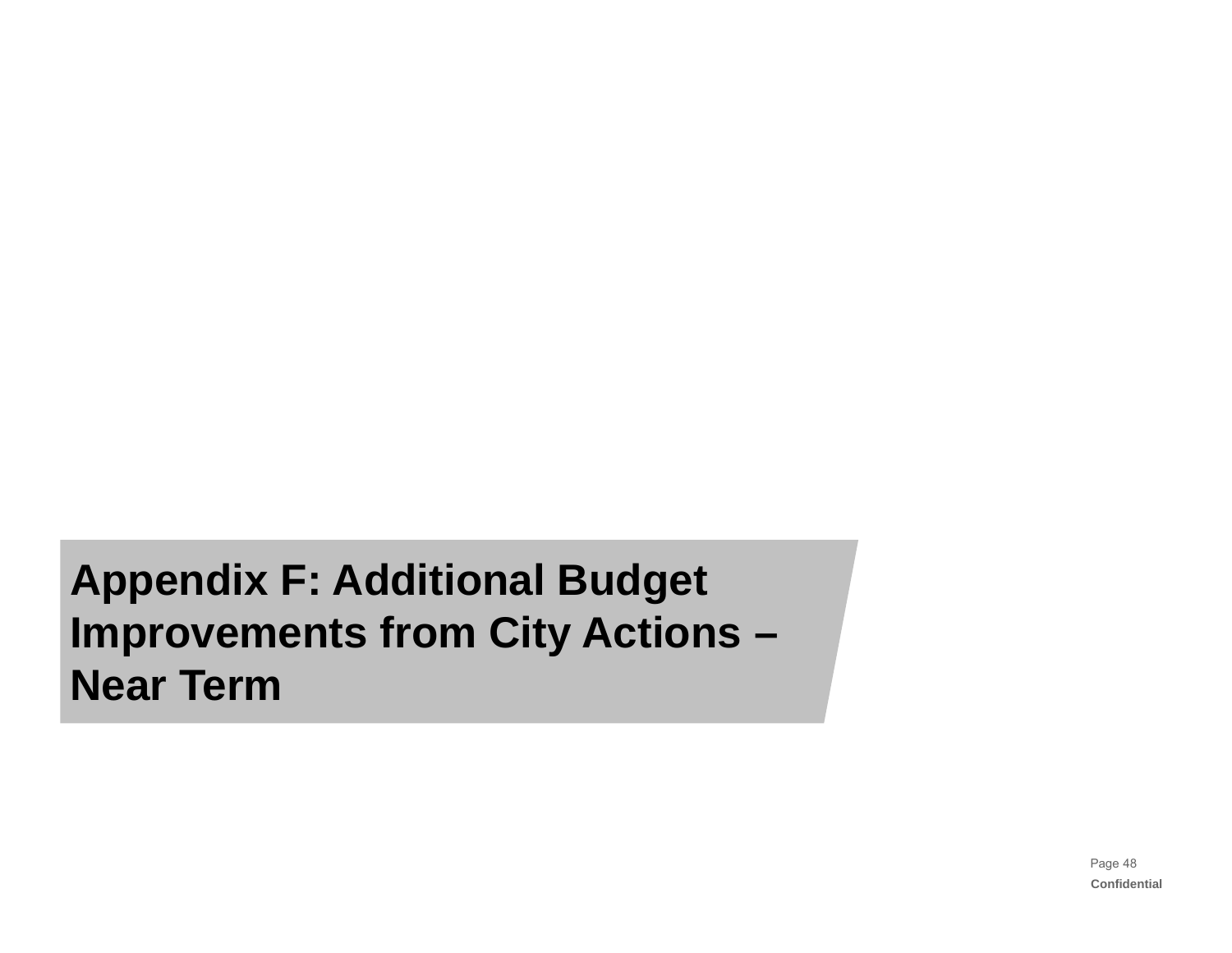- ► Through the continued efforts of City Management and the Emergency Manager and his staff, additional actionable steps have been identified that will allow the City to exceed the combined annual budget improvements of \$25.0m already achieved.
- ►These budget improvements consist of opportunities to both increase revenues and decrease costs.

#### *Revenue Improvements*

- ► Revenue improvements include adjustments to current fees charged by the City, and potential new revenues that could be generated by the City. The following is a brief outline of some of the sources of additional revenues that the Emergency Manager and his staff, in combination with City Management, have identified:
	- In addition to property tax revenues, the City collects other revenues in the form of fees for services, licenses, permits and other charges. The rates charged for many of these other revenues have not been increased to keep pace with and cover the cost of the service and, as such, the City should consider adjusting the rates for these numerous other revenues. The Emergency Manager and his staff will be working with the City to determine appropriate fee amendments, which City Council will need to approve and implement.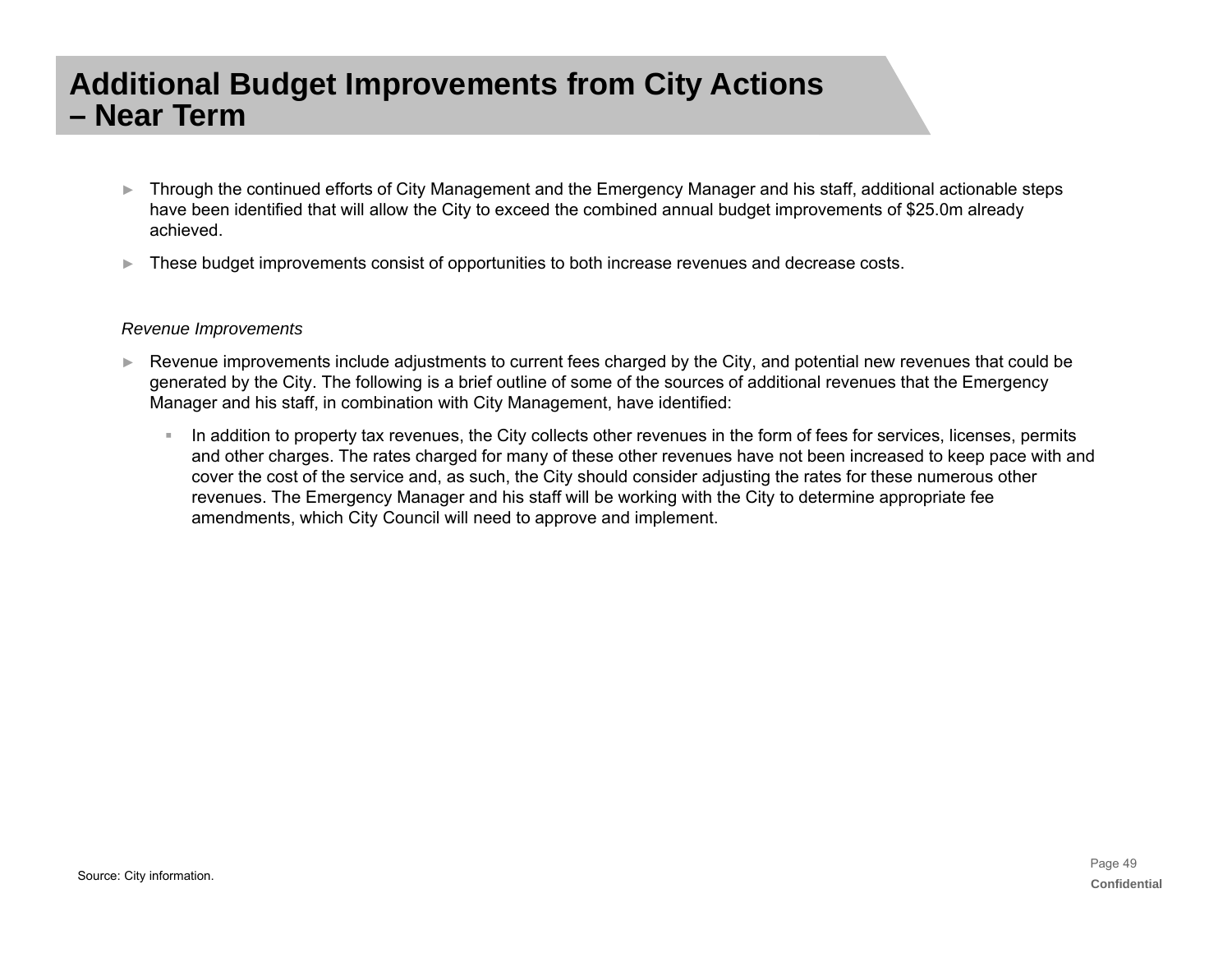### *Reduced Costs*

- ► As previously discussed, budget savings of \$25.0m have been identified in the City, but additional cost reduction opportunities are available. These additional savings can be achieved through reduced operating expenses and headcount, alternative service delivery options, such as outsourcing and privatization, and numerous other options.
- ► After reviewing the operations of the City's 11 departments, the Emergency Manager and his staff have identified numerous cost saving opportunities that would be beneficial to the City. Although numerous options exist, we have provided a sample of certain initiatives that could streamline City operations and lower costs.

| <b>Department / Area</b>     | <b>Initiative</b>                                                      |
|------------------------------|------------------------------------------------------------------------|
| Vehicle Fleet                | Rationalize City fleet and fleet maintenance operations                |
| Parking                      | Overhaul parking operations (fees, hardware, signage, and enforcement) |
| <b>Municipal Court</b><br>3. | Reduce number of weekly municipal court sessions                       |
| Sanitation                   | Outsource of certain trash and recycling collection                    |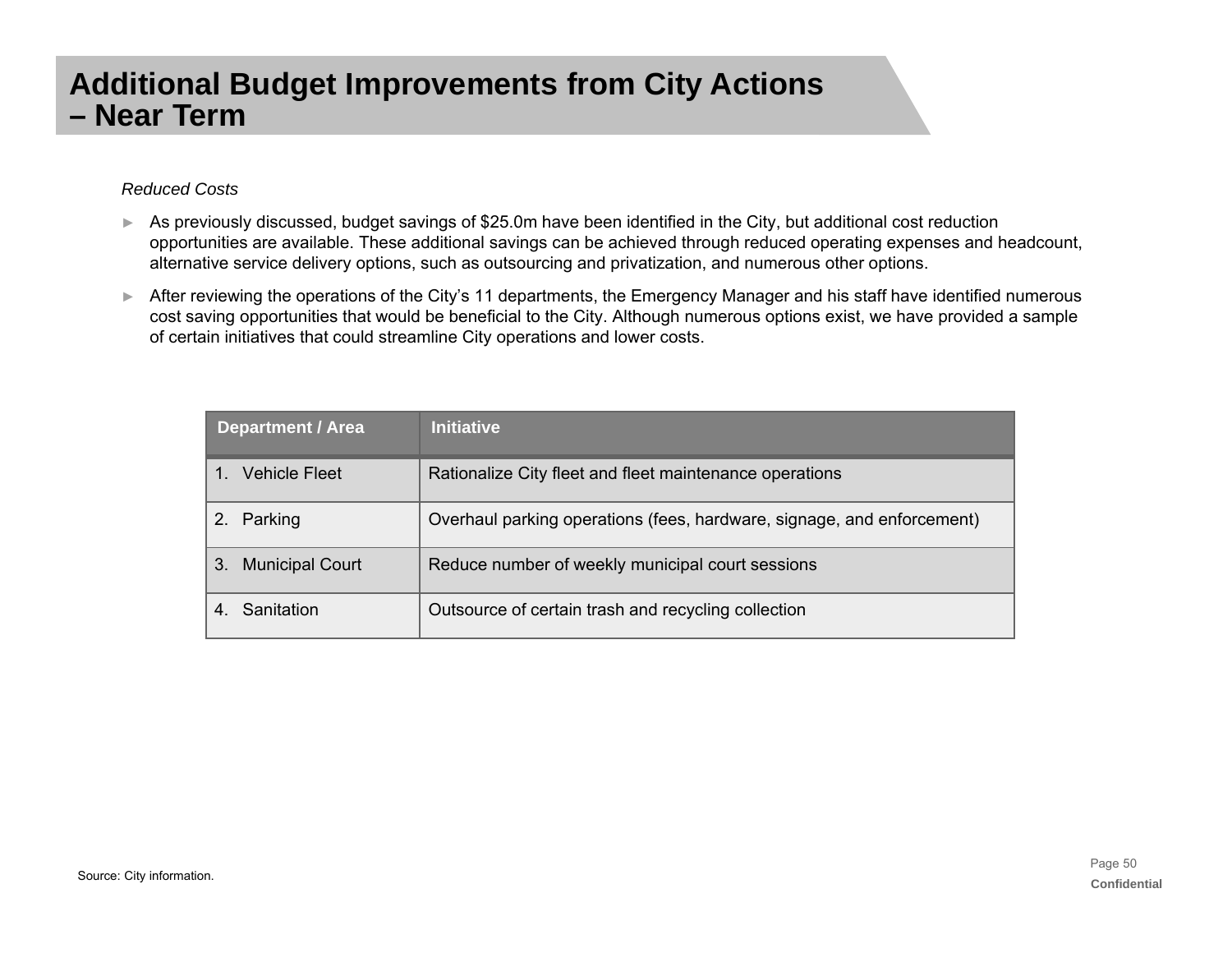#### 1. Rationalize Vehicle Fleet and Fleet Maintenance Operations

#### ►Fleet rationalization

- A full review of the City's fleet and fleet usage (department by department) should be conducted to help identify unnecessary vehicles, vehicles that should be reassigned and/or consolidated or pooled, and vehicles that should be retired or sold. Rationalizing the fleet should result in reduced repair and maintenance costs.
- $\mathbb{R}^n$  . A fleet rotation plan should also be developed in order to rotate high-usage and low-usage vehicles, which should reduce repair and maintenance costs, and also reduce capital costs of replacement for certain vehicles.
- $\pm$  The City should consider if the short term rental of certain vehicles would be more cost effective than purchasing and maintaining vehicles (e.g. beach vehicles used only in high peak season). In addition, where minimal use is required by departments, consideration should be given to short term rentals or the use of taxis rather than purchasing vehicles for minimal usage.
- ► Vehicle maintenance
	- $\mathbb{R}^{n-1}$  The City is currently contracting with one vendor to provide the City with vehicle maintenance services. Since vehicle maintenance is a significant operating expense, the City should consider issuing a new RFP to ensure it is receiving the best possible price and service available.
	- Data on the nature and frequency of repairs by vehicle and the assignment of vehicles (department and sub division) should be regularly maintained and reviewed. This data is necessary to monitor the appropriateness of the work performed by the vendor and will assist the City in assessing future vehicle capital expenditure needs.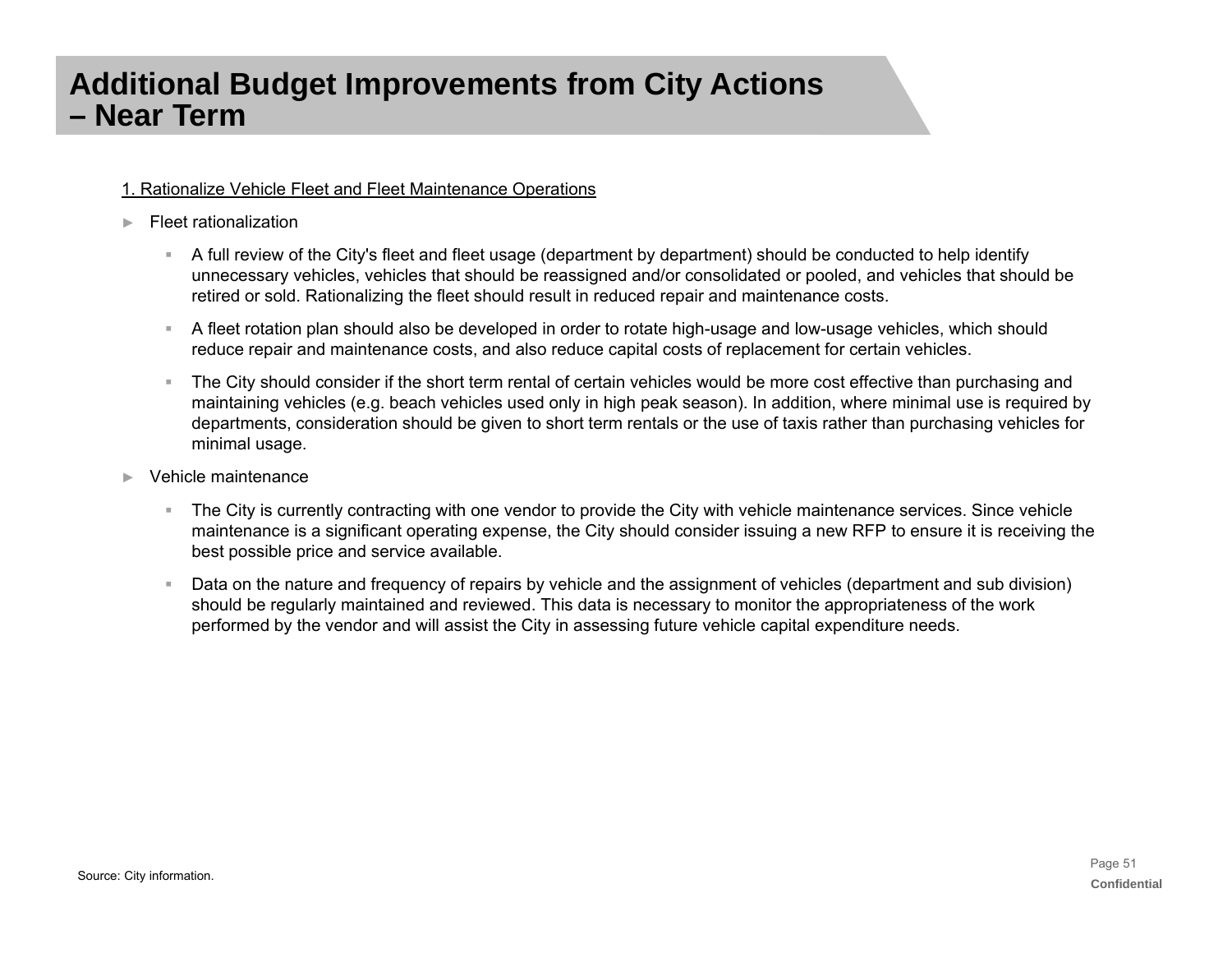### 2. Overhaul Parking Operations

- ► The City needs to remedy the current parking operational issues, including fees, hardware, signage and enforcement.
	- $\mathbb{R}^{n-1}$  Increase ticket costs – The cost of parking tickets is low compared to other municipalities (\$36 for meter violations and \$46 for residential and street cleaning violations). Increasing these fines has a significant financial impact (e.g., if the cost of each of these were increased by \$10, last year's ticket revenue would have increased by approximately \$100,000 (from \$500,000 to \$600,000)). The City should review the cost of its parking-related fines and adjust upward where appropriate.
	- Install adequate number of working kiosks The City currently has 14 "Strada Kiosk" units. These units patrol several parking spaces from one machine and are Wi-Fi enabled in order to alert the City when maintenance is required. Installing additional kiosks, and ensuring they are properly maintained and repaired, would increase City parking revenues.
	- Improve street signage Currently, the signage for street cleaning is very poor. The signs are faded and illegible, and therefore, the City has only been able to enforce street cleaning where the signs are readable. Updating signage would improve street cleaning and would potentially generate additional street cleaning ticket revenues where violations occurred.
	- Increase enforcement during summer peak season The City should hire seasonal summer employees to assist with ticket writing and meter collections.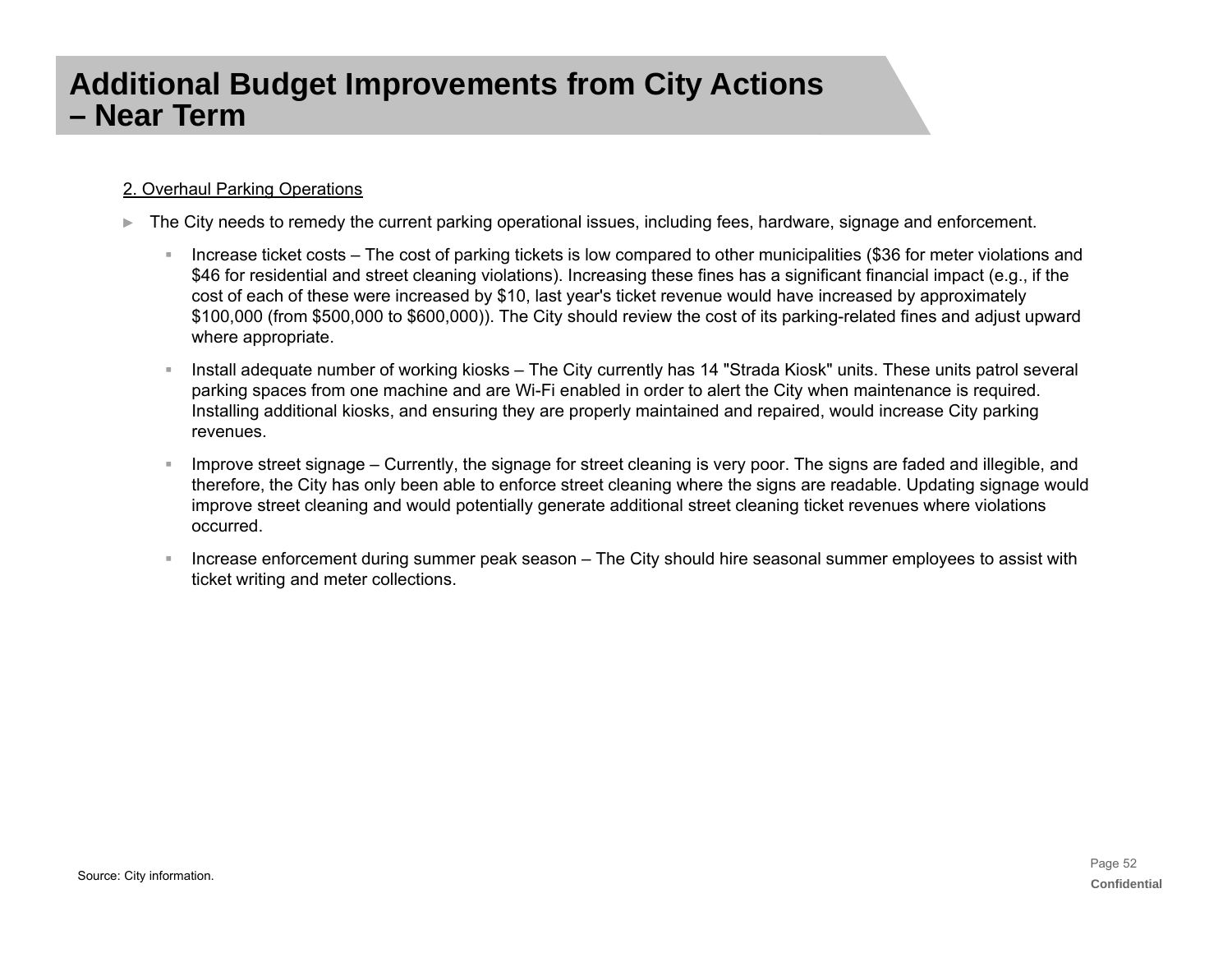#### 3. Reduce Number of Weekly Municipal Court Sessions

- ► In recent years, the Municipal Court's case load has decreased as the volume of tickets issued by the Police Department has declined.
- ► Currently, the Municipal Court holds two courtroom sessions (criminal and traffic) four times per week. Given the lower case load, there is an opportunity to reduce the number of courtroom sessions per week, and consequently, the number of judges (reduce from 2 to 1) and supporting courtroom personnel required.
- ► To the extent case load volume peaks at certain points, the increase can be managed through the use of per diem judges (per diem judges are already being utilized by the Court for conflict cases).
- ►The City should commence a review of the Court operations and make adjustments noted above, where applicable.

#### 4. Outsource of Certain Trash and Recycling Collection

- ► In an effort to reduce costs, the City should consider rationalizing its sanitation operations, including the outsourcing of certain trash and recycling collection operations.
	- The City's 2015 budget includes over \$3.6m for sanitation services which the City estimates could be reduced by nearly \$1.0m if contracted out to a third party (with the additional benefit of reducing the City's associated long-term pension and benefit obligations and workers' compensation costs).
- ► As part of the effort to outsource the City's trash and recycling collection, the City should also consider taking greater control over trash and recycling collection at apartments/condominiums.
	- $\mathbb{R}^n$  . Currently, the City allows apartment/condominium owners to contract their own trash and recycling collection and then compensates the owner for the cost of this service.
	- $\mathbf{m}$  . Consolidating this service into one contract that the City issues under a Request for Proposal ("RFP") will likely result in additional cost savings and greater visibility and control over costs.
- ►Outsourcing the City's trash and recycling operations will require City Council approval.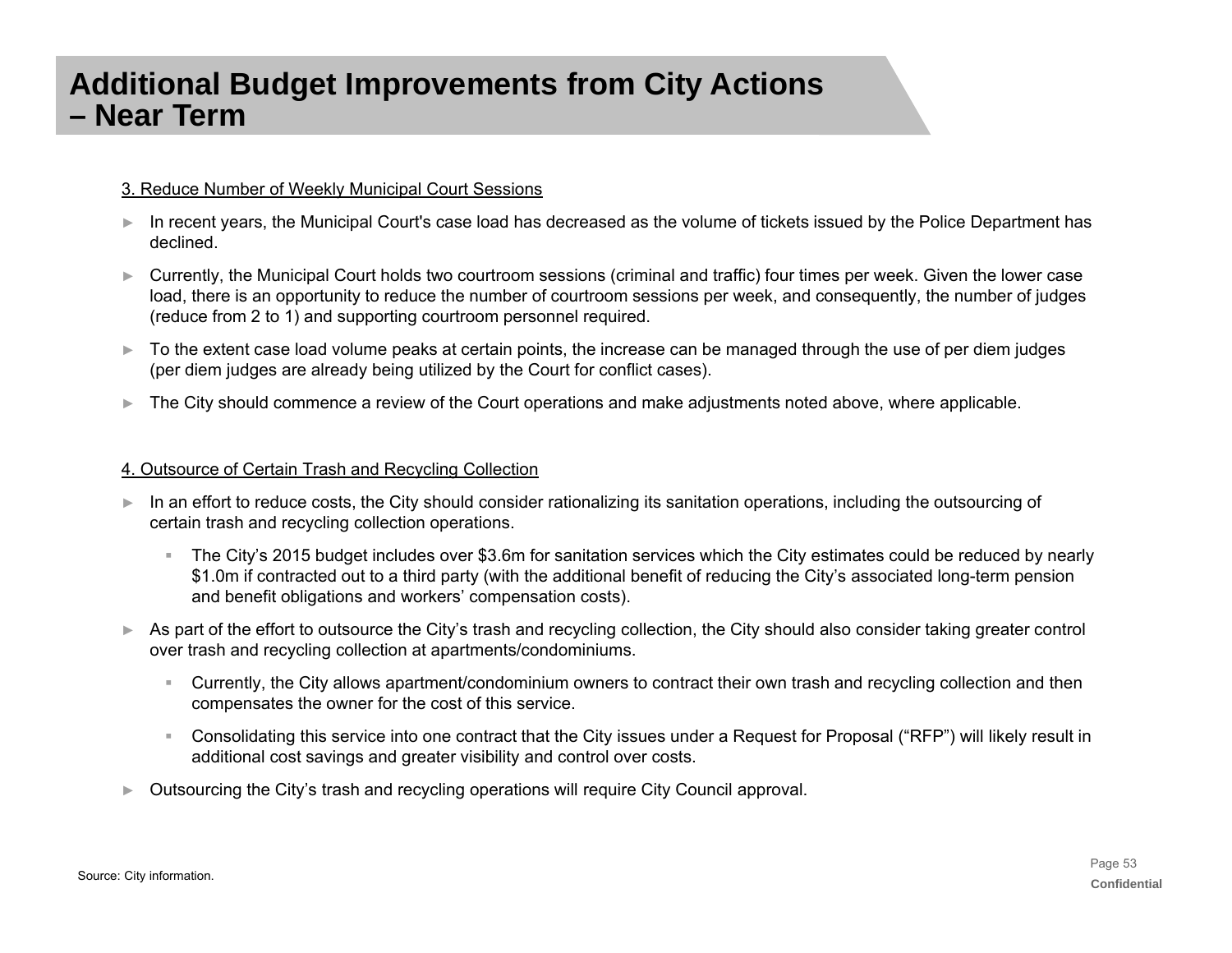## **Appendix G: CRDA Discussion**